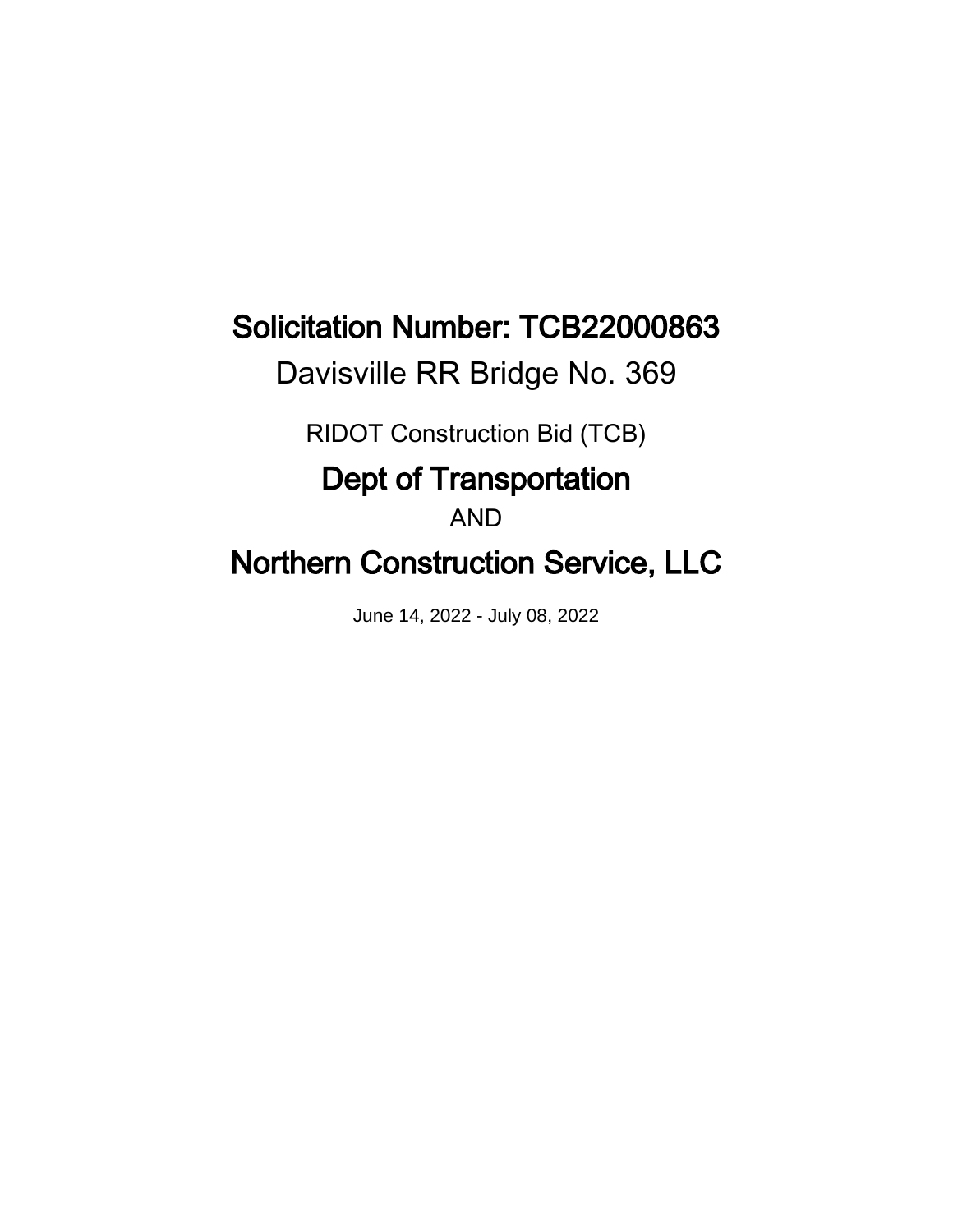# General Header Information

| Type:                             | Formal - RIDOT Construction Bid (TCB)                                                                                                                                                                                                                                                                                                                                                                                                                                                                                                                                                                                                                                                                                                                  |
|-----------------------------------|--------------------------------------------------------------------------------------------------------------------------------------------------------------------------------------------------------------------------------------------------------------------------------------------------------------------------------------------------------------------------------------------------------------------------------------------------------------------------------------------------------------------------------------------------------------------------------------------------------------------------------------------------------------------------------------------------------------------------------------------------------|
| <b>Start Date:</b>                | June 14, 2022 at 11:00:00 AM EDT                                                                                                                                                                                                                                                                                                                                                                                                                                                                                                                                                                                                                                                                                                                       |
| <b>End Date:</b>                  | July 08, 2022 at 1:00:00 PM EDT                                                                                                                                                                                                                                                                                                                                                                                                                                                                                                                                                                                                                                                                                                                        |
| <b>Vendor Q&amp;A Start Date:</b> | June 14, 2022 at 12:00:00 PM EDT                                                                                                                                                                                                                                                                                                                                                                                                                                                                                                                                                                                                                                                                                                                       |
| <b>Vendor Q&amp;A End Date:</b>   | June 29, 2022 at 12:00:00 PM EDT                                                                                                                                                                                                                                                                                                                                                                                                                                                                                                                                                                                                                                                                                                                       |
| Description:                      | <b>PTS ID: 2603R</b><br>RIC: 2022-CB-014<br>The work includes the design and replacement of the superstructure of<br>Davisville RR Bridge #369, carrying Devil's Foot Road over Amtrak<br>Railroad. The existing substructure is expected to remain as-built, with<br>reconstruction of the bridge joints, abutment backwall, and beam seats, as<br>well as the replacement of the existing concrete box beam superstructure<br>with a multi-girder steel superstructure and exposed reinforced concrete<br>deck. The work also includes the use of a temporary utility bridge to support<br>existing utilities that are connected to the existing bridge, and updates to<br>the bridge railings on each side of the bridge and highway approach work. |
| <b>Delivery Terms:</b>            | Free On Board Destination                                                                                                                                                                                                                                                                                                                                                                                                                                                                                                                                                                                                                                                                                                                              |
| <b>Payment Terms:</b>             | <b>Vendor Specified</b>                                                                                                                                                                                                                                                                                                                                                                                                                                                                                                                                                                                                                                                                                                                                |
| <b>Contact Information:</b>       | Dept of Transportation<br>Lisa Hill<br>One Capitol Hill 2nd Floor Providence RI, 02908 United States<br>Tel: (401) 574-8118<br>Fax:<br>lisa.hill@purchasing.ri.gov                                                                                                                                                                                                                                                                                                                                                                                                                                                                                                                                                                                     |
| <b>Contact Details:</b>           | If you have any questions, Please contact:<br>Lisa Hill<br>One Capitol Hill 2nd Floor Providence RI, 02908 United States<br>Tel: (401) 574-8118<br>Fax:<br>lisa.hill@purchasing.ri.gov                                                                                                                                                                                                                                                                                                                                                                                                                                                                                                                                                                 |
| <b>Selected Categories:</b>       |                                                                                                                                                                                                                                                                                                                                                                                                                                                                                                                                                                                                                                                                                                                                                        |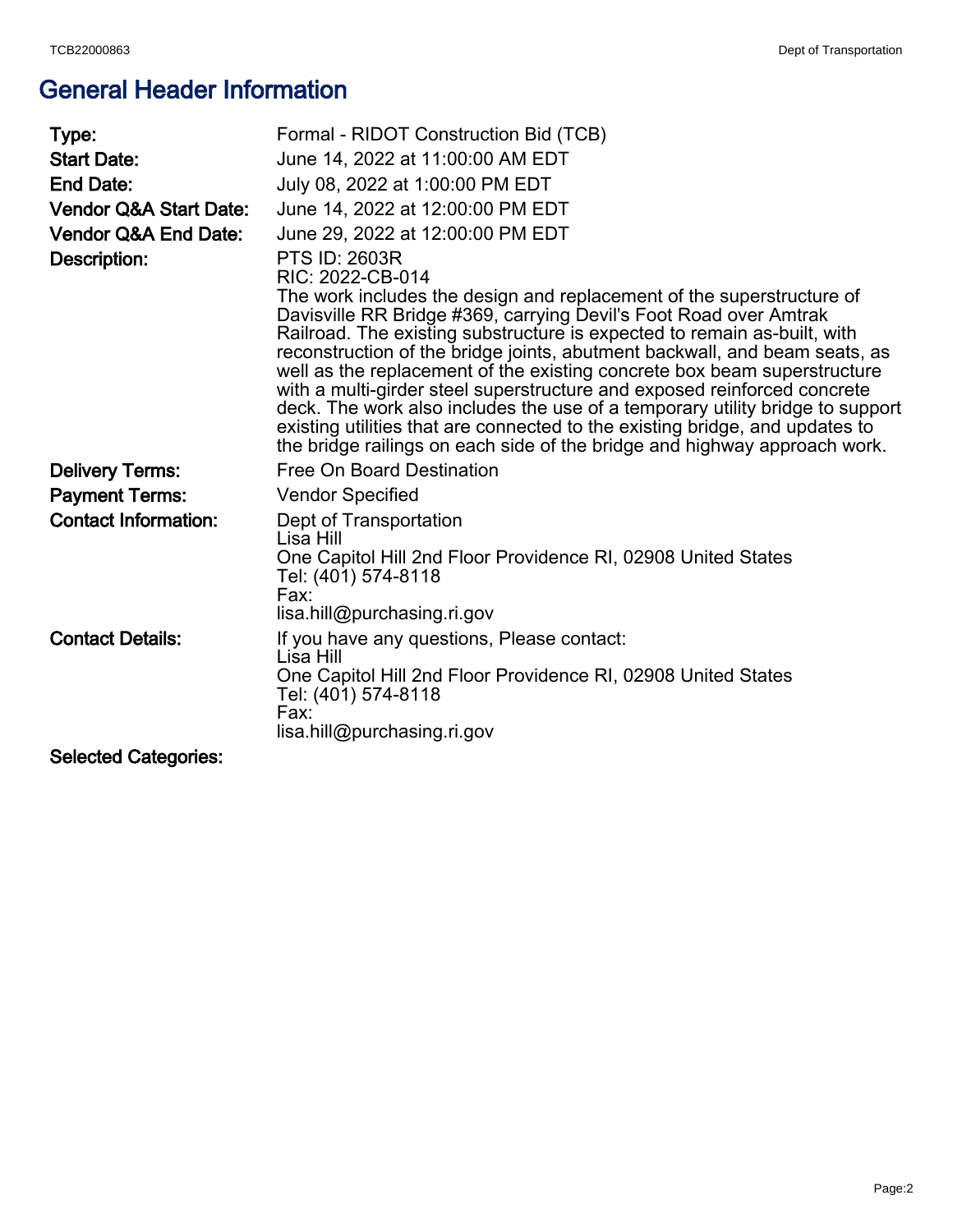Header Custom Fields: General Solicitation Overview

Bid Surety Bond Required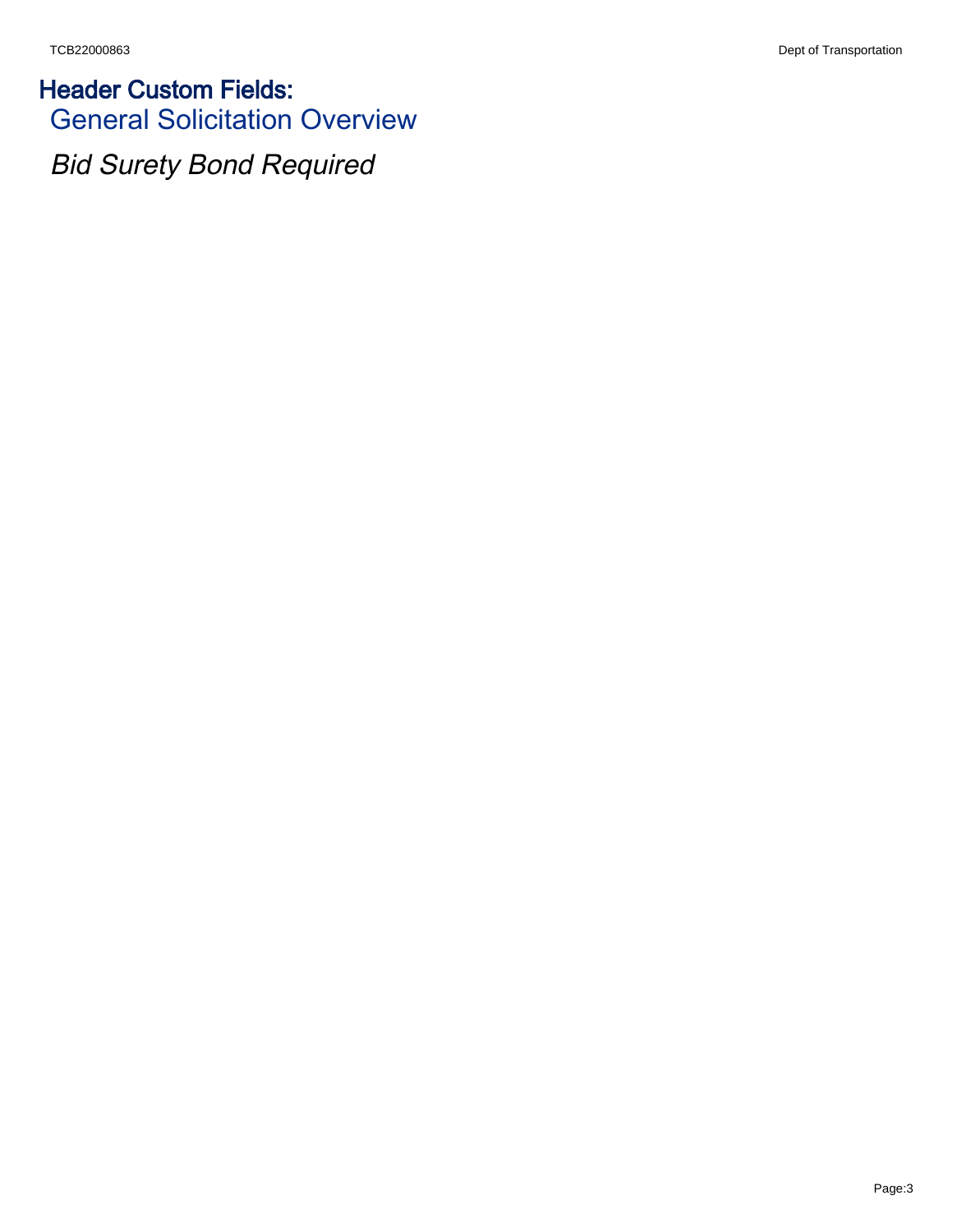**Submission Instruction:** Vendors can submit either a bid surety bond copy or a

certified check (if permitted) as follows:

•Bid surety bond copy - Vendors must submit an electronic copy of the bid surety bond on the "Attachments" tab of their response to this solicitation in Ocean State Procures™.

•Certified check - Vendors must submit an electronic copy of the certified check on the "Attachments" tab of this solicitation in Ocean State Procures™ **and** mail or hand -deliver the original certified check to the Division of Purchases by the opening date and time as specified in this solicitation in a sealed envelope marked with the "Solicitation Title and Number" to:

RI Dept. of Administration

Division of Purchases, 2nd floor

One Capitol Hill

Providence, RI 02908-5855

Certified checks misdirected to other State locations or those not presented to the Division of Purchases by the scheduled due date and time shall be determined to be late, shall not be accepted and proposal response in Ocean State Procures<sup>™</sup> shall be deemed non-responsive.

**Note** - Proposal responses must be submitted online in Ocean State Procures™.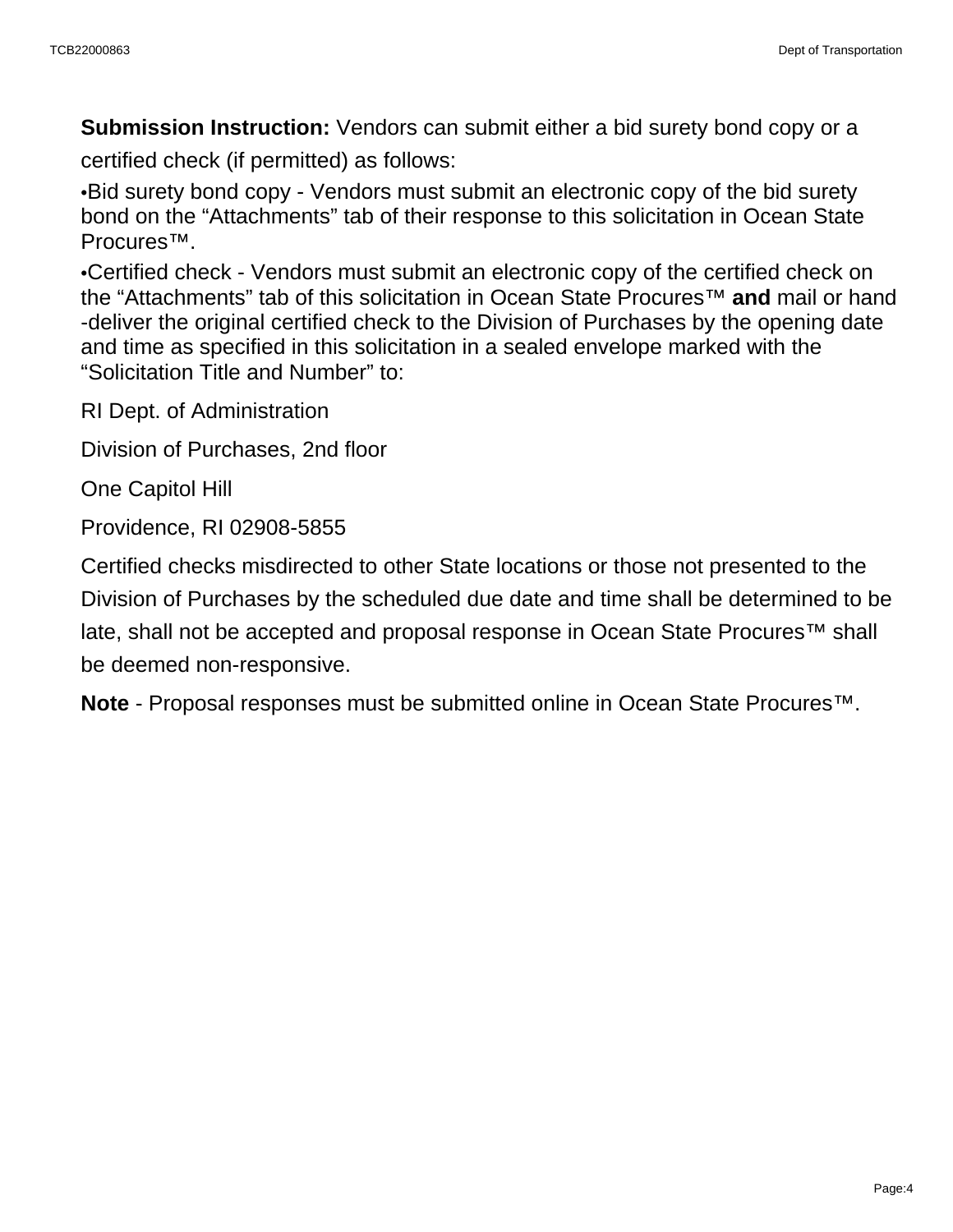**Definition** – Vendors responding to this solicitation must furnish, with their bid proposals, either a bid bond from a surety licensed to conduct business in the State of Rhode Island or a certified check payable to the State of Rhode Island in the amount of five (5%) percent of the vendor's cost proposal. (Vendors for Rhode Island Department of Transportation highway and bridge projects must furnish, with their bid proposals, a bid bond from a surety licensed to conduct business in the State of Rhode Island. Certified checks are not permitted for these projects.) An attorney-infact who executes a bond on behalf of the surety must provide a certified current copy of the power of attorney. A successful vendor who fails to submit the additional documentation required by the tentative letter of selection and/or fails to commence and pursue the work in accordance with the contract awarded pursuant to this solicitation may forfeit, at the discretion of the State Purchasing Agent, the full amount of the bid surety as liquidated damages. The State will retain the bid surety of all vendors until the earliest of: (i) the issuance of the Purchase Order; (ii) the 61st day following the proposal submission deadline; or (iii) the rejection of all proposals.

| Type     | <b>INST</b> |
|----------|-------------|
| Response | N/A         |

### OSP Vendor Instructions

•Vendors must register in Ocean State Procures™ at [www.ridop.ri.gov/vendor-registration/](http://www.ridop.ri.gov/vendor-registration/) to be able to submit solictation responses and receive any potential solicitation award.

•Vendor "How to Register" in Ocean State Procures™ instruction and registration link can be found at [https://www.ridop.ri.gov/osp/osp-vendor-registration.php.](https://www.ridop.ri.gov/osp/osp-vendor-registration.php)

•Vendor "How to Bid" in Ocean State Procures™ instruction can be found at <https://www.ridop.ri.gov/bidboard/how-to-bid.php>.

•Solicitation responses must be submitted in Ocean State Procures™. Any solicitation responses emailed, mailed, faxed, hand-delivered or mis-directed to other State locations shall not be accepted.

| Type     | <b>INST</b> |
|----------|-------------|
| Response | N/A         |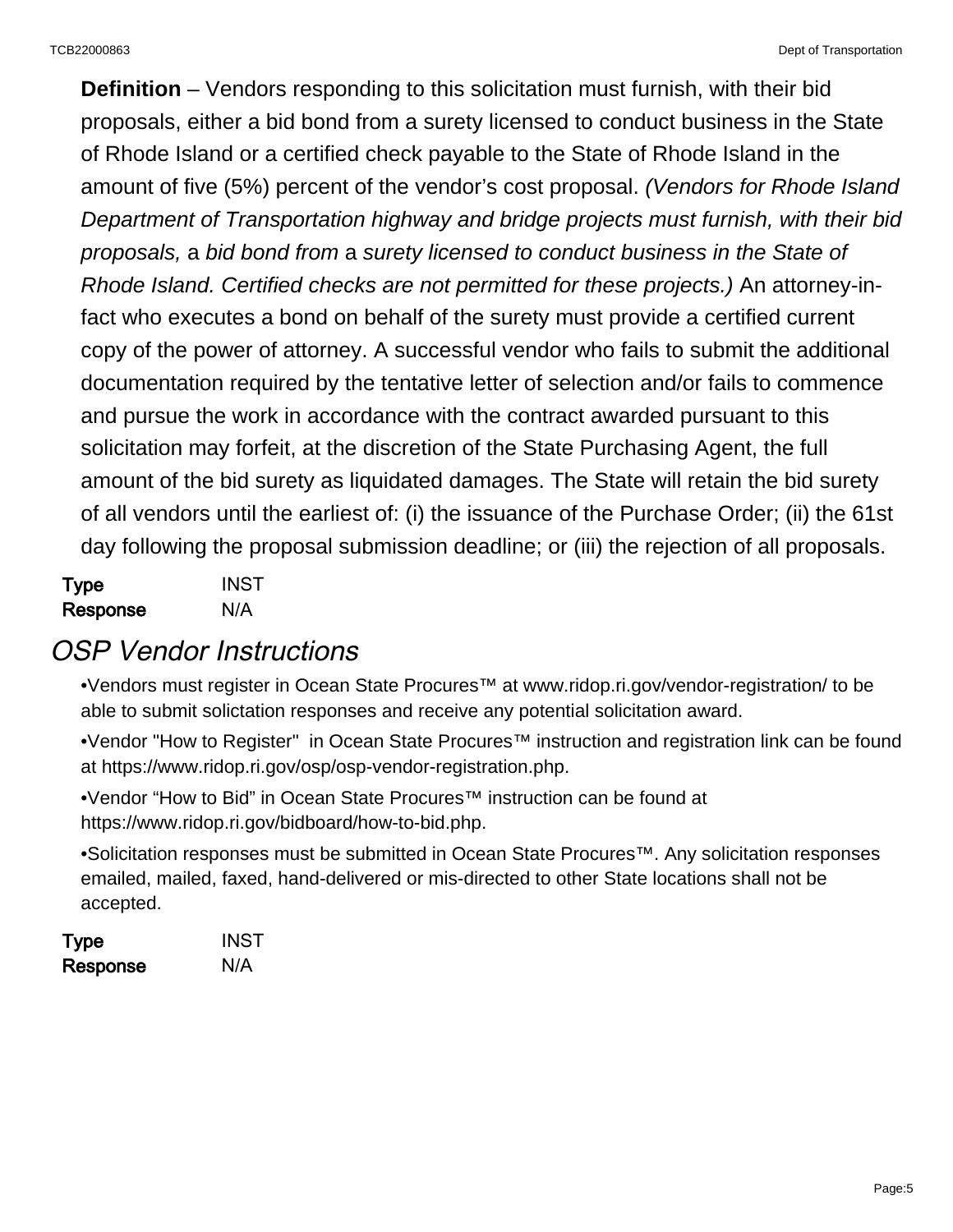### Questionnaire:

### Vendor Certification Form

Description: Vendors must respond to every statement. Vendors must provide all relevant information. Bid proposals submitted without a complete response may be deemed nonresponsive.

Certifications 2. The Vendor possesses all licenses and anyone who will perform any work will possess all licenses required by applicable federal, state, and local law necessary to perform the requirements of any contract awarded pursuant to this solicitation and will maintain all required licenses during the term of any contract awarded pursuant to this solicitation. In the event that any required license shall lapse or be restricted or suspended, the Vendor shall immediately notify the State Purchasing Agent in writing. If "No," provide details below in Certifications #12.

N/A

Type YES/NO Is Required Y

Certifications 3. The Vendor will maintain all required insurance during the term of any contract pursuant to this solicitation. In the event that any required insurance shall lapse or be canceled, the Vendor will immediately notify the State Purchasing Agent in writing. If "No," provide details below in Certifications #12. N/A

Type **YES/NO** Is Required Y

Certifications 4. The Vendor understands that falsification of any information in this bid proposal or failure to notify the State Purchasing Agent of any changes in any disclosures or certifications in this Vendor Certification may be grounds for suspension, debarment, and/or prosecution for fraud. If "No," provide details below in Certifications #12.

N/A

| Type               | <b>YES/NO</b> |
|--------------------|---------------|
| <b>Is Required</b> | Y             |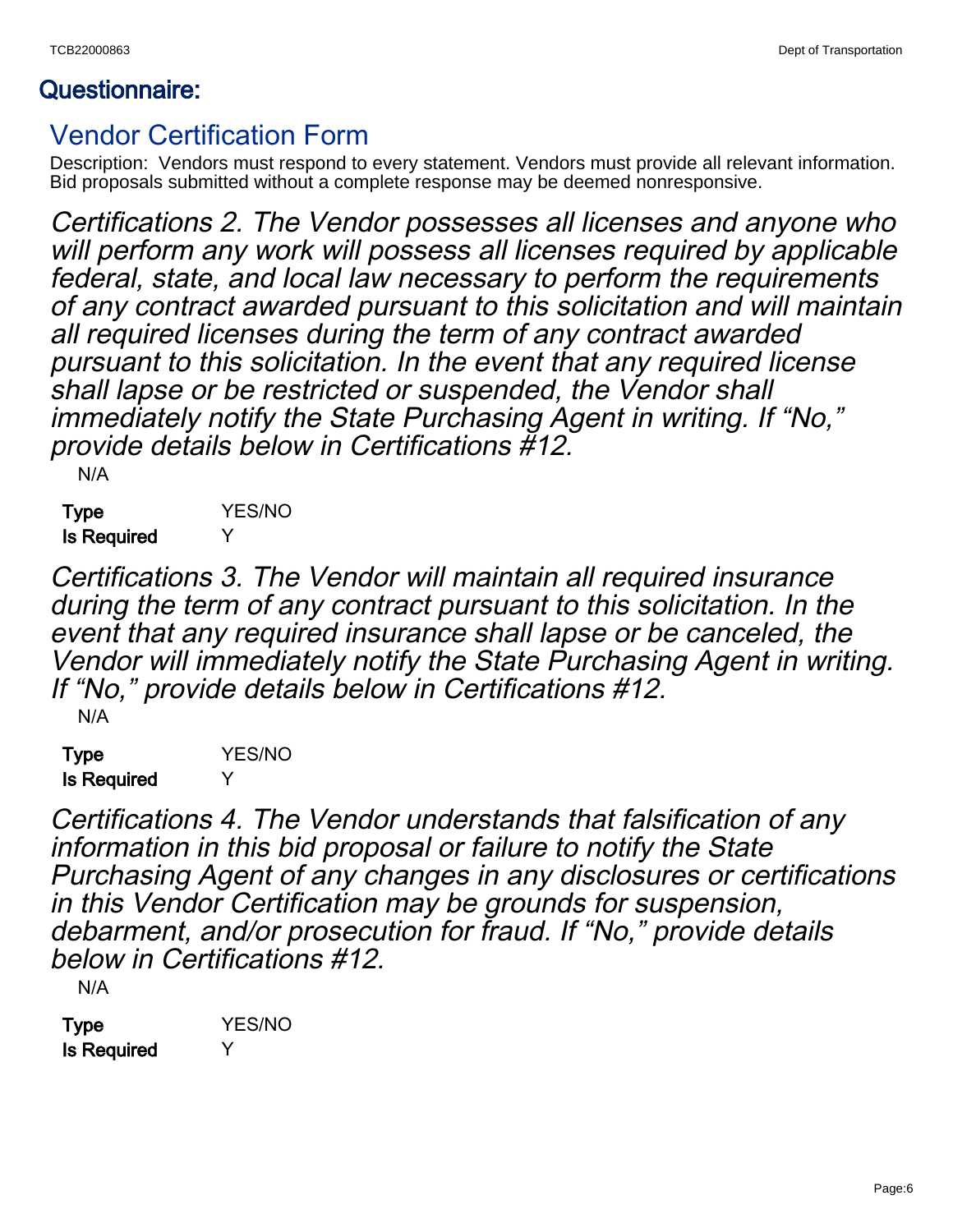Certifications 5. The Vendor has not paid and will not pay any bonus, commission, fee, gratuity, or other remuneration to any employee or official of the State of Rhode Island or any subdivision of the State of Rhode Island or other governmental authority for the purpose of obtaining an award of a contract pursuant to this solicitation. The Vendor further certifies that no bonus, commission, fee, gratuity, or other remuneration has been or will be received from any third party or paid to any third party contingent on the award of a contract pursuant to this solicitation. If "No," provide details below in Certifications #12.

N/A

Type **YES/NO** Is Required Y

Certifications 6. This bid proposal is not a collusive bid proposal. Neither the Vendor, nor any of its owners, stockholders, members, partners, principals, directors, managers, officers, employees, or agents has in any way colluded, conspired, or agreed, directly or indirectly, with any other vendor or person to submit a collusive bid proposal in response to the solicitation or to refrain from submitting a bid proposal in response to the solicitation, or has in any manner, directly or indirectly, sought by agreement or collusion or other communication with any other vendor or person to fix the price or prices in the bid proposal or the bid proposal of any other vendor, or to fix any overhead, profit, or cost component of the bid price in the bid proposal or the bid proposal of any other vendor, or to secure through any collusion, conspiracy, or unlawful agreement any advantage against the State of Rhode Island or any person with an interest in the contract awarded pursuant to this solicitation. The bid price in the bid proposal is fair and proper and is not tainted by any collusion, conspiracy, or unlawful agreement on the part of the Vendor, its owners, stockholders, members, partners, principals, directors, managers, officers, employees, or agents. If "No," provide details below in Certifications #12. N/A

Type **YES/NO** Is Required Y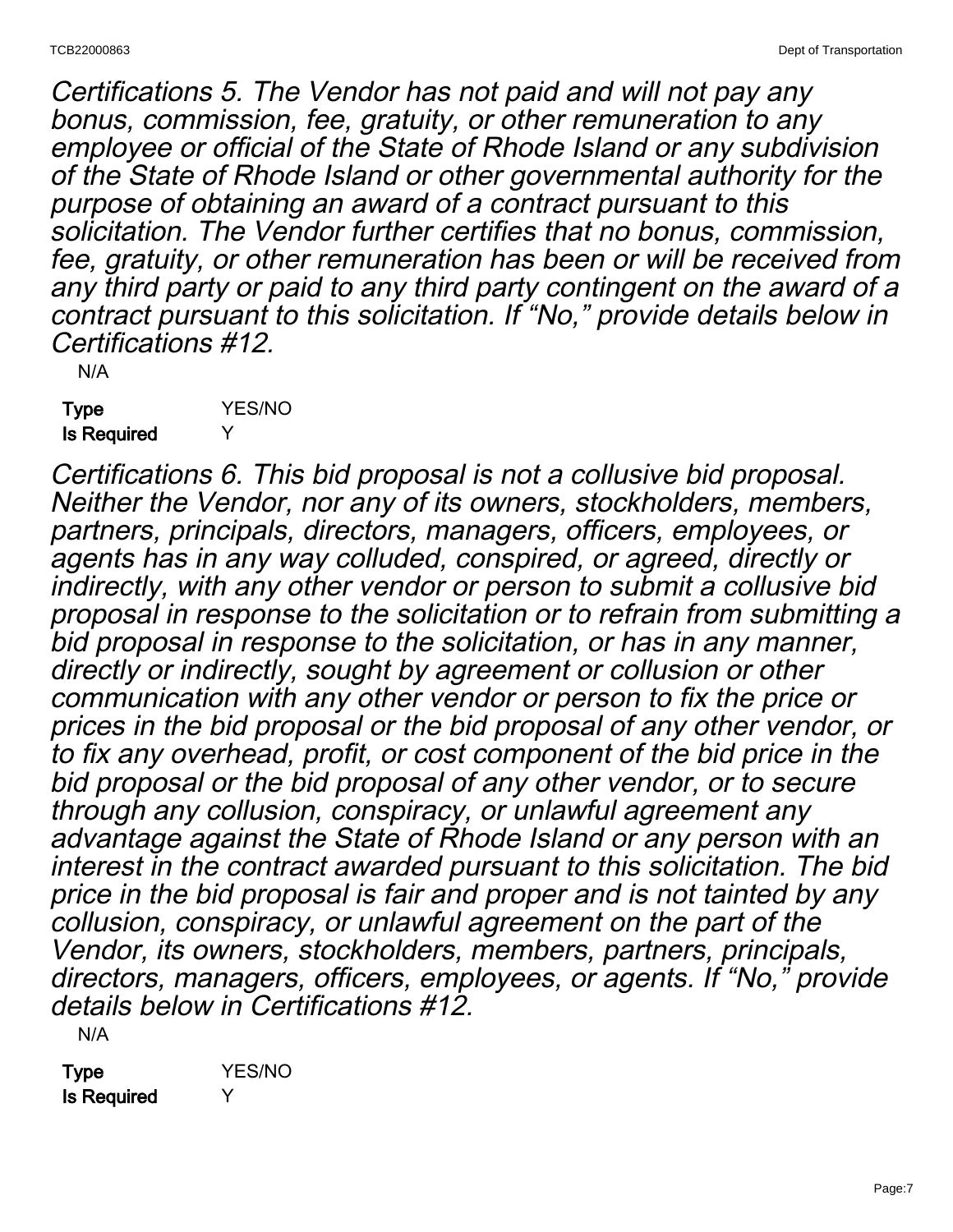Certifications 7. The Vendor: (i) is not identified on the General Treasurer's list created pursuant to R.I. Gen. Laws § 37-2.5-3 as a person or entity engaging in investment activities in Iran described in § 37-2.5-2(b). If "No," provide details below in Certifications #12. N/A

| Type               | <b>YES/NO</b> |
|--------------------|---------------|
| <b>Is Required</b> | Y             |

Acknowledgement 2. Name and Date - Enter name of vendor representative submitting this form with date.

N/A

Type **TEXT** Is Required Y

Certifications 8. The Vendor will comply with all of the laws that are incorporated into and/or applicable to any contract with the State of Rhode Island. If "No," provide details below in Certifications #12. N/A

Type **YES/NO** Is Required Y

Certifications 9. Vendor certifies that it is not currently engaged in and shall not during the duration of the contract (if awarded) engage in the boycott of any person, firm, or entity based in or doing business with any jurisdiction with whom the State of Rhode Island can enjoy open trade. Nor shall vendor participate in the boycott of any public agencies, entities, or instrumentalities of any jurisdiction with whom the State of Rhode Island can enjoy open trade. For the purposes of this certification "jurisdiction with whom the State of Rhode Island can enjoy open trade" means national governments who are members of the World Trade Organization. If "No," provide details below in Certifications #12.

N/A

Type **YES/NO** Is Required Y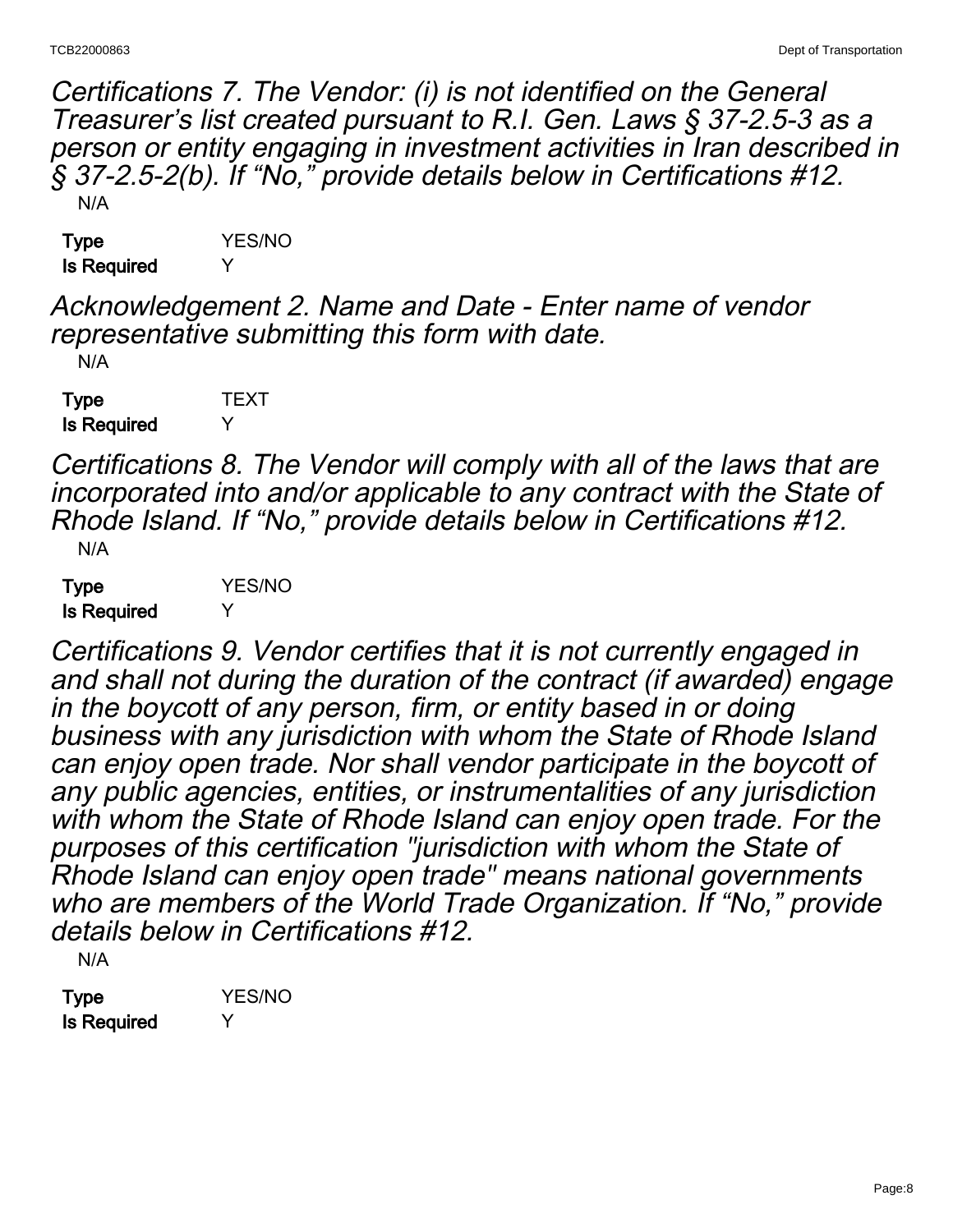Certifications 10. Vendor has complied with and, if awarded a contract with the State of Rhode Island shall promptly comply with, the reporting requirements of the "Reporting of Political Contributions by State Vendors Act", R. I. Gen. Laws § 17-27-1, et seq. If "No," provide details below in Certifications #12. N/A

Type **YES/NO** Is Required Y

Certifications 11. Vendor has read and accepts the State of Rhode Island's General Conditions of Purchase which shall be the contractual terms and conditions between the parties upon issuance of a Purchase Order by the Division of Purchases. The State's General Conditions of Purchase can be found at https://rules.sos.ri.gov/regulations/part/220-30-00-13 and addenda can be found at https://ridop.ri.gov/rules-regulations/. If "No," provide details below in Certifications #12. N/A

| Type               | <b>YES/NO</b> |
|--------------------|---------------|
| <b>Is Required</b> | Y             |

Certifications 12. Certifications Details - If a "No" was provided in Certifications 1-11, provide details here (attach document if additional space needed) - OR - Type "N/A" if all responses were "Yes".

N/A

| Type        | TEXT         |
|-------------|--------------|
| Is Required | $\checkmark$ |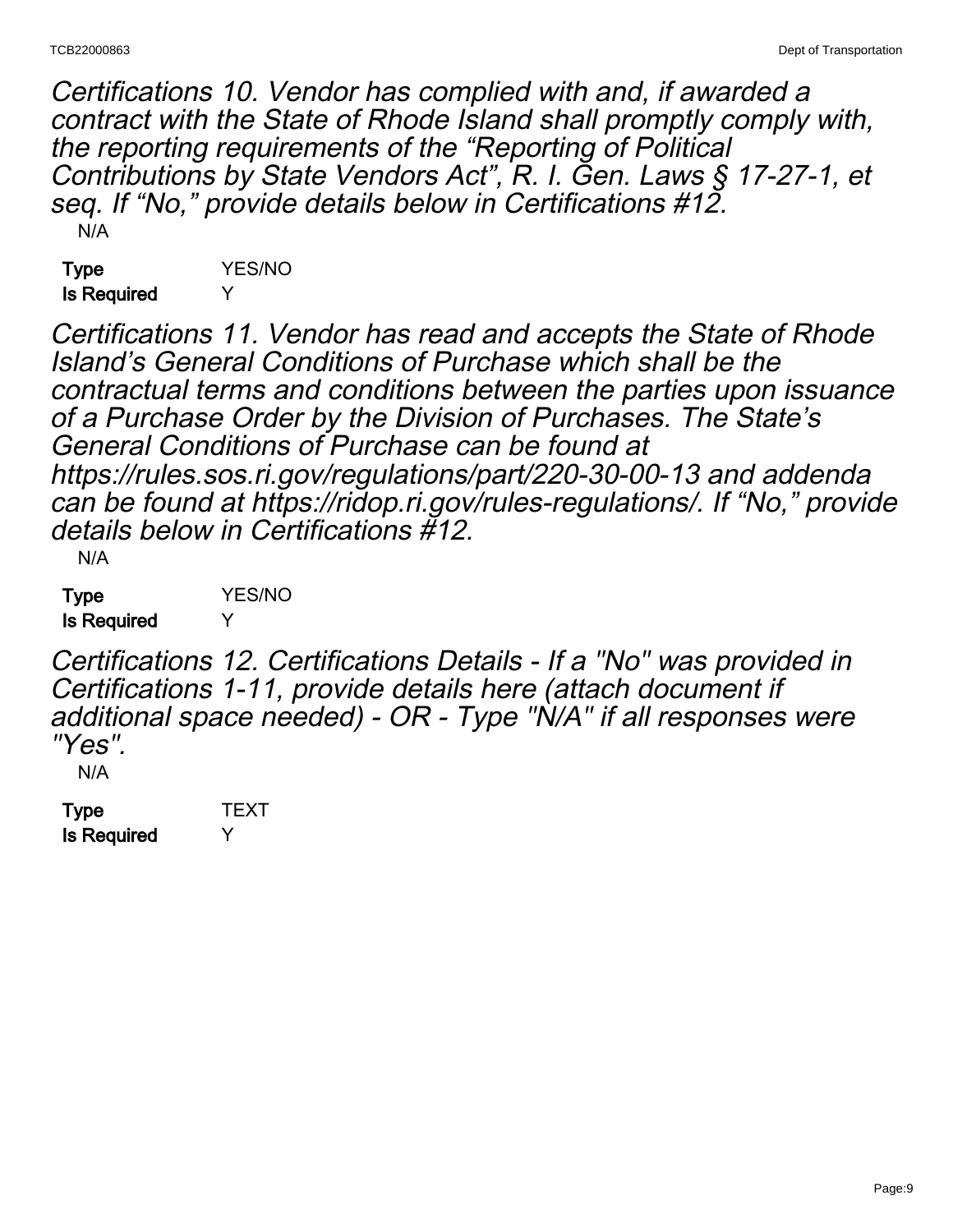Acknowledgement 1. Submission by the Vendor of a bid proposal pursuant to this solicitation constitutes an offer to contract with the State of Rhode Island through the Division of Purchases on the terms and conditions contained in this solicitation and the bid proposal. The Vendor certifies that: (1) the Vendor has reviewed this solicitation and agrees to comply with its terms and conditions; (2) the bid proposal is based on this solicitation; and (3) the information submitted in the bid proposal (including this Vendor Certification Cover Form) is accurate and complete. The Vendor acknowledges that the terms and conditions of this solicitation and the bid proposal will be incorporated into any contract awarded to the Vendor pursuant to this solicitation and the bid proposal. The person signing below represents, under penalty of perjury, that he or she is fully informed regarding the preparation and contents of this bid proposal and has been duly authorized to execute and submit this bid proposal on behalf of the Vendor.

N/A

Type **YES/NO** Is Required Y

Disclosures 1. State whether the Vendor, or any officer, director, manager, stockholder, member, partner, or other owner or principal of the Vendor or any parent, subsidiary, or affiliate has been subject to suspension or debarment by any federal, state, or municipal governmental authority, or the subject of criminal prosecution, or convicted of a criminal offense within the previous 5 years. If "Yes," provide details below in Disclosures #5.

N/A

Type **YES/NO** Is Required Y

Disclosures 2. State whether the Vendor, or any officer, director, manager, stockholder, member, partner, or other owner or principal of the Vendor or any parent, subsidiary, or affiliate has had any contracts with a federal, state, or municipal governmental authority terminated for any reason within the previous 5 years. If "Yes," provide details below in Disclosures #5.

N/A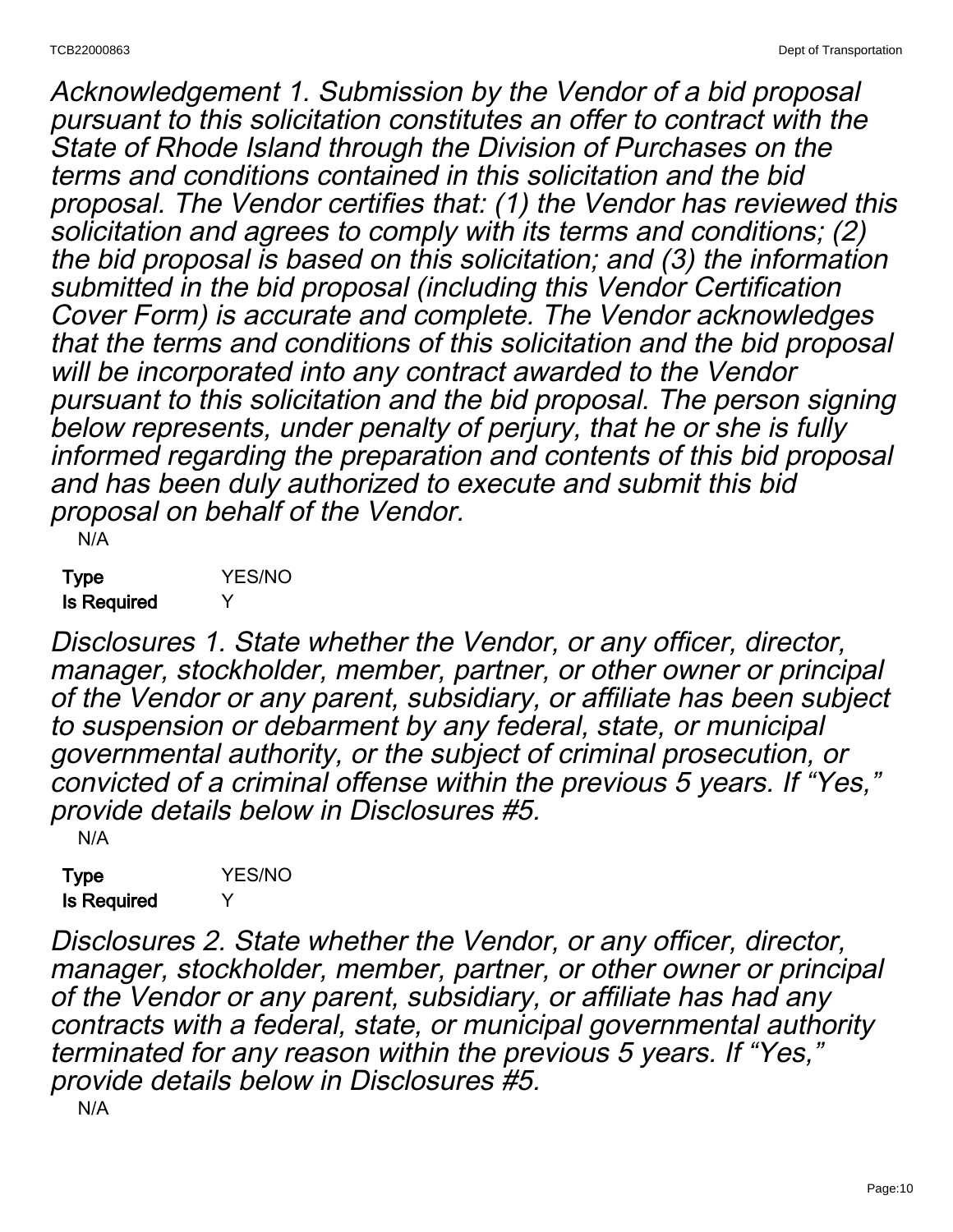| Type        | <b>YES/NO</b> |
|-------------|---------------|
| Is Required | Y             |

Disclosures 3. State whether the Vendor, or any officer, director, manager, stockholder, member, partner, or other owner or principal of the Vendor or any parent, subsidiary, or affiliate has been fined more than \$5000 for violation(s) of any Rhode Island environmental law(s) by the Rhode Island Department of Environmental Management within the previous 5 years. If "Yes," provide details below in Disclosures #5.

N/A

Type YES/NO Is Required Y

Disclosures 4. State whether any officer, director, manager, stockholder, member, partner, or other owner or principal of the Vendor is serving or has served within the past two calendar years as either an appointed or elected official of any state governmental authority or quasi-public corporation, including without limitation, any entity created as a legislative body or public or state agency by the general assembly or constitution of this state. If "Yes," provide details below in Disclosures #5.

N/A

Type YES/NO Is Required Y

Disclosures 5. Disclosure Details - If a "Yes" was provided in Disclosures 1-4, provide details here (attach document if additional space needed) - OR - Type "N/A" if all responses were "No". N/A

| Type               | TEXT |
|--------------------|------|
| <b>Is Required</b> | Y    |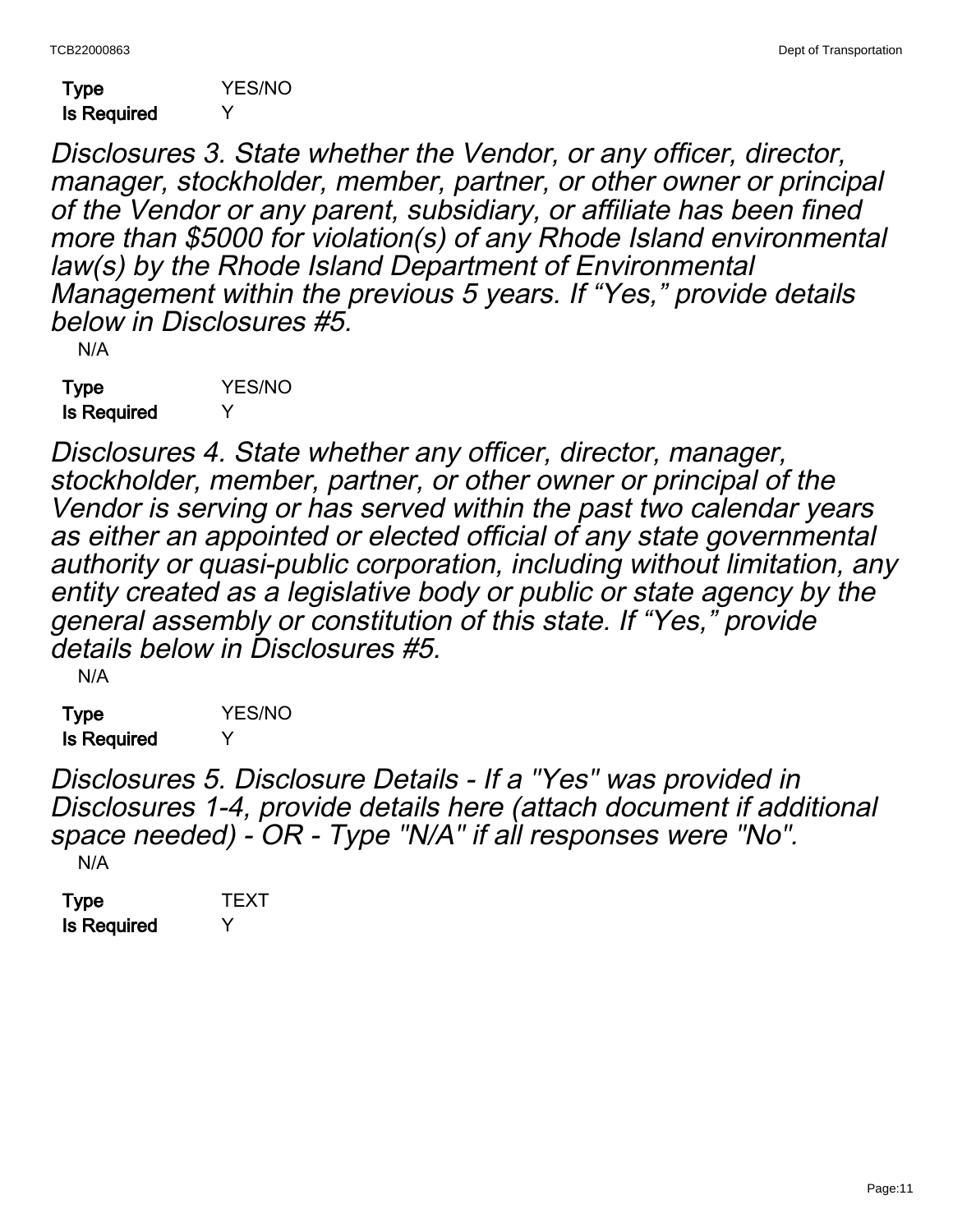Ownership Disclosure 1. If the Vendor is publicly held, the Vendor may provide owner information about only those stockholders, members, partners, or other owners that hold at least 10% of the record or beneficial equity interests of the Vendor; otherwise, complete ownership disclosure is required. List each officer, director, manager, stockholder, member, partner, or other owner or principle of the Vendor, and each intermediate parent company and the ultimate parent company of the Vendor. For each individual, provide his or her name, business address, principal occupation, position with the Vendor, and the percentage of ownership, if any, he or she holds in the Vendor, and each intermediate parent company and the ultimate parent company of the Vendor (attach document if additional space needed).

N/A

Type **TEXT** Is Required Y

Certifications 1. The Vendor will immediately disclose, in writing, to the State Purchasing Agent any potential conflict of interest which may occur during the term of any contract awarded pursuant to this solicitation. If "No," provide details below in Certifications #12. N/A

| <b>Type</b>        | <b>YES/NO</b> |
|--------------------|---------------|
| <b>Is Required</b> | Υ             |

## DOT Required Forms

Description: Please attach all completed forms from the overview tab of the solicitation.

Certification Regarding Debarment

N/A

Type YES/NO Is Required Y

Conflicts Disclosure Policy N/A

Type **YES/NO** Is Required Y

Requirement for Affirmative Action to Ensure EEO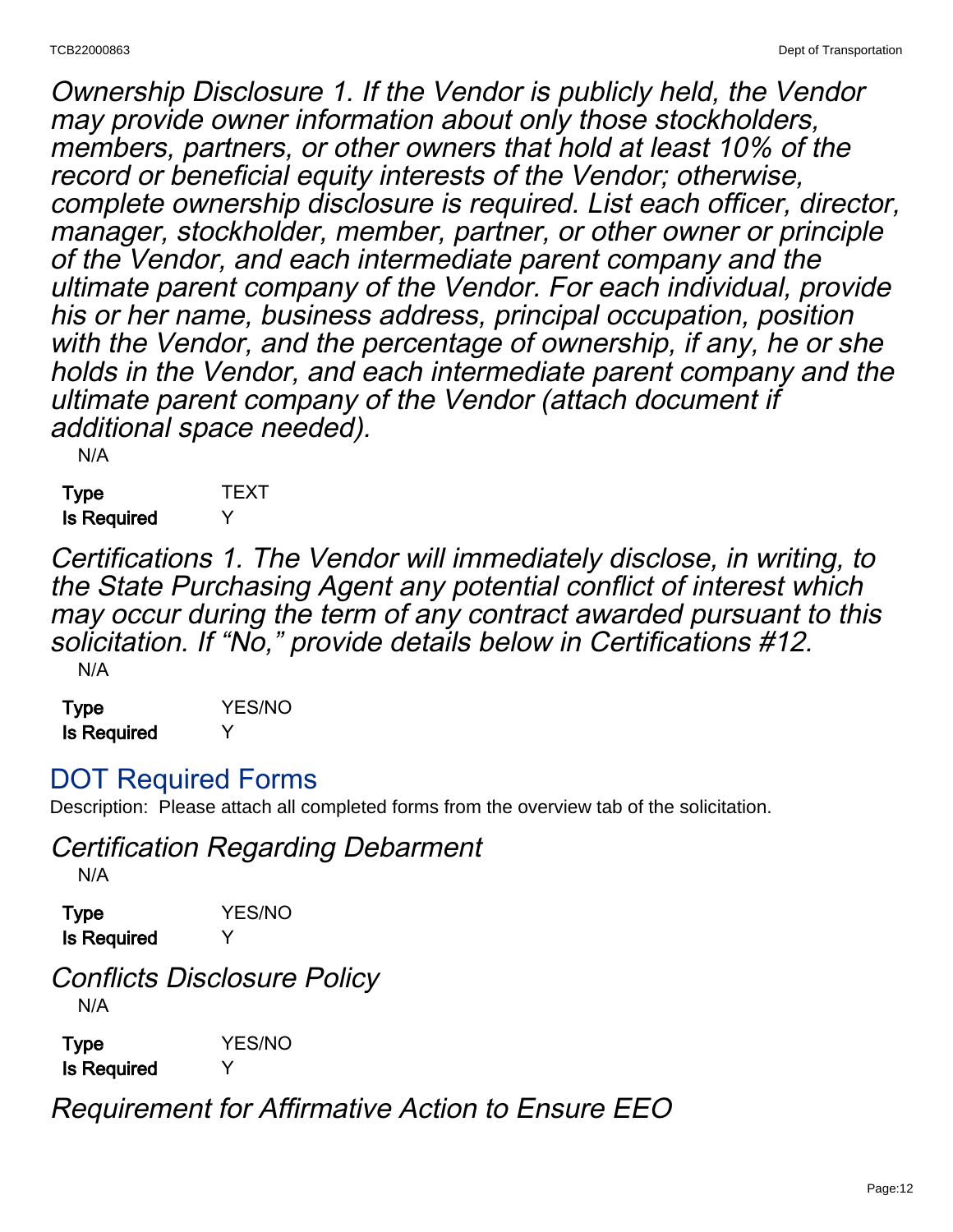N/A

Type **YES/NO** Is Required Y

### OMB Lobbying Form N/A

Type **YES/NO** Is Required Y

### USDOT Standard Title VI Assurances for Contractors N/A

Type **YES/NO** Is Required Y

### Anti-Collusion Form N/A

Type **YES/NO** Is Required Y

# Bid Bond

N/A

Type ATTACHMENT Is Required Y

# Required State Forms

N/A

Type ATTACHMENT Is Required Y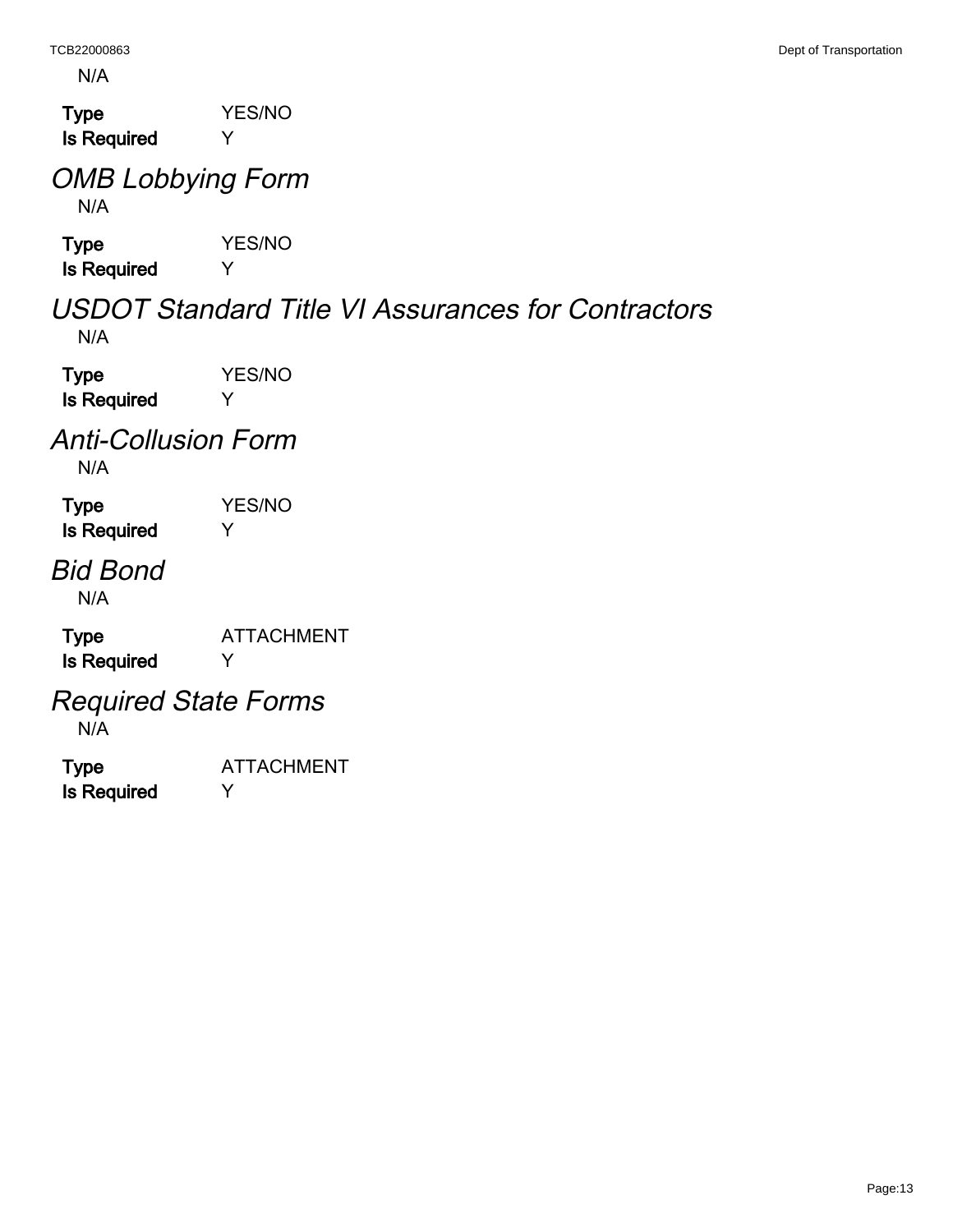## Documents Required Before Bidding

RIDOT\_Standard\_Specifications.zip (Accepted) RIDOT\_Required\_Forms\_State\_Funded.pdf (Accepted) 2603R\_Advertise\_CS Pages.pdf (Accepted) 2603R\_Federal Wage Rates\_June 3 2022.pdf (Accepted) 2603R\_Advertise\_JS Pages.pdf (Accepted) 2603R\_Davisville RR Bridge No. 369 Plans.pdf (Accepted)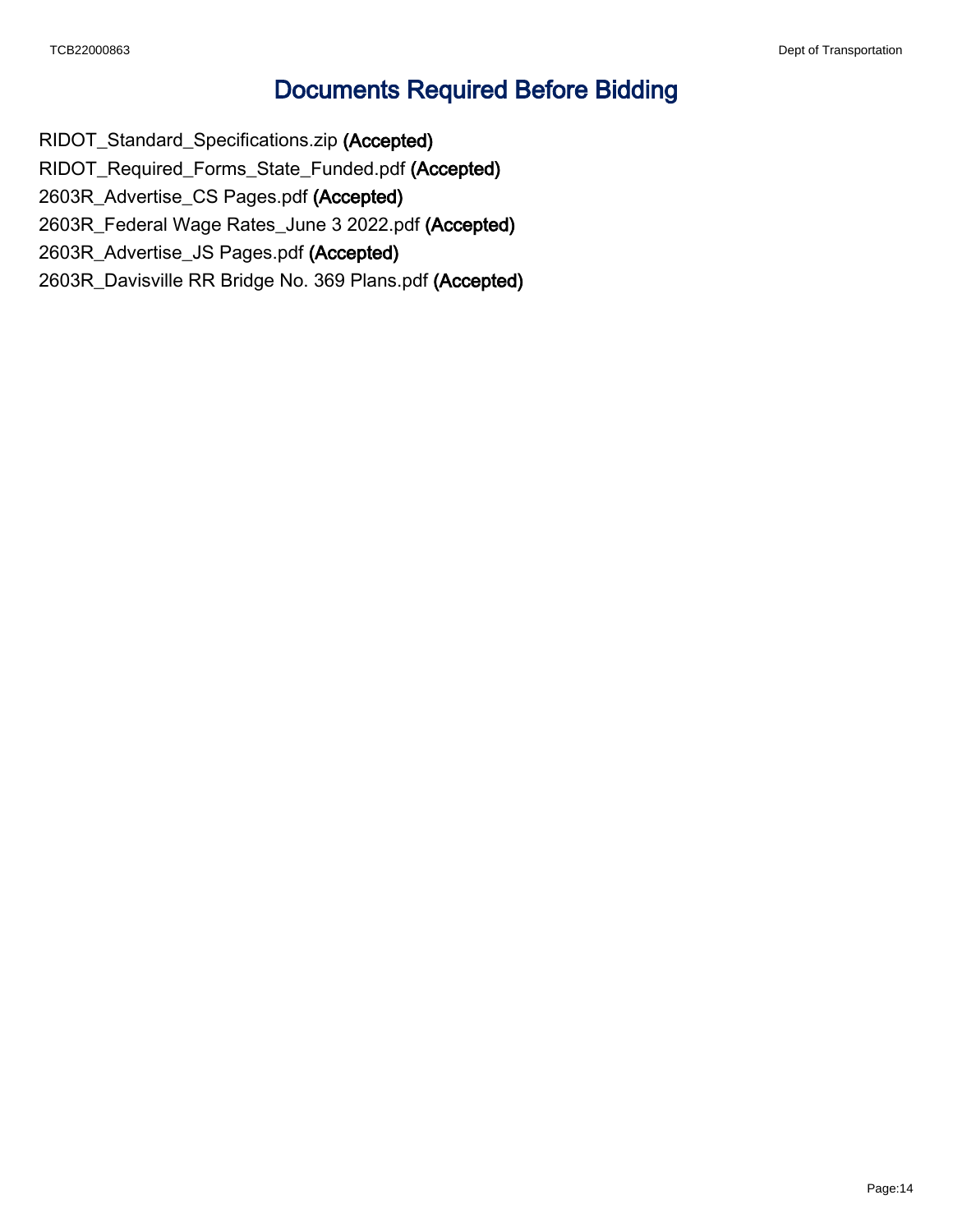# Solicitation Bid Fields General Requirements

## Questions

Questions concerning this solicitation must be submitted to the Division of Purchases' eProcurement website, Ocean State Procures™, no later than the date and time indicated on the 'Overview' tab of this solicitation. Questions should be submitted in the 'Q&A Center', accessed via the 'Collaboration' tab of this solicitation. Submit each question individually with no attachments. Attachments shall not be acknowledged. No other contact with State parties is permitted.

Answers to questions received, if any, shall be posted on the solicitation record within Ocean State Procures™, as an addendum to this solicitation. It is the responsibility of all interested parties to monitor Ocean State Procures™ for any procurement related postings such as addenda.

| Type     | <b>INST</b> |
|----------|-------------|
| Response | N/A         |

# Vendor Registration Status in OSP and Potential Award

If your vendor registration in OSP is in a "**pending**" status **and** your organization receives notice of tentative selection for a potential contract or purchase order award; you must log into your OSP account and complete your registration to include your W-9 upload and other requirements as defined in the award's Tentative Letter of Selection. Your registration will then be reviewed by the state's Supplier Coordinator to transition your registration from "**pending**" to "**approved**" status if all qualifications are met. Further instruction for an "**approved**" account can be found at[OSP Quick](https://ridop.ri.gov/sites/g/files/xkgbur616/files/documents/vendor-self-registration-quick-start-guide.pdf) [Start Guide \(ri.gov\)](https://ridop.ri.gov/sites/g/files/xkgbur616/files/documents/vendor-self-registration-quick-start-guide.pdf)

| <b>Type</b> | <b>INST</b> |
|-------------|-------------|
| Response    | N/A         |

# Insurance Requirements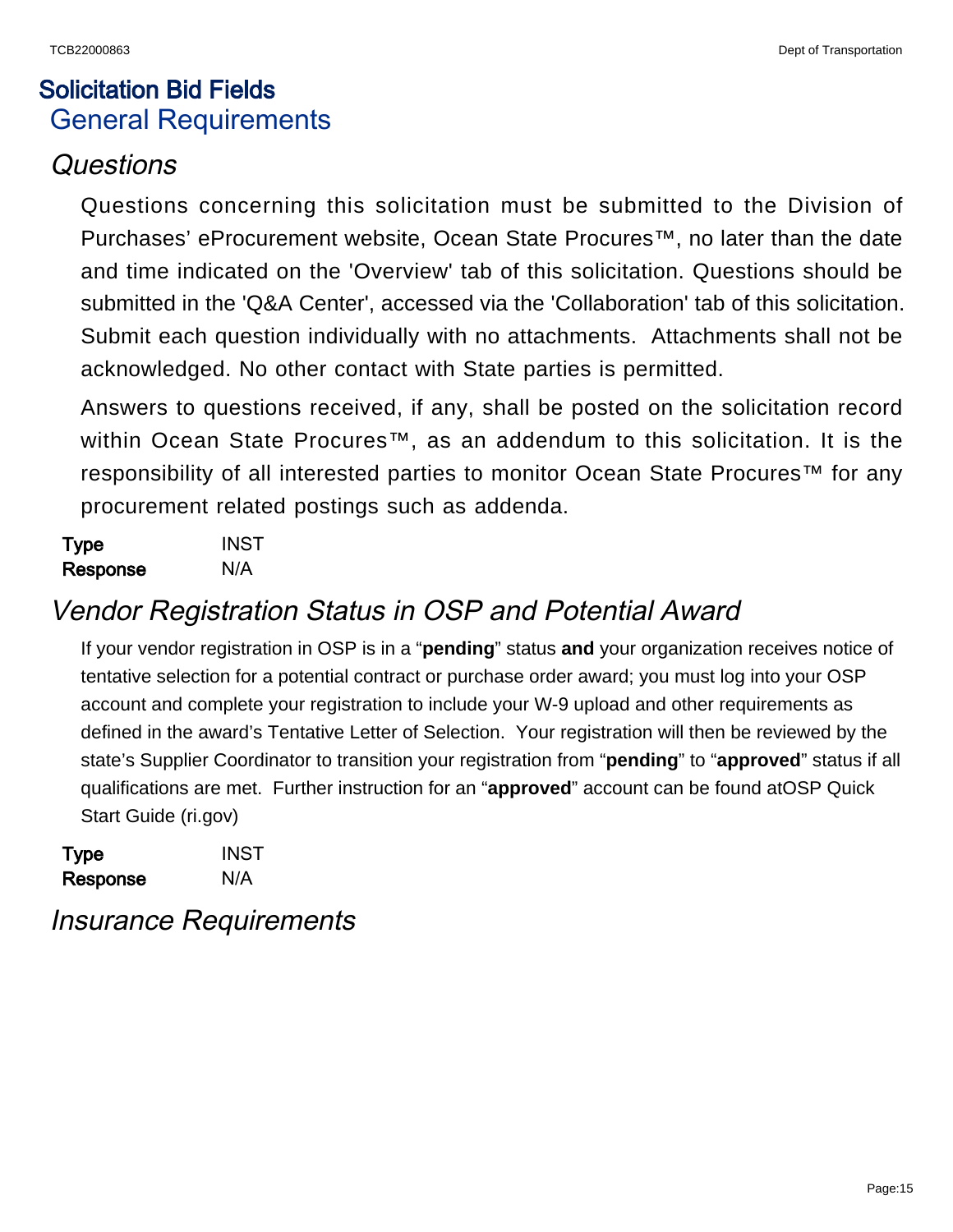In accordance with this solicitation, or as outlined in Section 13.19 of the General Conditions of Purchase, found at <https://rules.sos.ri.gov/regulations/part/220-30-00-13> and General Conditions - Addendum A found at [https://www.ridop.ri.gov/documents/general-conditions-addendum-a.pdf,](https://www.ridop.ri.gov/documents/general-conditions-addendum-a.pdf) the following insurance coverage shall be required of the awarded vendor(s) (**marked with an "X**"):

### **General Requirements**:

a) [ x ] Liability - combined single limit of \$1,000,000 per occurrence, \$1,000,000 general aggregate and \$1,000,000 products/completed operations aggregate.

b) [x] Workers compensation - \$100,000 each accident, \$100,000 disease or policy limit and \$100,000 each employee.

c) [ x ] Automobile liability - \$1,000,000 each occurrence combined single limit.

d) [ ] Crime - \$500,000 per occurrence or 50% of contract amount, whichever is greater.

### **Professional Services**:

e) [ ] Professional liability ("errors and omissions") - \$2,000,000 per occurrence, \$2,000,000 annual aggregate.

f) [ ] Environmental/Pollution Liability when past, present or future hazard is possible - \$1,000,000 per occurrence and \$2,000,000 aggregate.

g) [ ] Working with Children, Elderly or Disabled Persons – Physical Abuse and Molestation Liability Insurance - \$1 Million per occurrence.

### **Information Technology and/or Cyber/Privacy**:

h) [ ] Technology Errors and Omissions - Combined single limit per occurrence shall not be less than \$5,000,000. Annual aggregate limit shall not be less than \$5,000,000.

i) [ ] Information Technology Cyber/Privacy – minimum limits of \$5,000,000 per occurrence and \$5,000,000 annual aggregate. If Contract Party provides:

1) [ ] key back office services Contract Party shall have a minimum limit of \$10,000,000 per occurrence and \$10,000,000 annual aggregate;

2) [ ] if Contract Party has access to Protected Health Information as defined in HIPAA and its implementing regulations, Personal Information as defined in in R.I. Gen. Laws § 11-49.3-1, et seq., or as otherwise defined in the Contract (together Confidential Information"), Contract Party shall have as a minimum the per occurrence, per annual aggregate, the total rounded product of projected number of persons data multiplied by \$25 per person breach response expense per occurrence; but no less than \$5,000,000 per occurrence, per annual aggregate; or,

3) [ ] if the Contract Party provides or has access to mission critical services, network architecture and/or the totality of confidential data \$20,000,000 per occurrence and in the annual aggregate.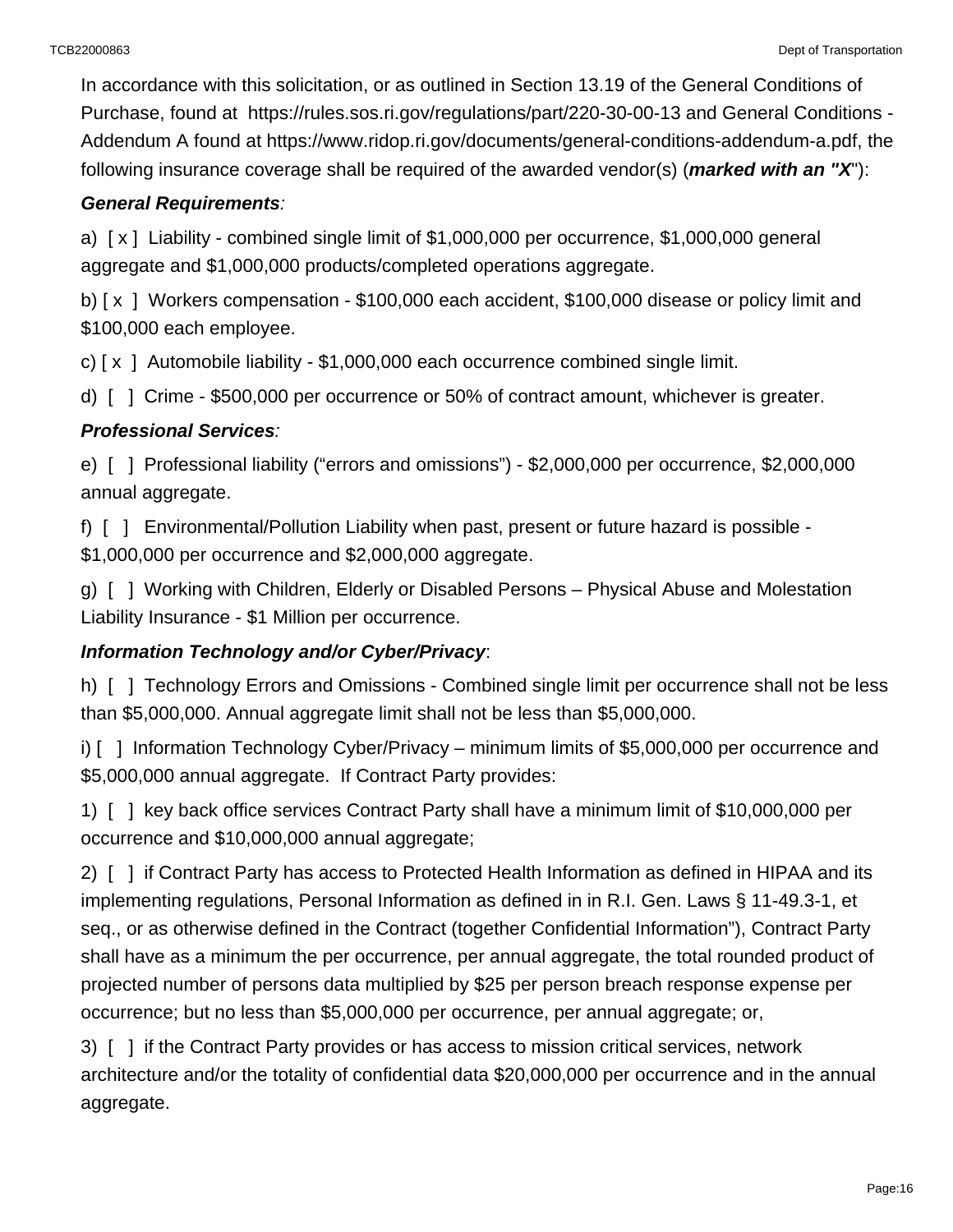#### **Other**:

 Specify insurance type and minimum coverage required, (e.g. builder's risk insurance, vessel operation (marine or aircraft):

i) [  $\mid$  0ther - Specify insurance type and minimum coverage required

| Type     | <b>INST</b> |
|----------|-------------|
| Response | N/A         |

### Confidential Documents

The Ocean State Procures system allows Vendors to designate attachments as being "confidential" at the time of upload. Vendors are advised that upon submission of documents marked as confidential , the Vendor must also upload a redacted copy of the same documents which are suitable for public disclosure. Failure to upload a redacted copy, or submission of documents which are so excessively redacted as to thwart public disclosure requirements, may result in the Vendor's proposal being deemed non-responsive to the solicitation in accordance with 220-RICR-30-00-13(C)(6).

Type INST Response N/A

### General Requirements Acknowledgement

### Acknowledge you have read all the requirements by selecting yes/no

| Type     | <b>YESNO</b> |
|----------|--------------|
| Response | N/A          |

### Bid Clauses/Requirements

## Bid Opening

Notice to Bidders: Please be advised that the bid results relative to the within solicitation are preliminary. All bid submissions shall be evaluated by the Division of Purchases and the Agency to determine whether they are responsive to the solicitation and whether the vendor is responsible in accordance with the "State Purchases Act", R. I. Gen. Laws § 37-2-1, et seq. and the Procurement Regulations.

Type INST Response N/A

RIDOT Required Forms Anti-Collusion Form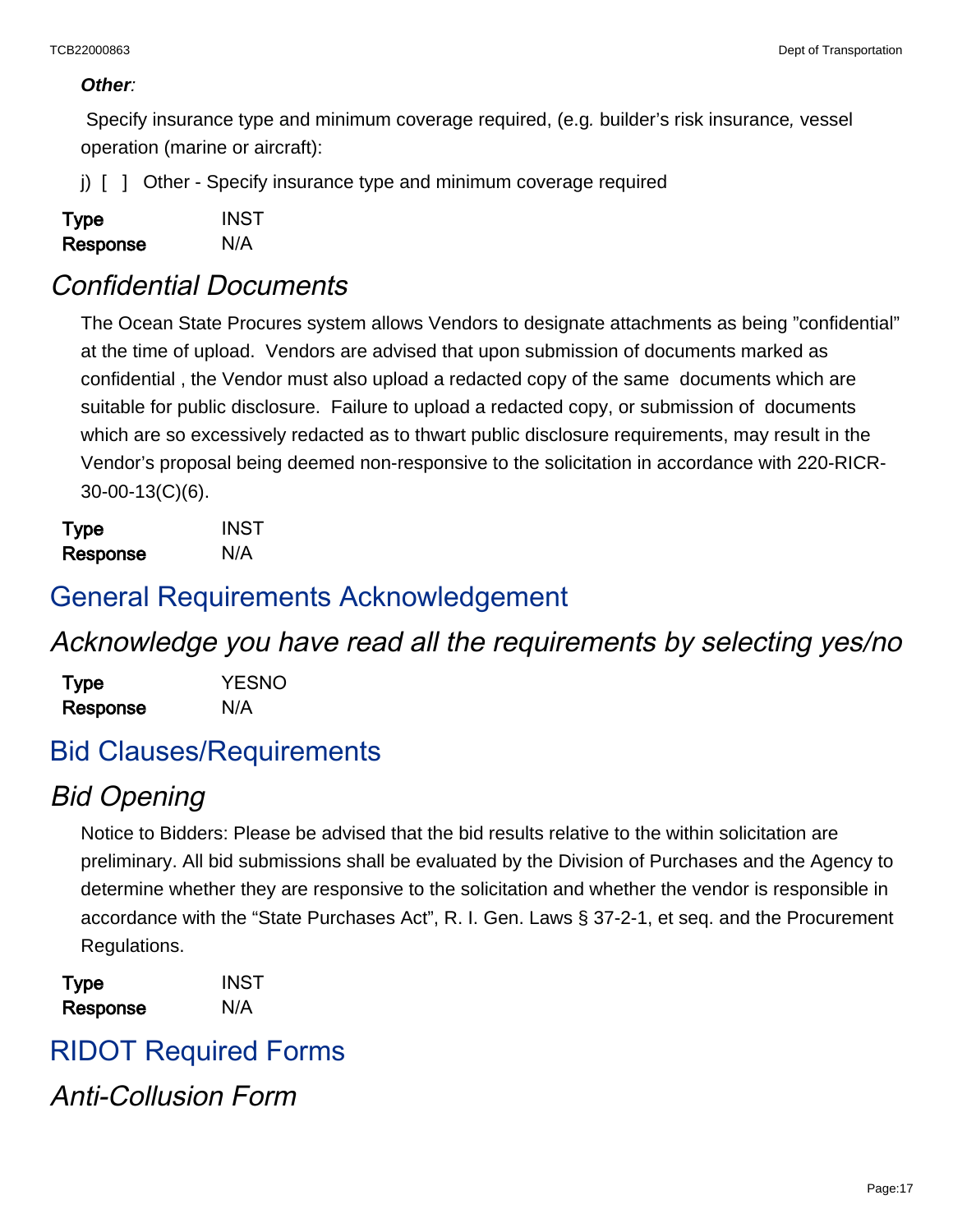Please attach completed Anti-Collusion form.

Type FILE Response N/A

# Certification Regarding Debarment

Please attach completed Certification Regarding Debarment form.

| Type     | <b>FILE</b> |
|----------|-------------|
| Response | N/A         |

# Conflicts Disclosure Policy

Please attach completed Conflicts Disclosure Policy form.

| <b>Type</b> | <b>FILE</b> |
|-------------|-------------|
| Response    | N/A         |

# Requirement for Affirmative Action to Ensure EEO

Please attach completed Requirement for Affirmative Action to Ensure EEO form.

| Type     | <b>FILE</b> |
|----------|-------------|
| Response | N/A         |

# Lobbying Form

Please attach completed Lobbying form.

| Type     | <b>FILE</b> |
|----------|-------------|
| Response | N/A         |

# USDOT Standard Title VI Assurances for Contractors

Please attach completed USDOT Standard Title VI Assurances for Contractors form.

Type FILE Response N/A

# RIDOT Construction Bid Information

## Basis of Award

The basis of award of the Contract will be the total bid for all quantities of work in the proposal subject to review and correction as provided for in the Rhode Island Department of Transportation Standard Specifications for Road and Bridge Construction and Standard Details.

| <b>Type</b> | <b>INST</b> |
|-------------|-------------|
| Response    | N/A         |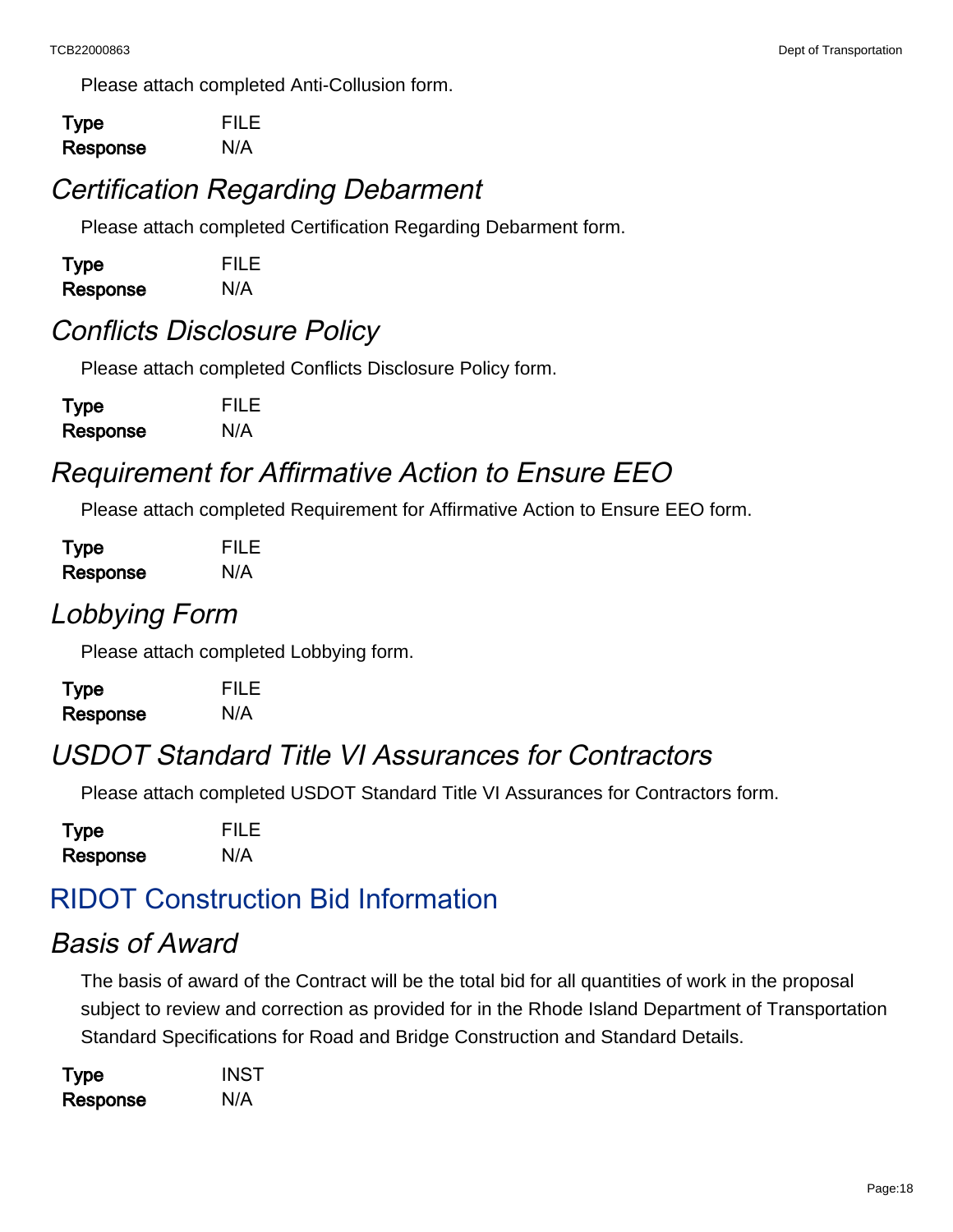### **Specifications**

The State of Rhode Island Standard Specifications for Road and Bridge Construction and Standard Details consists of the following:

•The Rhode Island Standard Specifications for Road and Bridge Construction, Amended March 2018, with all revisions.

•The Rhode Island Standard Details, 1998 Edition, with all revisions.

•The Rhode Island Bridge Standard Details, 2010 Edition, with all revisions.

•In addition, award(s) issued pursuant to this solicitation shall be subject to the State's Procurement Regulations and General Conditions of Purchase, found at <https://rules.sos.ri.gov/regulations/part/220-30-00-13> and addenda can be found at [https://ridop.ri.gov/rules-regulations/.](https://ridop.ri.gov/rules-regulations/)

| <b>Type</b> | <b>INST</b> |
|-------------|-------------|
| Response    | N/A         |

# Disadvantaged Business Enterprise or Minority/Woman Business Enterprise Goal

**The Contractor will be required to meet the established goal of not less than MBE 10% percent of the contract bid price to the Contractors, Subcontractors, and/or suppliers which qualify as Minority-Owned Business Enterprises**

The Contractor will be required, in accordance with the provisions of the Minority-Owned Business Enterprise Affirmative Action Certification for Contractors and Consultants, to meet the established Race-Conscious Goal, or Contract Goal, of not less than 10.00 percent of the contract bid price, to the Contractors, Subcontractors, and/or suppliers which qualify as Minority-Owned Business Enterprises (MBE's). Failure by the Contractor to demonstrate every good faith effort in fulfilling its MBE commitment during the construction period will result in the reduction in contract payments by the amount determined by multiplying the awarded contract value by the established MBE percentage, and subtracting the dollar value of the work actually performed by MBE contractors. This action will not preclude RIDOT from imposing sanctions or other remedies available as specified in paragraph (I) (C) of the Minority-Owned Business Enterprise Affirmative Action Certification for Contractors and Consultants.

| Type     | <b>INST</b> |
|----------|-------------|
| Response | N/A         |

Bid Bond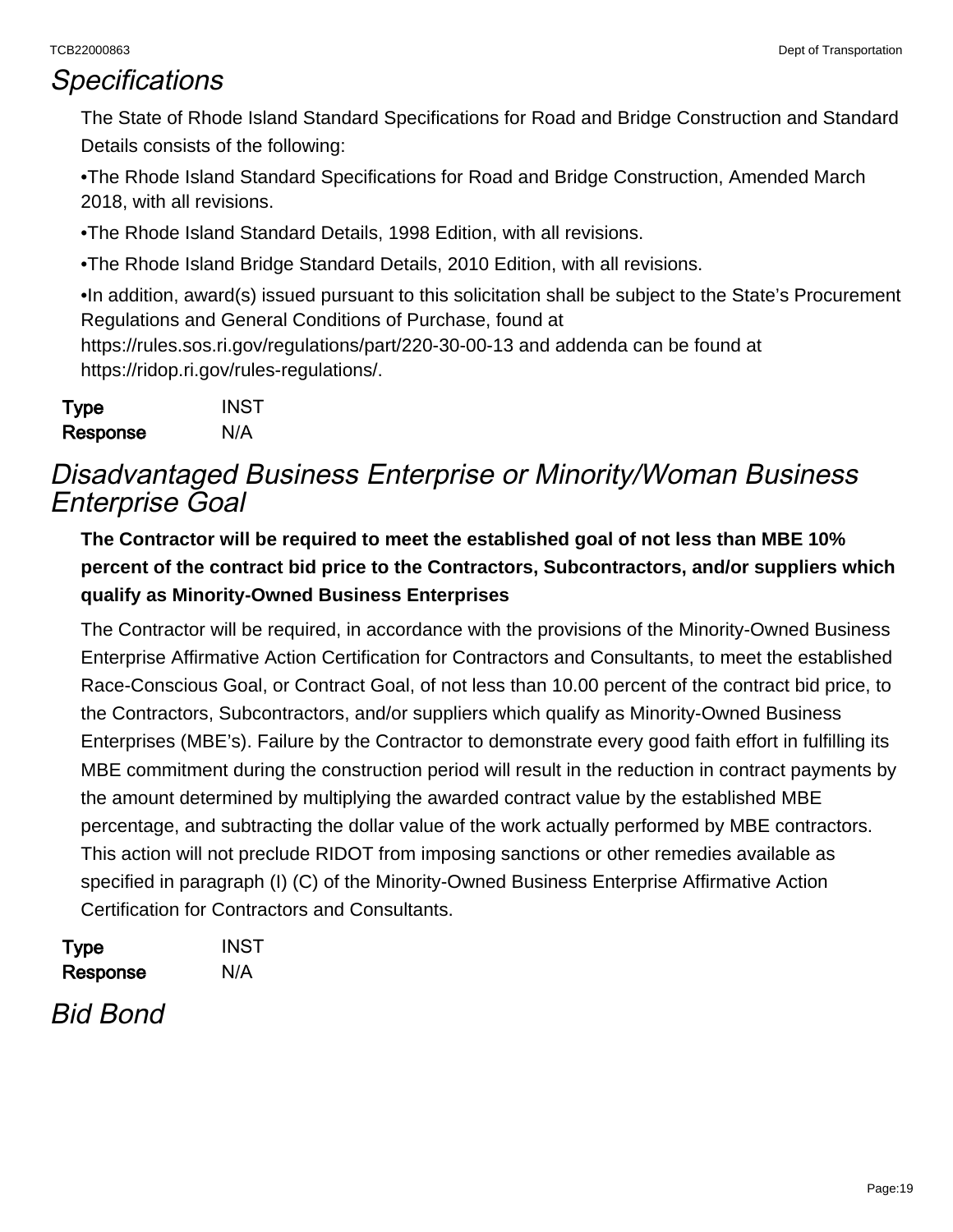A bid bond payable to the State of Rhode Island, in the amount of 5% of the total or gross sum of the bid must be furnished by each bidder, The Proposal Guaranty will be furnished by surety companies authorized/licensed to do business in the State of Rhode Island. The State reserves the right to retain the surety of all bidders until the successful bidder enters into the Contract or until such time as the award or cancellation of the Contract is announced at which point Sureties will be returned to all bidders by the State of Rhode Island. A performance bond of one hundred (100) percent of the contract price with a satisfactory surety company will be required of the successful bidder. All surety companies must be listed with The Department of the Treasury, Fiscal Services, Circular 570, (Latest Revision published by the Federal Register), The Department of Transportation reserves the right to reject any or all bids.

| Type     | <b>INST</b> |
|----------|-------------|
| Response | N/A         |

# Required Contract Provisions

Required Contract Provisions - The attention of prospective bidders is called to the fact that this project is to be bid upon and the contract executed subject to all applicable federal laws and regulations for carrying out the provisions of the Federal-Aid Highway program

| Type     | <b>INST</b> |
|----------|-------------|
| Response | N/A         |

# Wages and Work Hours

Wages of labor on Federal Aid Highway Projects - the prevailing rate of wages for laborers and mechanics employed by contractors or subcontractors on the initial construction of highway projects on the Federal Aid Highway System, authorized under the Federal Highway Act of 1968, shall be paid wages at rates not less than those prevailing on the same type of work on similar construction in the irnrnediate locality as deterrnined by the United States Secretary of Labor, in accordance with the Act of August 30, 1935, known as the Davis - Bacon Act, under Decision Nos I through 6 as applicable

Prevailing wage rates and Davis - Bacon Wage Determination Reference Materials are available online at <https://beta.sam.gov/> It is advisable to print only the pages applicable to this bid; the rates active on the Rhode Island Vendor Information Program's bid solicitation date for this project are applicable for the duration of the contract resulting from this bid.

Work Hours Act of 1962 - This contract is subject to Work Hours Act of 1962, Public Law 87-581 and implementing regulations

| <b>Type</b> | <b>INST</b> |
|-------------|-------------|
| Response    | N/A         |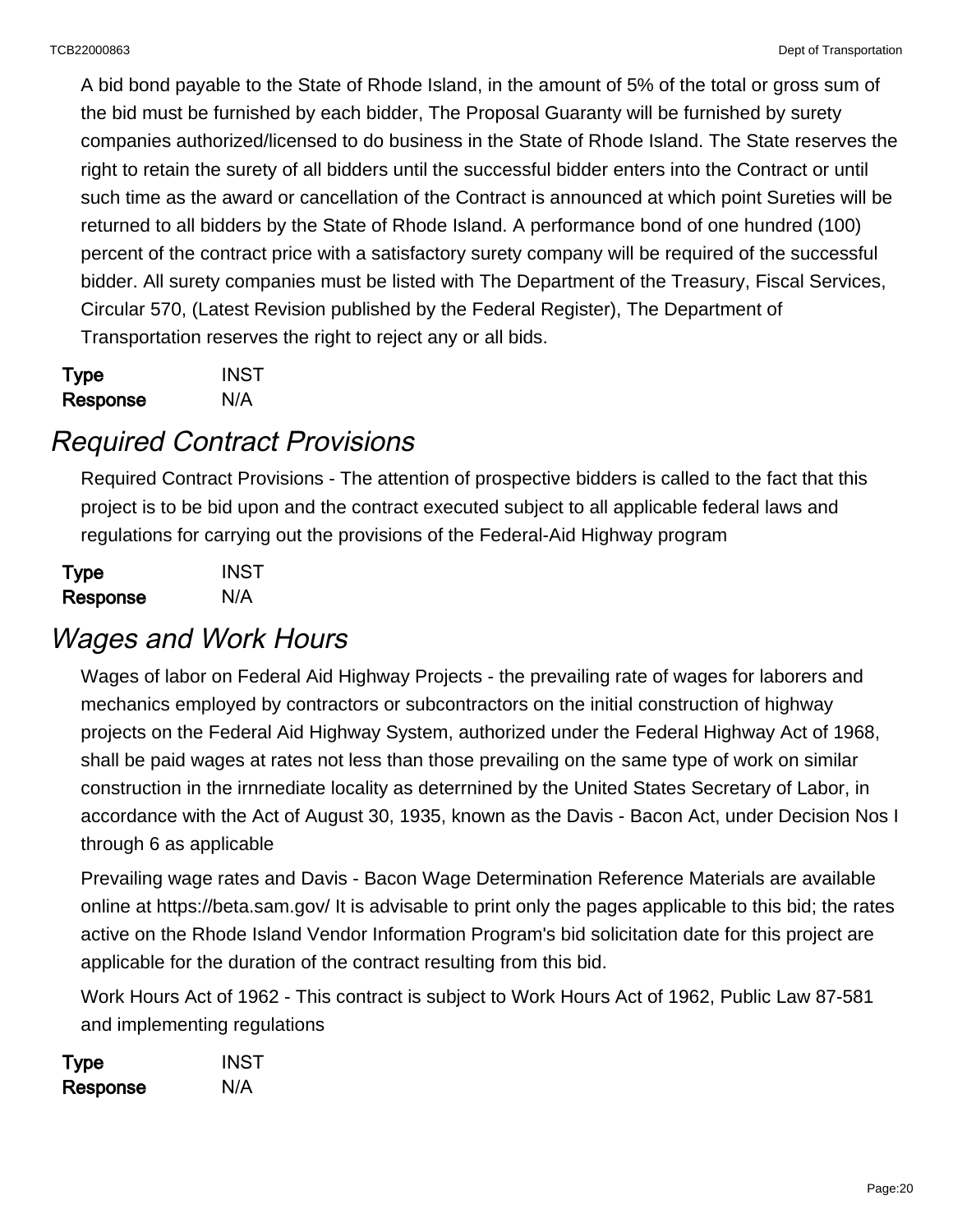## Non-Descrimination

The Rhode Island Department of Transportation, in accordance with Title VI of the Civil Rights Act of 1964, 42 U.S.C. 2000d 2000d-4 and 49 C,F.R. Part 21, Nondiscrimination in Federally-Assisted

Programs of the Department of Transportation - Effectuation of Title VI of the Civil Rights Act of 1964, issued pursuant to such Act, hereby notifies all bidders that it will affirmatively insure that in any contract entered into pursuant to this advertisement, Disadvantaged Business Enterprises will be afforded full opportunity to submit bids in response to this invitation and will not be discriminated against on the grounds of race, color, sex, national origin, age, or disability in consideration for an award.

| <b>Type</b> | <b>INST</b> |
|-------------|-------------|
| Response    | N/A         |

# Bid Rigging

To report bid rigging activities call: 1-800-424-9071

The U.S. Department of Transportation (DOT) operates the above toll-free hotline Monday through Friday, 8:00 a.m. to 5:00 p.m. eastern time. Anyone with knowledge of possible bid rigging, bidder collusion, or other fraudulent activities should use the hotline to report such activities.

The hotline is part of the DOT's continuing effort to identify and investigate highway construction contract fraud and abuse and is operated under the direction of the DOT Inspector General. All information will be treated confidentially and caller anonymity will be respected.

| <b>Type</b> | <b>INST</b> |
|-------------|-------------|
| Response    | N/A         |

## Required Forms

Please attach all completed forms lised below. These forms can be downloaded from the overview tab of the solicitation, and uploaded in the Attach Documents tab.

1.DOT Anti-Collusion.pdf

2.DOT Certification Regarding Debarment.pdf

3.DOT Conflicts Disclosure Policy.pdf

4.DOT DBE Special Provisions.pdf

5.DOT Requirement for Affirmative Action To Ensure EEO.pdf

6.DOT US OMB Lobbying Form.pdf

7.DOT USDOT Standard Title VI Assurances for Contractors.pdf

| Type     | <b>INST</b> |
|----------|-------------|
| Response | N/A         |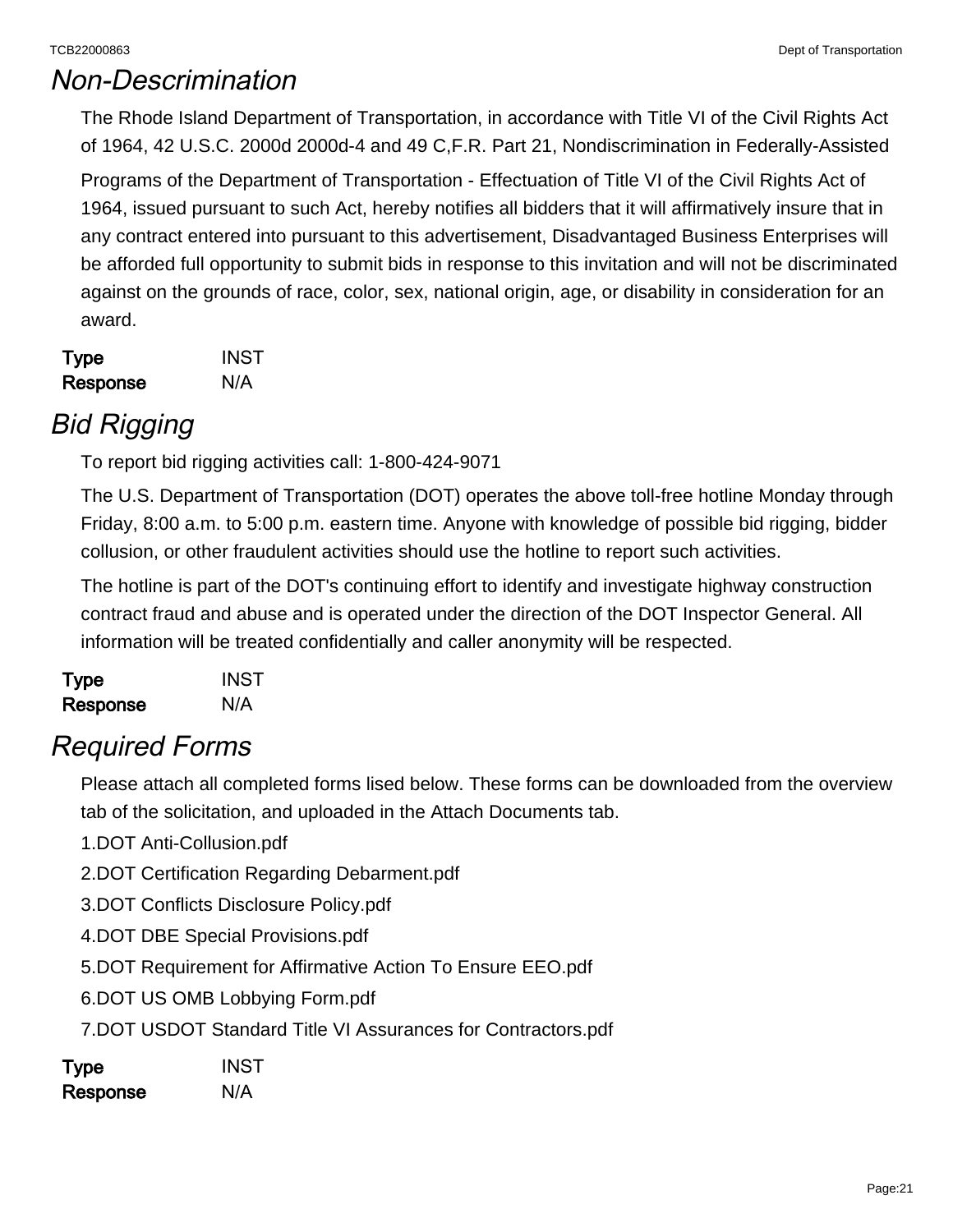Confirm that an authorized agent from you company has read and agrees to comply with the terms and conditions of this solicitation.

Type YESNO Response N/A

Enter the name and title of individual confirming the response.

First Last, phone number, email address

Type **TEXT** Response N/A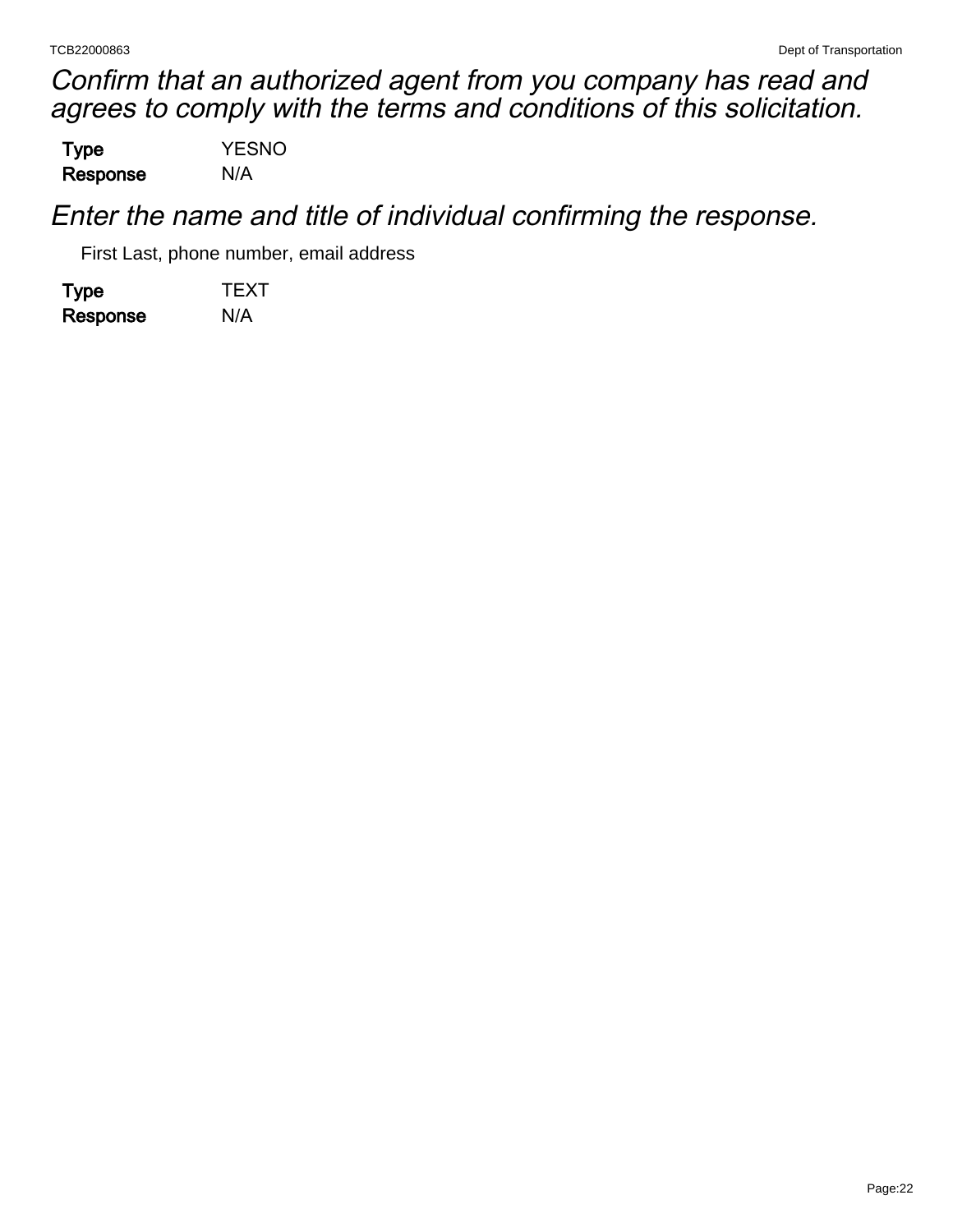# Item Specifications

|                                                                                                                                                                                                                                                                                                                                                                                                                                                                                                                                     |                                                                                                                                              |                    |                         | ZUZZ-VD-VIT. TV /0         |         |             |                           |                 |                 |              |
|-------------------------------------------------------------------------------------------------------------------------------------------------------------------------------------------------------------------------------------------------------------------------------------------------------------------------------------------------------------------------------------------------------------------------------------------------------------------------------------------------------------------------------------|----------------------------------------------------------------------------------------------------------------------------------------------|--------------------|-------------------------|----------------------------|---------|-------------|---------------------------|-----------------|-----------------|--------------|
| No.                                                                                                                                                                                                                                                                                                                                                                                                                                                                                                                                 | Item                                                                                                                                         | <b>Alternative</b> | Supplier Part No   Mfr. | <b>Name</b>                | Mfr. No | Del<br>Date | Unit                      | <b>Unit Bid</b> | Qty.            | <b>Total</b> |
| $1^*$                                                                                                                                                                                                                                                                                                                                                                                                                                                                                                                               | <b>INCENTIVES</b>                                                                                                                            |                    |                         |                            |         |             | each                      |                 | 275,000.<br>000 |              |
|                                                                                                                                                                                                                                                                                                                                                                                                                                                                                                                                     | <b>Additional Item Fields</b><br>1. FAP No.: 405-422-049<br>2. FHWA %: 0<br>3. State %: 100<br>4. Other %: 0<br>5. Imp. Type: 11             |                    |                         |                            |         |             |                           |                 |                 |              |
| Item Specification for INCENTIVES<br>Description:<br>Specification Number: 108.11<br>Allow Vendor to Enter Negative Value : No<br>Exclude Line Item from Bid Total : No                                                                                                                                                                                                                                                                                                                                                             |                                                                                                                                              |                    |                         |                            |         |             |                           |                 |                 |              |
|                                                                                                                                                                                                                                                                                                                                                                                                                                                                                                                                     | Minimum Bid Price: N/A                                                                                                                       |                    |                         | Maximum Bid Price: N/A     |         |             | Fixed Bid Price: 1.000000 |                 |                 |              |
|                                                                                                                                                                                                                                                                                                                                                                                                                                                                                                                                     |                                                                                                                                              |                    |                         | <b>Item Sub Quantities</b> |         |             |                           |                 |                 |              |
|                                                                                                                                                                                                                                                                                                                                                                                                                                                                                                                                     | <b>Description</b>                                                                                                                           |                    |                         |                            |         |             |                           |                 |                 | Quantity     |
| BRIDGE #369                                                                                                                                                                                                                                                                                                                                                                                                                                                                                                                         |                                                                                                                                              |                    |                         |                            |         |             |                           |                 |                 | 275,000.000  |
| $2^*$                                                                                                                                                                                                                                                                                                                                                                                                                                                                                                                               | <b>CLEARING AND</b><br><b>GRUBBING</b>                                                                                                       |                    |                         |                            |         |             | square<br>yard            |                 | 1,530.00<br>0   |              |
| <b>Additional Item Fields</b><br>1. FAP No.: 405-422-049<br>2. FHWA %: 0<br>3. State %: 100<br>4. Other %: 0<br>5. Imp. Type: 11<br>Item Specification for CLEARING AND GRUBBING<br>Description:<br>Manufacturer Name: Not Specified<br>Manufacturer Part Number: Not Specified<br>Specification Number: 201.0321<br>Buyer allows multiple proposals to be submitted for this item.<br>Buyer allows alternatives to be submitted for this item<br>Allow Vendor to Enter Negative Value : No<br>Exclude Line Item from Bid Total: No |                                                                                                                                              |                    |                         |                            |         |             |                           |                 |                 |              |
|                                                                                                                                                                                                                                                                                                                                                                                                                                                                                                                                     |                                                                                                                                              |                    |                         | <b>Item Sub Quantities</b> |         |             |                           |                 |                 |              |
|                                                                                                                                                                                                                                                                                                                                                                                                                                                                                                                                     | <b>Description</b>                                                                                                                           |                    |                         |                            |         |             |                           |                 |                 | Quantity     |
| BRIDGE #369                                                                                                                                                                                                                                                                                                                                                                                                                                                                                                                         |                                                                                                                                              |                    |                         |                            |         |             |                           |                 |                 | 1,530.000    |
| $3^*$                                                                                                                                                                                                                                                                                                                                                                                                                                                                                                                               | REMOVE AND DISPOSE<br><b>CONCRETE CURB</b>                                                                                                   |                    |                         |                            |         |             | linear foot               |                 | 370.000         |              |
| <b>Additional Item Fields</b><br>1. FAP No.: 405-422-049<br>2. FHWA %: 0<br>3. State %: 100<br>4. Other %: 0<br>5. Imp. Type: 11<br>Item Specification for REMOVE AND DISPOSE CONCRETE CURB<br>Description:<br>Manufacturer Name: Not Specified<br>Manufacturer Part Number: Not Specified<br>Specification Number: 201.0402<br>Buyer allows multiple proposals to be submitted for this item.                                                                                                                                      |                                                                                                                                              |                    |                         |                            |         |             |                           |                 |                 |              |
|                                                                                                                                                                                                                                                                                                                                                                                                                                                                                                                                     | Buyer allows alternatives to be submitted for this item<br>Allow Vendor to Enter Negative Value : No<br>Exclude Line Item from Bid Total: No |                    |                         |                            |         |             |                           |                 |                 |              |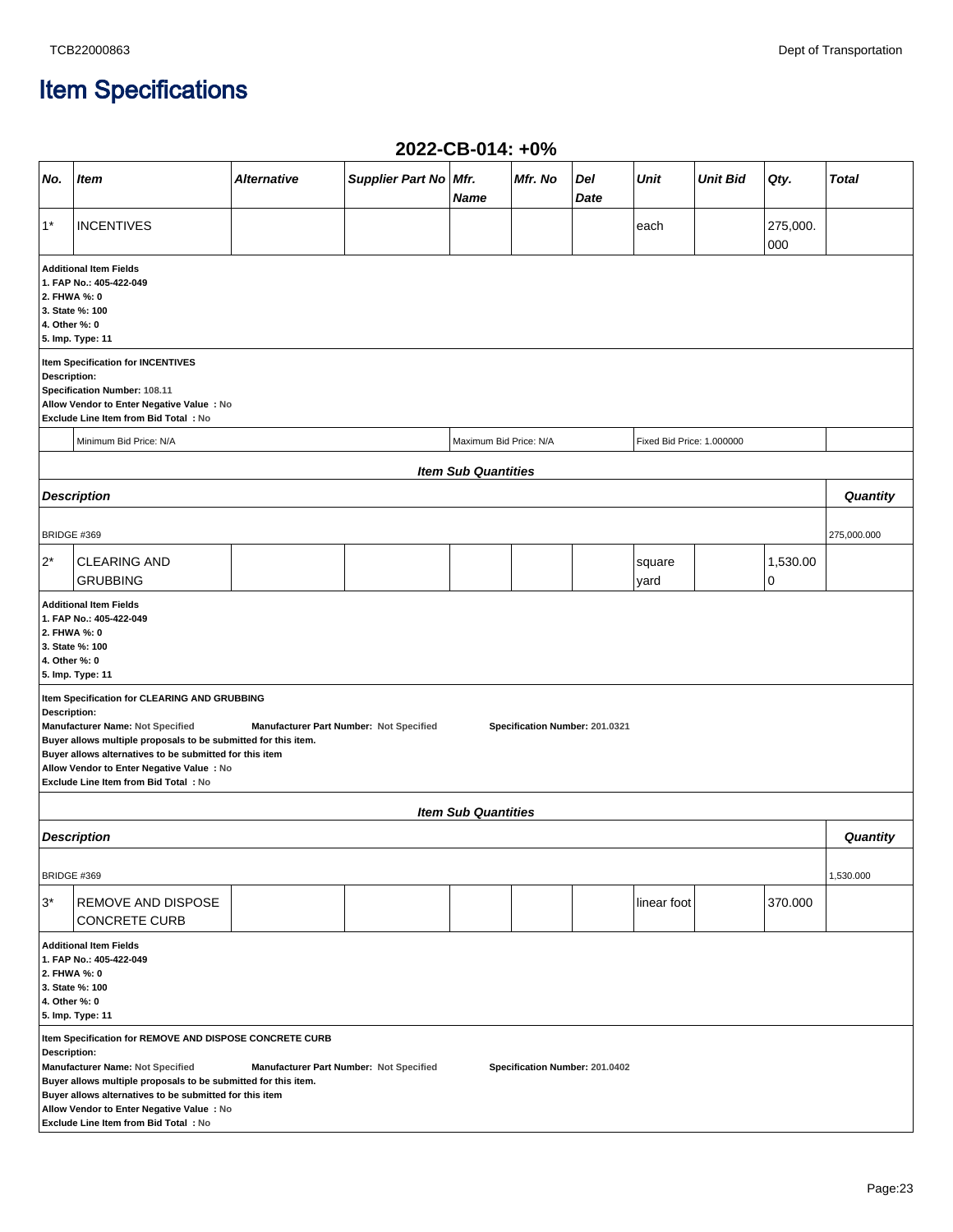|                                                                                                                                                                                                                                                                                                                                                                                                                                                       | 2022-CB-014: +0%                                                                                                                 |             |                         |                            |         |             |                |                 |         |              |
|-------------------------------------------------------------------------------------------------------------------------------------------------------------------------------------------------------------------------------------------------------------------------------------------------------------------------------------------------------------------------------------------------------------------------------------------------------|----------------------------------------------------------------------------------------------------------------------------------|-------------|-------------------------|----------------------------|---------|-------------|----------------|-----------------|---------|--------------|
| No.                                                                                                                                                                                                                                                                                                                                                                                                                                                   | Item                                                                                                                             | Alternative | Supplier Part No   Mfr. | Name                       | Mfr. No | Del<br>Date | Unit           | <b>Unit Bid</b> | Qty.    | <b>Total</b> |
|                                                                                                                                                                                                                                                                                                                                                                                                                                                       |                                                                                                                                  |             |                         | <b>Item Sub Quantities</b> |         |             |                |                 |         |              |
|                                                                                                                                                                                                                                                                                                                                                                                                                                                       | <b>Description</b>                                                                                                               |             |                         |                            |         |             |                |                 |         | Quantity     |
|                                                                                                                                                                                                                                                                                                                                                                                                                                                       |                                                                                                                                  |             |                         |                            |         |             |                |                 |         |              |
| <b>BRIDGE #369</b>                                                                                                                                                                                                                                                                                                                                                                                                                                    |                                                                                                                                  |             |                         |                            |         |             |                |                 |         | 370.000      |
| $4^*$                                                                                                                                                                                                                                                                                                                                                                                                                                                 | REMOVE AND DISPOSE<br><b>SIDEWALKS</b>                                                                                           |             |                         |                            |         |             | square<br>yard |                 | 200.000 |              |
| <b>Additional Item Fields</b><br>1. FAP No.: 405-422-049<br>2. FHWA %: 0<br>3. State %: 100<br>4. Other %: 0<br>5. Imp. Type: 11<br>Item Specification for REMOVE AND DISPOSE SIDEWALKS<br>Description:<br>Manufacturer Name: Not Specified<br>Manufacturer Part Number: Not Specified<br>Specification Number: 201.0403<br>Buyer allows multiple proposals to be submitted for this item.<br>Buyer allows alternatives to be submitted for this item |                                                                                                                                  |             |                         |                            |         |             |                |                 |         |              |
|                                                                                                                                                                                                                                                                                                                                                                                                                                                       | Allow Vendor to Enter Negative Value : No                                                                                        |             |                         |                            |         |             |                |                 |         |              |
| Exclude Line Item from Bid Total : No                                                                                                                                                                                                                                                                                                                                                                                                                 |                                                                                                                                  |             |                         |                            |         |             |                |                 |         |              |
| <b>Item Sub Quantities</b><br><b>Description</b>                                                                                                                                                                                                                                                                                                                                                                                                      |                                                                                                                                  |             |                         |                            |         |             | Quantity       |                 |         |              |
|                                                                                                                                                                                                                                                                                                                                                                                                                                                       |                                                                                                                                  |             |                         |                            |         |             |                |                 |         |              |
| <b>BRIDGE #369</b><br>$5^*$                                                                                                                                                                                                                                                                                                                                                                                                                           | REMOVE AND DISPOSE<br><b>FLEXIBLE PAVEMENT</b>                                                                                   |             |                         |                            |         |             | square<br>yard |                 | 146.000 | 200.000      |
| <b>Additional Item Fields</b><br>1. FAP No.: 405-422-049<br>2. FHWA %: 0<br>3. State %: 100<br>4. Other %: 0<br>5. Imp. Type: 11                                                                                                                                                                                                                                                                                                                      |                                                                                                                                  |             |                         |                            |         |             |                |                 |         |              |
| Item Specification for REMOVE AND DISPOSE FLEXIBLE PAVEMENT<br>Description:<br>Manufacturer Name: Not Specified<br>Manufacturer Part Number: Not Specified<br>Specification Number: 201.0409<br>Buyer allows multiple proposals to be submitted for this item.<br>Buyer allows alternatives to be submitted for this item<br>Allow Vendor to Enter Negative Value : No<br>Exclude Line Item from Bid Total: No                                        |                                                                                                                                  |             |                         |                            |         |             |                |                 |         |              |
|                                                                                                                                                                                                                                                                                                                                                                                                                                                       |                                                                                                                                  |             |                         | <b>Item Sub Quantities</b> |         |             |                |                 |         |              |
|                                                                                                                                                                                                                                                                                                                                                                                                                                                       | <b>Description</b>                                                                                                               |             |                         |                            |         |             |                |                 |         | Quantity     |
| BRIDGE #369                                                                                                                                                                                                                                                                                                                                                                                                                                           |                                                                                                                                  |             |                         |                            |         |             |                |                 |         | 146.000      |
| 6*                                                                                                                                                                                                                                                                                                                                                                                                                                                    | REMOVE AND DISPOSE<br><b>GUARDRAIL AND POST</b><br><b>ALL TYPES</b>                                                              |             |                         |                            |         |             | linear foot    |                 | 358.000 |              |
|                                                                                                                                                                                                                                                                                                                                                                                                                                                       | <b>Additional Item Fields</b><br>1. FAP No.: 405-422-049<br>2. FHWA %: 0<br>3. State %: 100<br>4. Other %: 0<br>5. Imp. Type: 11 |             |                         |                            |         |             |                |                 |         |              |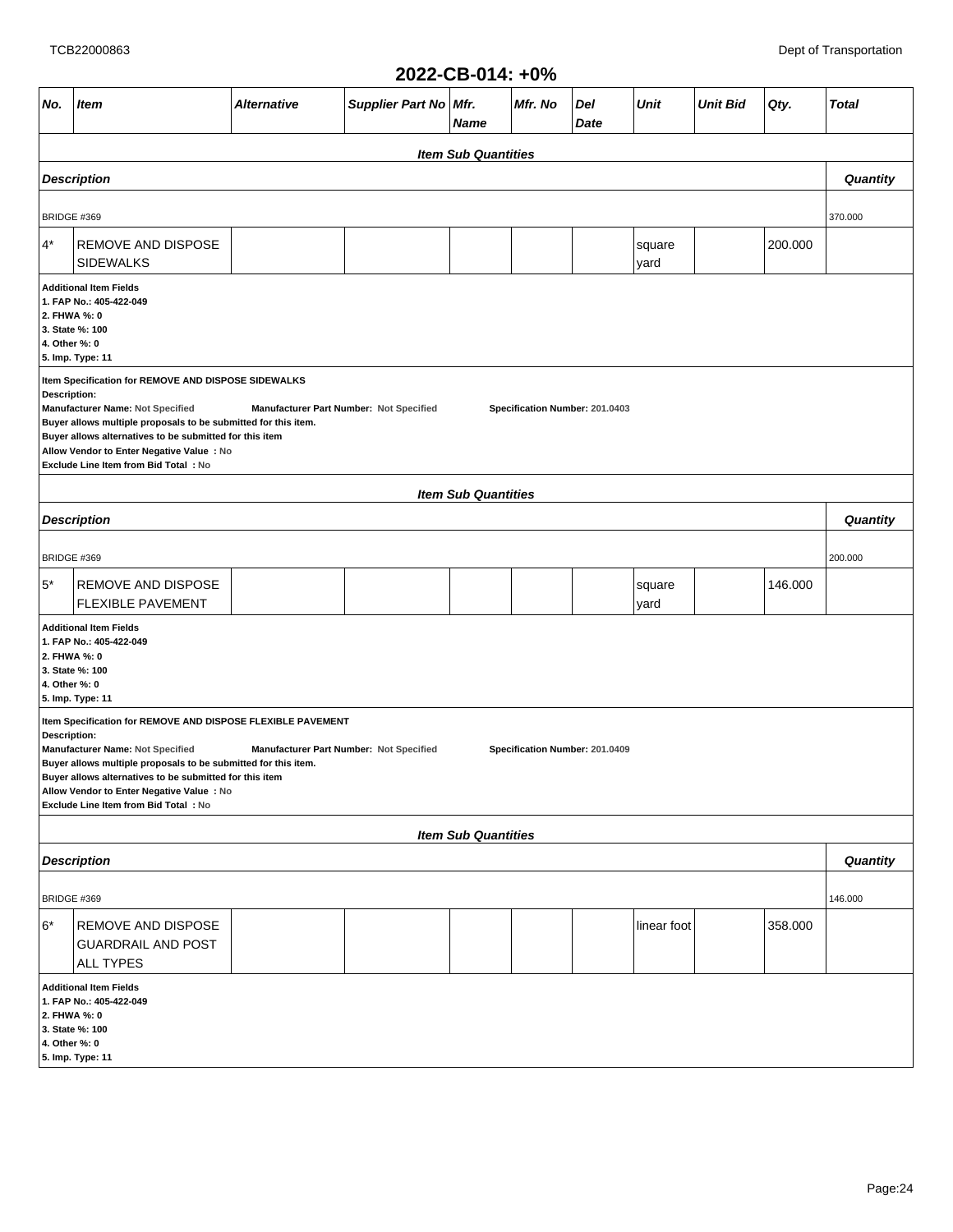|  | 2022-CB-014: +0% |
|--|------------------|
|--|------------------|

|                                                                                                                                                                                                                                                                                                                                                                                            |                                                                                                                                                                                                                                                                                                                                                                                                                           |                    |                       | ZUZZ-VD-VIT. TV /0         |         |             |                |                 |               |              |
|--------------------------------------------------------------------------------------------------------------------------------------------------------------------------------------------------------------------------------------------------------------------------------------------------------------------------------------------------------------------------------------------|---------------------------------------------------------------------------------------------------------------------------------------------------------------------------------------------------------------------------------------------------------------------------------------------------------------------------------------------------------------------------------------------------------------------------|--------------------|-----------------------|----------------------------|---------|-------------|----------------|-----------------|---------------|--------------|
| No.                                                                                                                                                                                                                                                                                                                                                                                        | <b>Item</b>                                                                                                                                                                                                                                                                                                                                                                                                               | <b>Alternative</b> | Supplier Part No Mfr. | <b>Name</b>                | Mfr. No | Del<br>Date | Unit           | <b>Unit Bid</b> | Qty.          | <b>Total</b> |
|                                                                                                                                                                                                                                                                                                                                                                                            | Item Specification for REMOVE AND DISPOSE GUARDRAIL AND POST ALL TYPES<br>Description:<br>Manufacturer Name: Not Specified<br>Specification Number: 201.0415<br>Manufacturer Part Number: Not Specified<br>Buyer allows multiple proposals to be submitted for this item.<br>Buyer allows alternatives to be submitted for this item<br>Allow Vendor to Enter Negative Value : No<br>Exclude Line Item from Bid Total: No |                    |                       |                            |         |             |                |                 |               |              |
|                                                                                                                                                                                                                                                                                                                                                                                            |                                                                                                                                                                                                                                                                                                                                                                                                                           |                    |                       | <b>Item Sub Quantities</b> |         |             |                |                 |               |              |
|                                                                                                                                                                                                                                                                                                                                                                                            | <b>Description</b>                                                                                                                                                                                                                                                                                                                                                                                                        |                    |                       |                            |         |             |                |                 |               | Quantity     |
| <b>BRIDGE #369</b>                                                                                                                                                                                                                                                                                                                                                                         |                                                                                                                                                                                                                                                                                                                                                                                                                           |                    |                       |                            |         |             |                |                 |               | 358.000      |
| $7^*$                                                                                                                                                                                                                                                                                                                                                                                      | <b>DISPOSE GAS MAIN</b>                                                                                                                                                                                                                                                                                                                                                                                                   |                    |                       |                            |         |             | linear foot    |                 | 945.000       |              |
| <b>Additional Item Fields</b><br>1. FAP No.: 405-422-049<br>2. FHWA %: 0<br>3. State %: 100<br>4. Other %: 0<br>5. Imp. Type: 11                                                                                                                                                                                                                                                           |                                                                                                                                                                                                                                                                                                                                                                                                                           |                    |                       |                            |         |             |                |                 |               |              |
| Item Specification for DISPOSE GAS MAIN<br>Description:<br>Specification Number: 201.9971<br>Allow Vendor to Enter Negative Value : No<br>Exclude Line Item from Bid Total: No                                                                                                                                                                                                             |                                                                                                                                                                                                                                                                                                                                                                                                                           |                    |                       |                            |         |             |                |                 |               |              |
| <b>Item Sub Quantities</b>                                                                                                                                                                                                                                                                                                                                                                 |                                                                                                                                                                                                                                                                                                                                                                                                                           |                    |                       |                            |         |             |                |                 |               |              |
|                                                                                                                                                                                                                                                                                                                                                                                            | <b>Description</b>                                                                                                                                                                                                                                                                                                                                                                                                        |                    |                       |                            |         |             |                |                 |               | Quantity     |
| BRIDGE #369                                                                                                                                                                                                                                                                                                                                                                                |                                                                                                                                                                                                                                                                                                                                                                                                                           |                    |                       |                            |         |             |                |                 |               | 945.000      |
| 8*                                                                                                                                                                                                                                                                                                                                                                                         | <b>EARTH EXCAVATION</b>                                                                                                                                                                                                                                                                                                                                                                                                   |                    |                       |                            |         |             | cubic<br>yard  |                 | 78.000        |              |
| <b>Additional Item Fields</b><br>1. FAP No.: 405-422-049<br>2. FWHA %: 0<br>3. State %: 100<br>4. Other %: 0<br>5. Imp. Type: 11                                                                                                                                                                                                                                                           |                                                                                                                                                                                                                                                                                                                                                                                                                           |                    |                       |                            |         |             |                |                 |               |              |
| Item Specification for EARTH EXCAVATION<br>Description:<br>Manufacturer Name: Not Specified<br>Manufacturer Part Number: Not Specified<br>Specification Number: 202.0100<br>Buyer allows multiple proposals to be submitted for this item.<br>Buyer allows alternatives to be submitted for this item<br>Allow Vendor to Enter Negative Value : No<br>Exclude Line Item from Bid Total: No |                                                                                                                                                                                                                                                                                                                                                                                                                           |                    |                       |                            |         |             |                |                 |               |              |
|                                                                                                                                                                                                                                                                                                                                                                                            |                                                                                                                                                                                                                                                                                                                                                                                                                           |                    |                       | <b>Item Sub Quantities</b> |         |             |                |                 |               |              |
|                                                                                                                                                                                                                                                                                                                                                                                            | <b>Description</b>                                                                                                                                                                                                                                                                                                                                                                                                        |                    |                       |                            |         |             |                |                 |               | Quantity     |
| BRIDGE #369                                                                                                                                                                                                                                                                                                                                                                                |                                                                                                                                                                                                                                                                                                                                                                                                                           |                    |                       |                            |         |             |                |                 |               | 78.000       |
| l 9*                                                                                                                                                                                                                                                                                                                                                                                       | TRIMMING AND FINE<br><b>GRADING</b>                                                                                                                                                                                                                                                                                                                                                                                       |                    |                       |                            |         |             | square<br>yard |                 | 2,044.00<br>0 |              |
| 2. FWHA %: 0<br>4. Other %: 0                                                                                                                                                                                                                                                                                                                                                              | <b>Additional Item Fields</b><br>1. FAP No.: 405-422-049<br>3. State %: 100<br>5. Imp. Type: 11                                                                                                                                                                                                                                                                                                                           |                    |                       |                            |         |             |                |                 |               |              |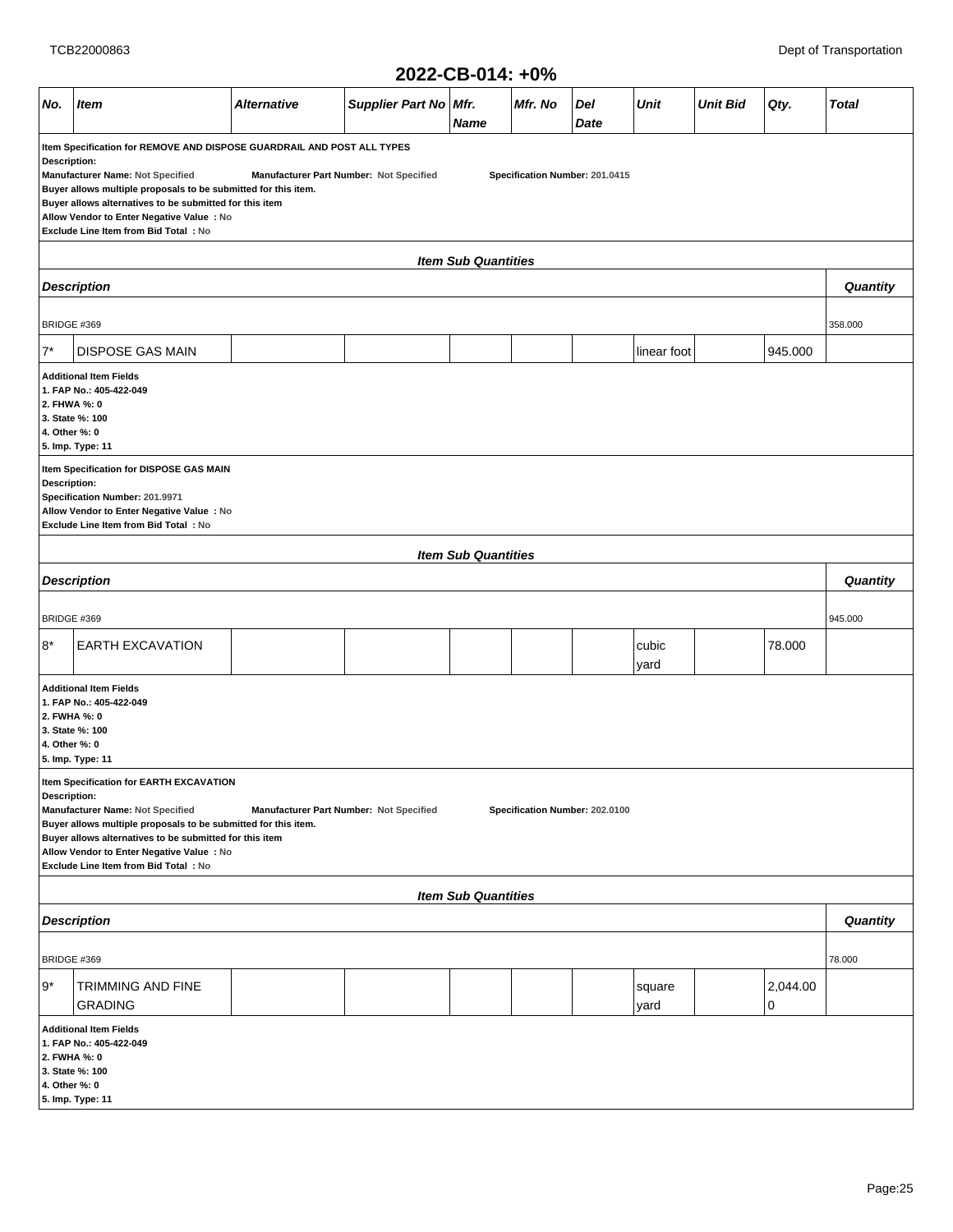|                                                                                                                                                                                                                                                                                                                                                                                                                    |                                                                                                                                                                                                                                                                                                                                                                                                            |                    |                       | ZUZZ-VU-VIT. TV/0          |         |             |                 |                 |               |              |
|--------------------------------------------------------------------------------------------------------------------------------------------------------------------------------------------------------------------------------------------------------------------------------------------------------------------------------------------------------------------------------------------------------------------|------------------------------------------------------------------------------------------------------------------------------------------------------------------------------------------------------------------------------------------------------------------------------------------------------------------------------------------------------------------------------------------------------------|--------------------|-----------------------|----------------------------|---------|-------------|-----------------|-----------------|---------------|--------------|
| No.                                                                                                                                                                                                                                                                                                                                                                                                                | <b>Item</b>                                                                                                                                                                                                                                                                                                                                                                                                | <b>Alternative</b> | Supplier Part No Mfr. | <b>Name</b>                | Mfr. No | Del<br>Date | <b>Unit</b>     | <b>Unit Bid</b> | Qty.          | <b>Total</b> |
|                                                                                                                                                                                                                                                                                                                                                                                                                    | Item Specification for TRIMMING AND FINE GRADING<br><b>Description:</b><br>Manufacturer Name: Not Specified<br>Specification Number: 204.0100<br>Manufacturer Part Number: Not Specified<br>Buyer allows multiple proposals to be submitted for this item.<br>Buyer allows alternatives to be submitted for this item<br>Allow Vendor to Enter Negative Value : No<br>Exclude Line Item from Bid Total: No |                    |                       |                            |         |             |                 |                 |               |              |
|                                                                                                                                                                                                                                                                                                                                                                                                                    | <b>Item Sub Quantities</b>                                                                                                                                                                                                                                                                                                                                                                                 |                    |                       |                            |         |             |                 |                 |               |              |
| <b>Description</b>                                                                                                                                                                                                                                                                                                                                                                                                 |                                                                                                                                                                                                                                                                                                                                                                                                            |                    |                       |                            |         |             |                 |                 | Quantity      |              |
| BRIDGE #369                                                                                                                                                                                                                                                                                                                                                                                                        |                                                                                                                                                                                                                                                                                                                                                                                                            |                    |                       |                            |         |             |                 |                 |               | 2,044.000    |
| $10*$                                                                                                                                                                                                                                                                                                                                                                                                              | <b>COMPOST FILTER SOCK</b>                                                                                                                                                                                                                                                                                                                                                                                 |                    |                       |                            |         |             | linear foot     |                 | 1,179.00<br>0 |              |
|                                                                                                                                                                                                                                                                                                                                                                                                                    | <b>Additional Item Fields</b><br>1. FAP No.: 405-422-049<br>2. FWHA %: 0<br>3. State %: 100<br>4. Other %: 0<br>5. Imp. Type: 11                                                                                                                                                                                                                                                                           |                    |                       |                            |         |             |                 |                 |               |              |
| Item Specification for COMPOST FILTER SOCK<br>Description:<br>Manufacturer Name: Not Specified<br>Manufacturer Part Number: Not Specified<br>Specification Number: 206.0301<br>Buyer allows multiple proposals to be submitted for this item.<br>Buyer allows alternatives to be submitted for this item<br>Allow Vendor to Enter Negative Value : No<br>Exclude Line Item from Bid Total: No                      |                                                                                                                                                                                                                                                                                                                                                                                                            |                    |                       |                            |         |             |                 |                 |               |              |
|                                                                                                                                                                                                                                                                                                                                                                                                                    |                                                                                                                                                                                                                                                                                                                                                                                                            |                    |                       | <b>Item Sub Quantities</b> |         |             |                 |                 |               |              |
|                                                                                                                                                                                                                                                                                                                                                                                                                    | <b>Description</b>                                                                                                                                                                                                                                                                                                                                                                                         |                    |                       |                            |         |             |                 |                 |               | Quantity     |
| BRIDGE #369                                                                                                                                                                                                                                                                                                                                                                                                        |                                                                                                                                                                                                                                                                                                                                                                                                            |                    |                       |                            |         |             |                 |                 |               | 1,179.000    |
| $11*$                                                                                                                                                                                                                                                                                                                                                                                                              | <b>SACK INSERT CATCH</b><br><b>BASIN INLET</b><br><b>PROTECTION</b>                                                                                                                                                                                                                                                                                                                                        |                    |                       |                            |         |             | each            |                 | 6.000         |              |
| <b>Additional Item Fields</b><br>1. FAP No.: 405-422-049<br>2. FWHA %: 0<br>3. State %: 100<br>4. Other %: 0<br>5. Imp. Type: 11                                                                                                                                                                                                                                                                                   |                                                                                                                                                                                                                                                                                                                                                                                                            |                    |                       |                            |         |             |                 |                 |               |              |
| Item Specification for SACK INSERT CATCH BASIN INLET PROTECTION<br>Description:<br>Manufacturer Name: Not Specified<br>Manufacturer Part Number: Not Specified<br>Specification Number: 209.0200<br>Buyer allows multiple proposals to be submitted for this item.<br>Buyer allows alternatives to be submitted for this item<br>Allow Vendor to Enter Negative Value : No<br>Exclude Line Item from Bid Total: No |                                                                                                                                                                                                                                                                                                                                                                                                            |                    |                       |                            |         |             |                 |                 |               |              |
|                                                                                                                                                                                                                                                                                                                                                                                                                    | <b>Item Sub Quantities</b>                                                                                                                                                                                                                                                                                                                                                                                 |                    |                       |                            |         |             |                 |                 |               |              |
| <b>Description</b>                                                                                                                                                                                                                                                                                                                                                                                                 |                                                                                                                                                                                                                                                                                                                                                                                                            |                    |                       |                            |         |             |                 |                 | Quantity      |              |
| BRIDGE #369                                                                                                                                                                                                                                                                                                                                                                                                        |                                                                                                                                                                                                                                                                                                                                                                                                            |                    |                       |                            |         |             |                 |                 |               | 6.000        |
| $12*$                                                                                                                                                                                                                                                                                                                                                                                                              | <b>CONSTRUCTION</b><br>ACCESSES STANDARD<br>9.9.0                                                                                                                                                                                                                                                                                                                                                          |                    |                       |                            |         |             | square<br> yard |                 | 105.000       |              |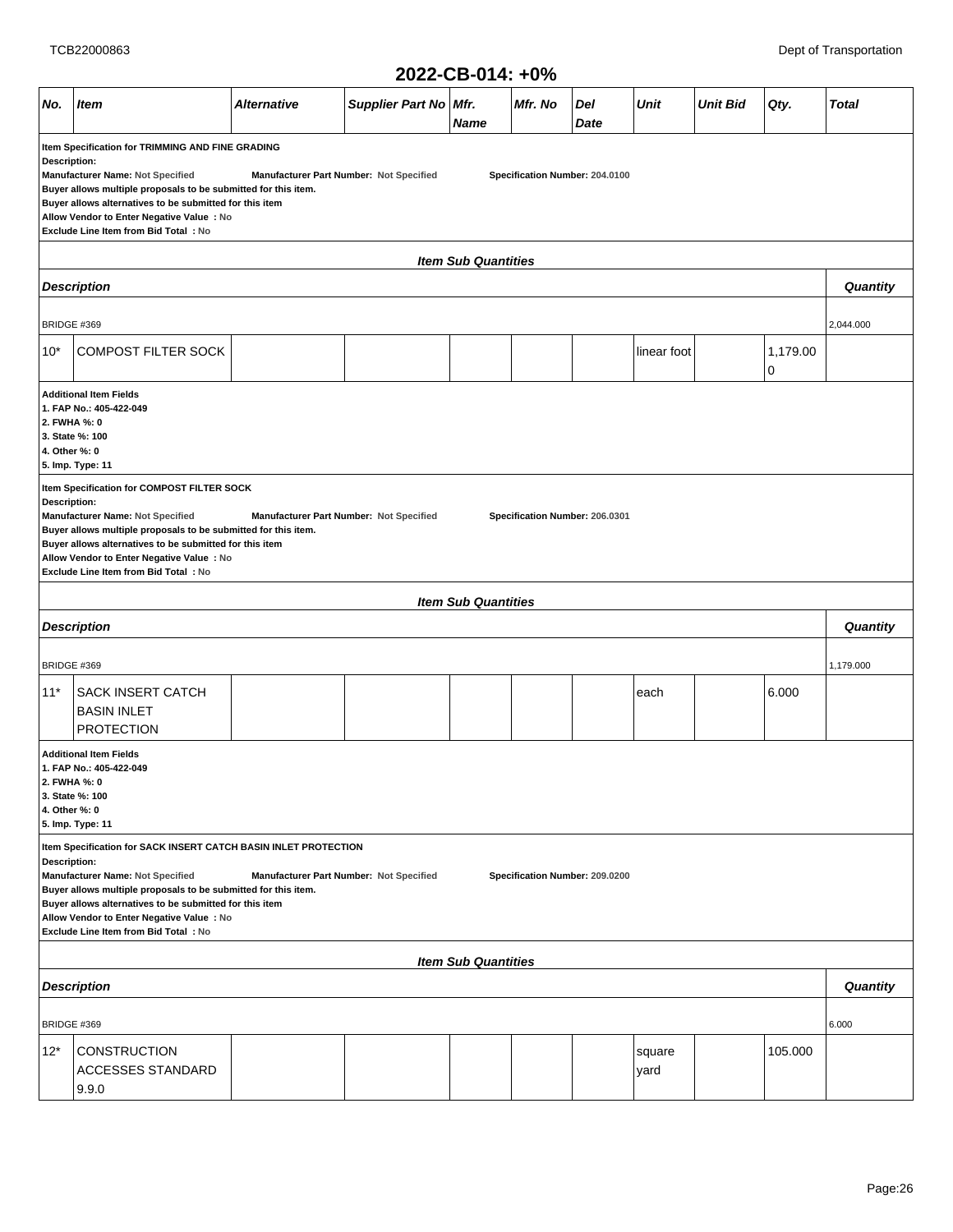|  | 2022-CB-014: +0% |
|--|------------------|
|--|------------------|

|                               | ZUZZ-UB-U14: +U%                                                                                                                                                                                                                                                                                                                                                                                                  |                    |                                         |                            |         |                                |             |                               |         |              |
|-------------------------------|-------------------------------------------------------------------------------------------------------------------------------------------------------------------------------------------------------------------------------------------------------------------------------------------------------------------------------------------------------------------------------------------------------------------|--------------------|-----------------------------------------|----------------------------|---------|--------------------------------|-------------|-------------------------------|---------|--------------|
| No.                           | <b>Item</b>                                                                                                                                                                                                                                                                                                                                                                                                       | <b>Alternative</b> | Supplier Part No   Mfr.                 | <b>Name</b>                | Mfr. No | Del<br>Date                    | Unit        | <b>Unit Bid</b>               | Qty.    | <b>Total</b> |
| 2. FWHA %: 0<br>4. Other %: 0 | <b>Additional Item Fields</b><br>1. FAP No.: 405-422-049<br>3. State %: 100<br>5. Imp. Type: 11                                                                                                                                                                                                                                                                                                                   |                    |                                         |                            |         |                                |             |                               |         |              |
| Description:                  | Item Specification for CONSTRUCTION ACCESSES STANDARD 9.9.0<br>Manufacturer Name: Not Specified<br>Buyer allows multiple proposals to be submitted for this item.<br>Buyer allows alternatives to be submitted for this item<br>Allow Vendor to Enter Negative Value : No<br>Exclude Line Item from Bid Total: No                                                                                                 |                    | Manufacturer Part Number: Not Specified |                            |         | Specification Number: 211.0100 |             |                               |         |              |
|                               | <b>Item Sub Quantities</b>                                                                                                                                                                                                                                                                                                                                                                                        |                    |                                         |                            |         |                                |             |                               |         |              |
|                               | <b>Description</b>                                                                                                                                                                                                                                                                                                                                                                                                |                    |                                         |                            |         |                                |             |                               |         | Quantity     |
| BRIDGE #369                   |                                                                                                                                                                                                                                                                                                                                                                                                                   |                    |                                         |                            |         |                                |             |                               |         | 105.000      |
| $13*$                         | MAINTENANCE AND<br><b>CLEANING OF EROSION</b><br>AND POLLUTION<br><b>CONTROLS</b>                                                                                                                                                                                                                                                                                                                                 |                    |                                         |                            |         |                                | lump sum    |                               | 1.000   |              |
|                               | <b>Additional Item Fields</b><br>1. FAP No.: 405-422-049<br>2. FWHA %: 0<br>3. State %: 100<br>4. Other %: 0<br>5. Imp. Type: 11<br>Item Specification for MAINTENANCE AND CLEANING OF EROSION AND POLLUTION CONTROLS                                                                                                                                                                                             |                    |                                         |                            |         |                                |             |                               |         |              |
|                               | Description:<br>Manufacturer Name: Not Specified<br>Manufacturer Part Number: Not Specified<br>Specification Number: 212.2100<br>Buyer allows multiple proposals to be submitted for this item.<br>Buyer allows alternatives to be submitted for this item<br>Allow Vendor to Enter Negative Value : No<br>Exclude Line Item from Bid Total: No                                                                   |                    |                                         |                            |         |                                |             |                               |         |              |
|                               | Minimum Bid Price: N/A                                                                                                                                                                                                                                                                                                                                                                                            |                    |                                         | Maximum Bid Price: N/A     |         |                                |             | Fixed Bid Price: 5,000.000000 |         |              |
|                               |                                                                                                                                                                                                                                                                                                                                                                                                                   |                    |                                         | <b>Item Sub Quantities</b> |         |                                |             |                               |         |              |
|                               | <b>Description</b>                                                                                                                                                                                                                                                                                                                                                                                                |                    |                                         |                            |         |                                |             |                               |         | Quantity     |
| BRIDGE #369                   |                                                                                                                                                                                                                                                                                                                                                                                                                   |                    |                                         |                            |         |                                |             |                               |         | 1.000        |
| $14*$                         | <b>PLACEMENT OF</b><br>MILLINGS BENEATH<br><b>GUARDRAIL</b>                                                                                                                                                                                                                                                                                                                                                       |                    |                                         |                            |         |                                | linear foot |                               | 376.000 |              |
|                               | <b>Additional Item Fields</b><br>1. FAP No.: 405-422-049<br>2. FWHA %: 0<br>3. State %: 100<br>4. Other %: 0<br>5. Imp. Type: 11                                                                                                                                                                                                                                                                                  |                    |                                         |                            |         |                                |             |                               |         |              |
|                               | Item Specification for PLACEMENT OF MILLINGS BENEATH GUARDRAIL<br>Description:<br>Manufacturer Name: Not Specified<br>Manufacturer Part Number: Not Specified<br>Specification Number: 213.0100<br>Buyer allows multiple proposals to be submitted for this item.<br>Buyer allows alternatives to be submitted for this item<br>Allow Vendor to Enter Negative Value : No<br>Exclude Line Item from Bid Total: No |                    |                                         |                            |         |                                |             |                               |         |              |
|                               |                                                                                                                                                                                                                                                                                                                                                                                                                   |                    |                                         | <b>Item Sub Quantities</b> |         |                                |             |                               |         |              |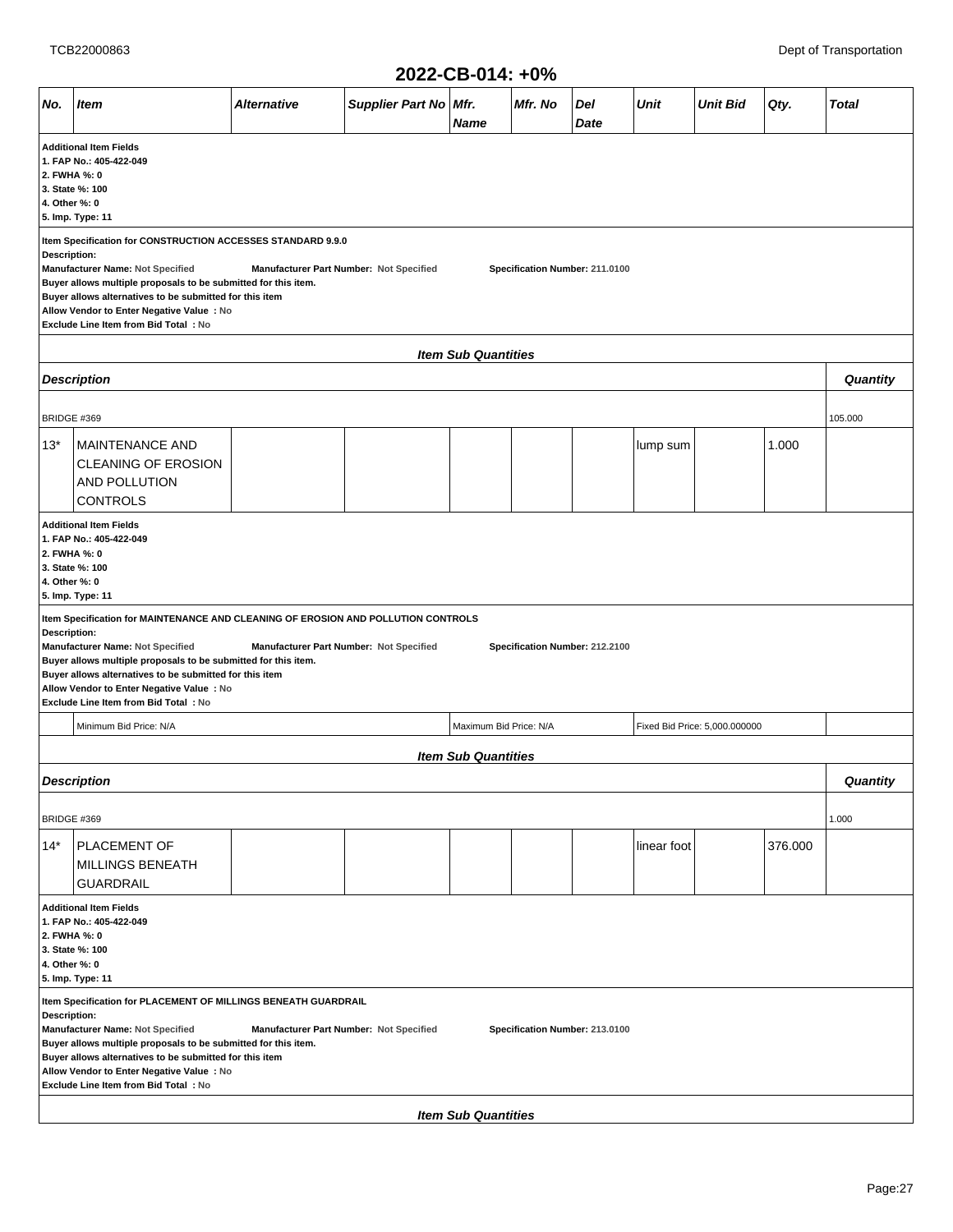| 2022-CB-014: +0% |  |  |
|------------------|--|--|
|------------------|--|--|

|                                                                                                                                  |                                                                                                                                                                                                                                                                                                                                                                                                         |             |                                         | LULL-VU-VIT. TV/U          |         |                                |               |                 |        |                 |  |  |
|----------------------------------------------------------------------------------------------------------------------------------|---------------------------------------------------------------------------------------------------------------------------------------------------------------------------------------------------------------------------------------------------------------------------------------------------------------------------------------------------------------------------------------------------------|-------------|-----------------------------------------|----------------------------|---------|--------------------------------|---------------|-----------------|--------|-----------------|--|--|
| No.                                                                                                                              | <b>Item</b>                                                                                                                                                                                                                                                                                                                                                                                             | Alternative | Supplier Part No Mfr.                   | Name                       | Mfr. No | Del<br>Date                    | <b>Unit</b>   | <b>Unit Bid</b> | Qty.   | <b>Total</b>    |  |  |
|                                                                                                                                  | <b>Description</b>                                                                                                                                                                                                                                                                                                                                                                                      |             |                                         |                            |         |                                |               |                 |        | Quantity        |  |  |
|                                                                                                                                  |                                                                                                                                                                                                                                                                                                                                                                                                         |             |                                         |                            |         |                                |               |                 |        |                 |  |  |
| BRIDGE #369                                                                                                                      |                                                                                                                                                                                                                                                                                                                                                                                                         |             |                                         |                            |         |                                |               |                 |        | 376.000         |  |  |
| $15*$                                                                                                                            | <b>GRAVEL BORROW</b><br>SUBBASE COURSE                                                                                                                                                                                                                                                                                                                                                                  |             |                                         |                            |         |                                | cubic<br>yard |                 | 78.000 |                 |  |  |
| <b>Additional Item Fields</b><br>1. FAP No.: 405-422-049<br>2. FWHA %: 0<br>3. State %: 100<br>4. Other %: 0<br>5. Imp. Type: 11 |                                                                                                                                                                                                                                                                                                                                                                                                         |             |                                         |                            |         |                                |               |                 |        |                 |  |  |
|                                                                                                                                  | Item Specification for GRAVEL BORROW SUBBASE COURSE<br>Description:<br>Manufacturer Name: Not Specified<br>Manufacturer Part Number: Not Specified<br>Specification Number: 302.0100<br>Buyer allows multiple proposals to be submitted for this item.<br>Buyer allows alternatives to be submitted for this item<br>Allow Vendor to Enter Negative Value : No<br>Exclude Line Item from Bid Total : No |             |                                         |                            |         |                                |               |                 |        |                 |  |  |
| <b>Item Sub Quantities</b>                                                                                                       |                                                                                                                                                                                                                                                                                                                                                                                                         |             |                                         |                            |         |                                |               |                 |        |                 |  |  |
|                                                                                                                                  | <b>Description</b>                                                                                                                                                                                                                                                                                                                                                                                      |             |                                         |                            |         |                                |               |                 |        | Quantity        |  |  |
| BRIDGE #369                                                                                                                      |                                                                                                                                                                                                                                                                                                                                                                                                         |             |                                         |                            |         |                                |               |                 |        | 78.000          |  |  |
| $16*$                                                                                                                            | CLASS 19.0 HMA                                                                                                                                                                                                                                                                                                                                                                                          |             |                                         |                            |         |                                | actual ton    |                 | 41.000 |                 |  |  |
| 2. FWHA %: 0<br>4. Other %: 0                                                                                                    | <b>Additional Item Fields</b><br>1. FAP No.: 405-422-049<br>3. State %: 100<br>5. Imp. Type: 11                                                                                                                                                                                                                                                                                                         |             |                                         |                            |         |                                |               |                 |        |                 |  |  |
| Description:                                                                                                                     | Item Specification for CLASS 19.0 HMA<br>Manufacturer Name: Not Specified<br>Buyer allows multiple proposals to be submitted for this item.<br>Buyer allows alternatives to be submitted for this item<br>Allow Vendor to Enter Negative Value : No<br>Exclude Line Item from Bid Total: No                                                                                                             |             | Manufacturer Part Number: Not Specified |                            |         | Specification Number: 401.1000 |               |                 |        |                 |  |  |
|                                                                                                                                  |                                                                                                                                                                                                                                                                                                                                                                                                         |             |                                         | <b>Item Sub Quantities</b> |         |                                |               |                 |        |                 |  |  |
|                                                                                                                                  | <b>Description</b>                                                                                                                                                                                                                                                                                                                                                                                      |             |                                         |                            |         |                                |               |                 |        | <b>Quantity</b> |  |  |
| BRIDGE #369                                                                                                                      |                                                                                                                                                                                                                                                                                                                                                                                                         |             |                                         |                            |         |                                |               |                 |        | 41.000          |  |  |
| $17*$                                                                                                                            | MODIFIED CLASS 9.5<br>HMA                                                                                                                                                                                                                                                                                                                                                                               |             |                                         |                            |         |                                | actual ton    |                 | 94.000 |                 |  |  |
| <b>Additional Item Fields</b><br>1. FAP No.: 405-422-049<br>2. FWHA %: 0<br>3. State %: 100<br>4. Other %: 0<br>5. Imp. Type: 11 |                                                                                                                                                                                                                                                                                                                                                                                                         |             |                                         |                            |         |                                |               |                 |        |                 |  |  |
|                                                                                                                                  | Item Specification for MODIFIED CLASS 9.5 HMA<br>Description:<br>Manufacturer Name: Not Specified<br>Manufacturer Part Number: Not Specified<br>Specification Number: 401.3100<br>Buyer allows multiple proposals to be submitted for this item.<br>Buyer allows alternatives to be submitted for this item<br>Allow Vendor to Enter Negative Value : No<br>Exclude Line Item from Bid Total : No       |             |                                         |                            |         |                                |               |                 |        |                 |  |  |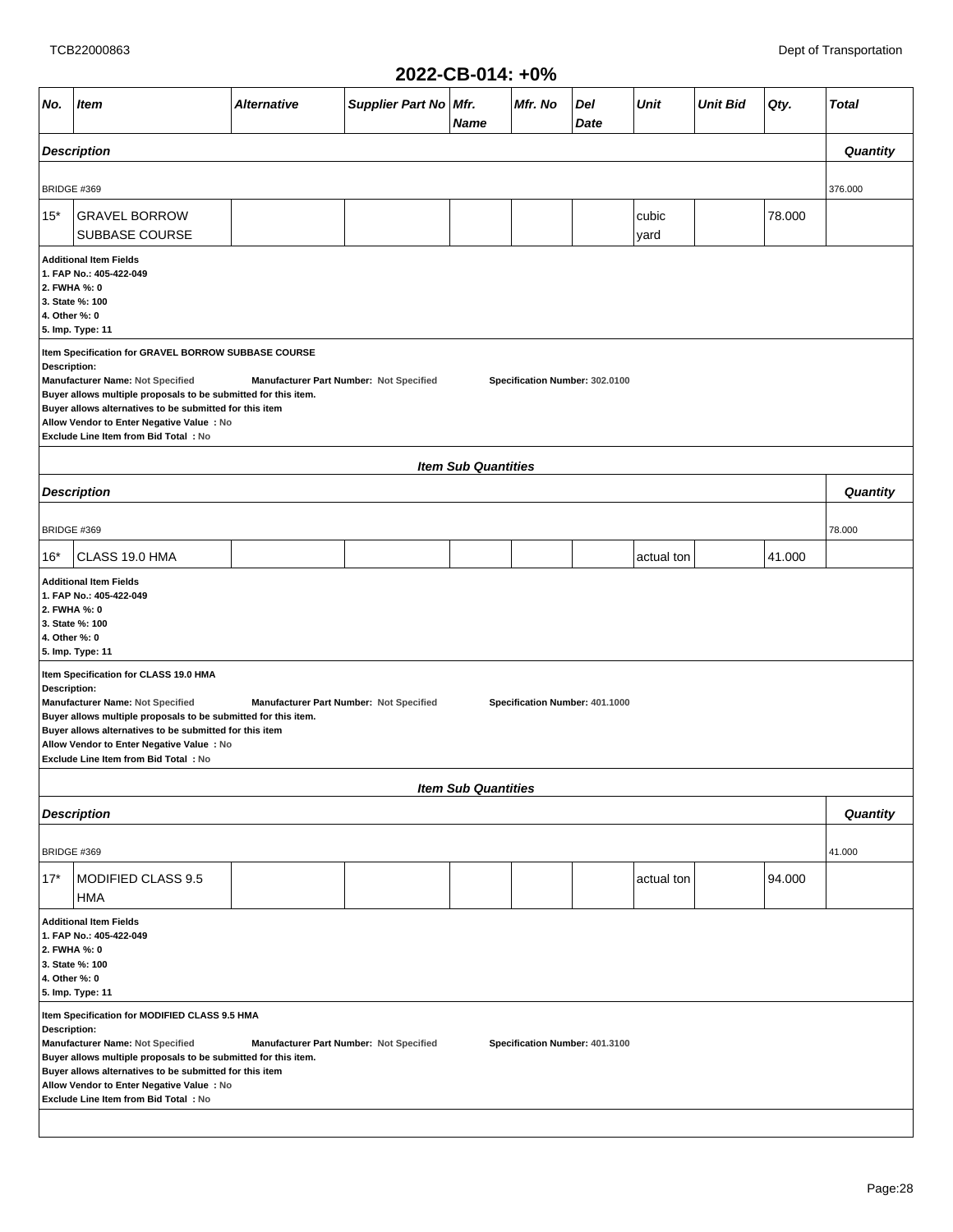|                                                                                                                                  | 2022-CB-014: +0%                                                                                                                                                                                                                                                                                                                                |             |                                         |                            |         |                                |               |                 |         |              |  |
|----------------------------------------------------------------------------------------------------------------------------------|-------------------------------------------------------------------------------------------------------------------------------------------------------------------------------------------------------------------------------------------------------------------------------------------------------------------------------------------------|-------------|-----------------------------------------|----------------------------|---------|--------------------------------|---------------|-----------------|---------|--------------|--|
| No.                                                                                                                              | Item                                                                                                                                                                                                                                                                                                                                            | Alternative | Supplier Part No Mfr.                   | <b>Name</b>                | Mfr. No | Del<br>Date                    | Unit          | <b>Unit Bid</b> | Qty.    | <b>Total</b> |  |
|                                                                                                                                  |                                                                                                                                                                                                                                                                                                                                                 |             |                                         | <b>Item Sub Quantities</b> |         |                                |               |                 |         |              |  |
|                                                                                                                                  | <b>Description</b>                                                                                                                                                                                                                                                                                                                              |             |                                         |                            |         |                                |               |                 |         | Quantity     |  |
| <b>BRIDGE #369</b>                                                                                                               |                                                                                                                                                                                                                                                                                                                                                 |             |                                         |                            |         |                                |               |                 |         | 94.000       |  |
| $18*$                                                                                                                            | <b>ASPHALT EMULSION</b>                                                                                                                                                                                                                                                                                                                         |             |                                         |                            |         |                                | square        |                 | 943.000 |              |  |
|                                                                                                                                  | <b>TACK COAT</b>                                                                                                                                                                                                                                                                                                                                |             |                                         |                            |         |                                | yard          |                 |         |              |  |
| <b>Additional Item Fields</b><br>1. FAP No.: 405-422-049<br>2. FWHA %: 0<br>3. State %: 100<br>4. Other %: 0<br>5. Imp. Type: 11 |                                                                                                                                                                                                                                                                                                                                                 |             |                                         |                            |         |                                |               |                 |         |              |  |
|                                                                                                                                  | Item Specification for ASPHALT EMULSION TACK COAT                                                                                                                                                                                                                                                                                               |             |                                         |                            |         |                                |               |                 |         |              |  |
|                                                                                                                                  | Description:<br>Manufacturer Name: Not Specified<br>Manufacturer Part Number: Not Specified<br>Specification Number: 403.0300<br>Buyer allows multiple proposals to be submitted for this item.<br>Buyer allows alternatives to be submitted for this item<br>Allow Vendor to Enter Negative Value : No<br>Exclude Line Item from Bid Total: No |             |                                         |                            |         |                                |               |                 |         |              |  |
|                                                                                                                                  |                                                                                                                                                                                                                                                                                                                                                 |             |                                         | <b>Item Sub Quantities</b> |         |                                |               |                 |         |              |  |
|                                                                                                                                  | <b>Description</b>                                                                                                                                                                                                                                                                                                                              |             |                                         |                            |         |                                |               |                 |         | Quantity     |  |
| BRIDGE #369                                                                                                                      |                                                                                                                                                                                                                                                                                                                                                 |             |                                         |                            |         |                                |               |                 | 943.000 |              |  |
| 19*                                                                                                                              | <b>CLASS A PORTLAND</b><br><b>CEMENT CONCRETE</b>                                                                                                                                                                                                                                                                                               |             |                                         |                            |         |                                | cubic<br>yard |                 | 7.000   |              |  |
|                                                                                                                                  | <b>Additional Item Fields</b><br>1. FAP No.: 405-422-049<br>2. FWHA %: 0<br>3. State %: 100<br>4. Other %: 0<br>5. Imp. Type: 11                                                                                                                                                                                                                |             |                                         |                            |         |                                |               |                 |         |              |  |
| Description:                                                                                                                     | Item Specification for CLASS A PORTLAND CEMENT CONCRETE                                                                                                                                                                                                                                                                                         |             |                                         |                            |         |                                |               |                 |         |              |  |
|                                                                                                                                  | Manufacturer Name: Not Specified<br>Buyer allows multiple proposals to be submitted for this item.<br>Buyer allows alternatives to be submitted for this item<br>Allow Vendor to Enter Negative Value : No<br>Exclude Line Item from Bid Total: No                                                                                              |             | Manufacturer Part Number: Not Specified |                            |         | Specification Number: 601.0300 |               |                 |         |              |  |
|                                                                                                                                  |                                                                                                                                                                                                                                                                                                                                                 |             |                                         | <b>Item Sub Quantities</b> |         |                                |               |                 |         |              |  |
|                                                                                                                                  | <b>Description</b>                                                                                                                                                                                                                                                                                                                              |             |                                         |                            |         |                                |               |                 |         | Quantity     |  |
| BRIDGE #369                                                                                                                      |                                                                                                                                                                                                                                                                                                                                                 |             |                                         |                            |         |                                |               |                 |         | 7.000        |  |
| $20*$                                                                                                                            | <b>INSTALLATION OF 2"</b><br>TEMPORARY GAS MAIN<br>& FITTINGS                                                                                                                                                                                                                                                                                   |             |                                         |                            |         |                                | linear foot   |                 | 488.000 |              |  |
|                                                                                                                                  | <b>Additional Item Fields</b><br>1. FAP No.: 405-422-049<br>2. FHWA %: 0<br>3. State %: 100<br>4. Other %: 0<br>5. Imp. Type: 11                                                                                                                                                                                                                |             |                                         |                            |         |                                |               |                 |         |              |  |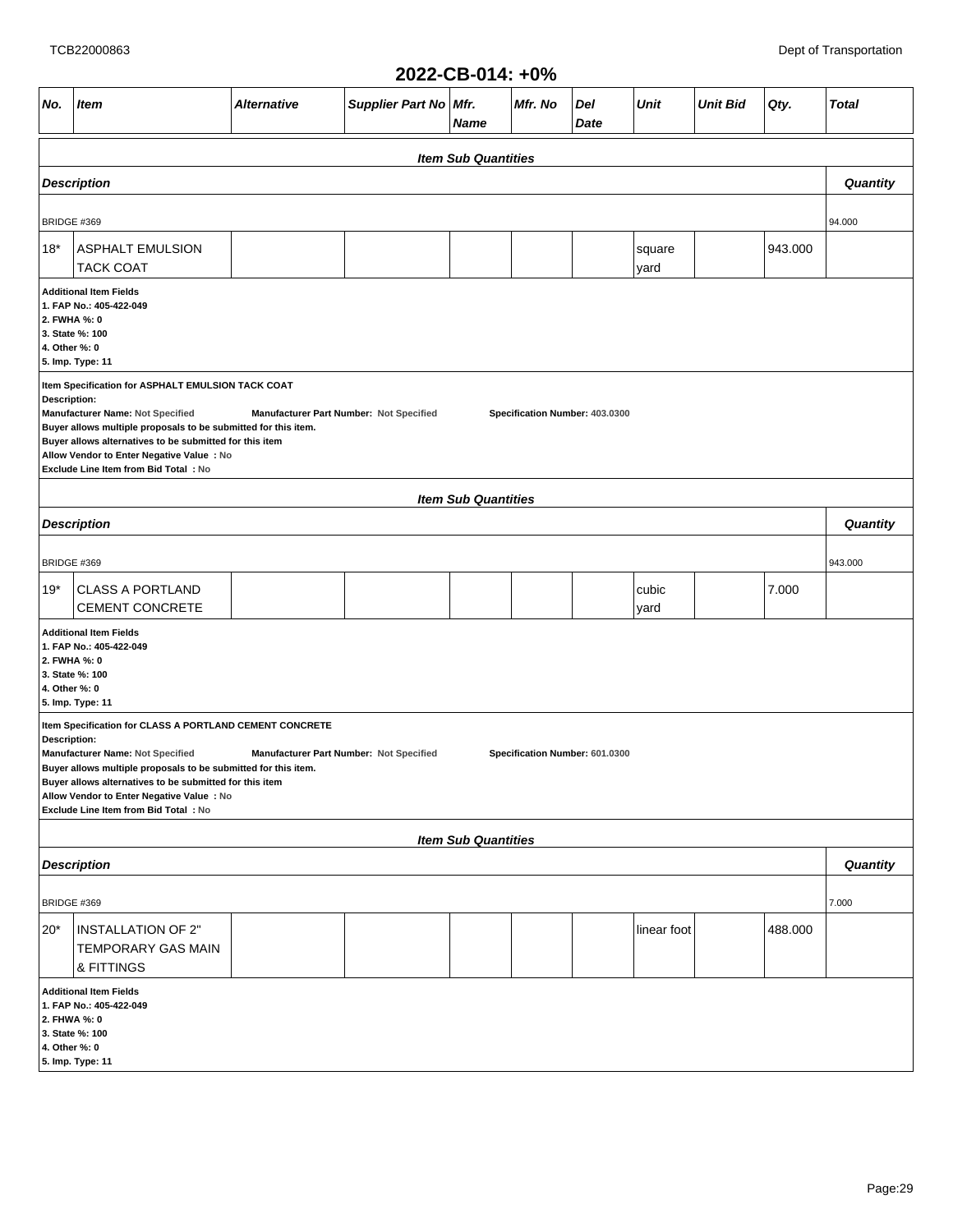#### **2022-CB-014: +0% No. Item Alternative Supplier Part No Mfr. Name Mfr. No Del Date Unit Unit Bid Qty. Total Item Specification for INSTALLATION OF 2" TEMPORARY GAS MAIN & FITTINGS Description: Specification Number: 701.9950 Allow Vendor to Enter Negative Value : No Exclude Line Item from Bid Total : No Item Sub Quantities Description Quantity** BRIDGE #369 488.000 21\* | INSTALLATION OF 2" TEMPORARY GAS MAIN & FITTINGS ON TEMPORARY BRIDGE  $\frac{1}{158.000}$ **Additional Item Fields 1. FAP No.: 405-422-049 2. FHWA %: 0 3. State %: 100 4. Other %: 0 5. Imp. Type: 11 Item Specification for INSTALLATION OF 2" TEMPORARY GAS MAIN & FITTINGS ON TEMPORARY BRIDGE Description: Specification Number: 701.9951 Allow Vendor to Enter Negative Value : No Exclude Line Item from Bid Total : No Item Sub Quantities Description Quantity** BRIDGE #369 158.000 22\* INSTALLATION OF 6" PERMANENT GAS MAIN IN 10" CASING & FITTINGS ON BRIDGE  $\text{lump sum}$  | 1.000 **Additional Item Fields 1. FAP No.: 405-422-049 2. FHWA %: 0 3. State %: 100 4. Other %: 0 5. Imp. Type: 11 Item Specification for INSTALLATION OF 6" PERMANENT GAS MAIN IN 10" CASING & FITTINGS ON BRIDGE Description: Specification Number: 701.9952 Allow Vendor to Enter Negative Value : No Exclude Line Item from Bid Total : No Item Sub Quantities Description Quantity** BRIDGE #369 1.000 23\* INSTALLATION OF 6" PERMANENT GAS MAIN, VALVES & FITTINGS ON BRIDGE APPROACHES  $\lvert \text{lump sum} \rvert$   $\lvert$  1.000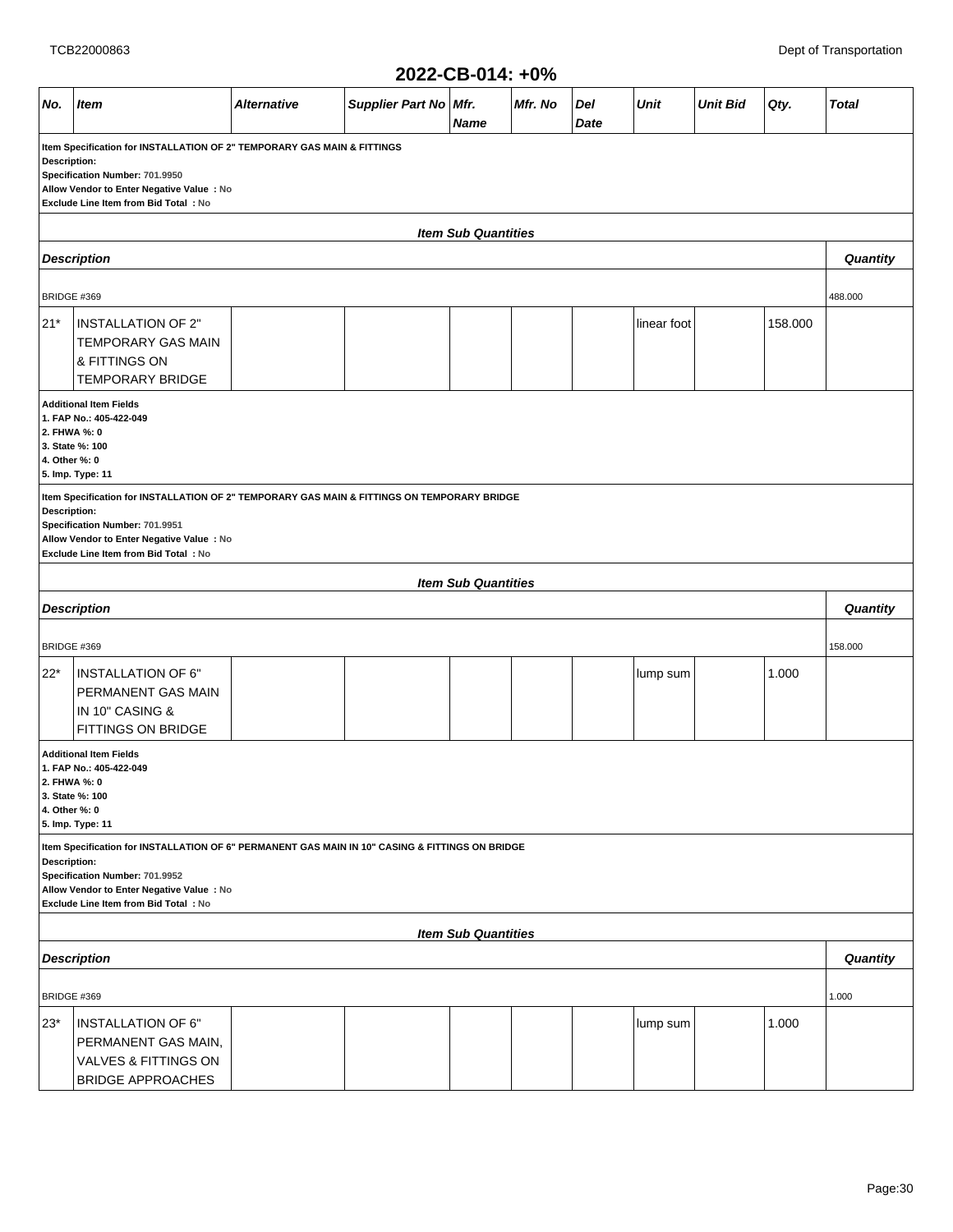|                                                                                                                                                                                                                                             |                                                                                                                                                                                                                                                                                                                                                                                                                          |                    |                       | ZUZZ-VD-VIT. TV/0          |         |             |               |                 |       |                 |  |
|---------------------------------------------------------------------------------------------------------------------------------------------------------------------------------------------------------------------------------------------|--------------------------------------------------------------------------------------------------------------------------------------------------------------------------------------------------------------------------------------------------------------------------------------------------------------------------------------------------------------------------------------------------------------------------|--------------------|-----------------------|----------------------------|---------|-------------|---------------|-----------------|-------|-----------------|--|
| No.                                                                                                                                                                                                                                         | <b>Item</b>                                                                                                                                                                                                                                                                                                                                                                                                              | <b>Alternative</b> | Supplier Part No Mfr. | <b>Name</b>                | Mfr. No | Del<br>Date | Unit          | <b>Unit Bid</b> | Qty.  | <b>Total</b>    |  |
| <b>Additional Item Fields</b><br>1. FAP No.: 405-422-049<br>2. FHWA %: 0<br>3. State %: 100<br>4. Other %: 0<br>5. Imp. Type: 11                                                                                                            |                                                                                                                                                                                                                                                                                                                                                                                                                          |                    |                       |                            |         |             |               |                 |       |                 |  |
| Item Specification for INSTALLATION OF 6" PERMANENT GAS MAIN, VALVES & FITTINGS ON BRIDGE APPROACHES<br>Description:<br>Specification Number: 701.9953<br>Allow Vendor to Enter Negative Value : No<br>Exclude Line Item from Bid Total: No |                                                                                                                                                                                                                                                                                                                                                                                                                          |                    |                       |                            |         |             |               |                 |       |                 |  |
| <b>Item Sub Quantities</b>                                                                                                                                                                                                                  |                                                                                                                                                                                                                                                                                                                                                                                                                          |                    |                       |                            |         |             |               |                 |       |                 |  |
| <b>Description</b>                                                                                                                                                                                                                          |                                                                                                                                                                                                                                                                                                                                                                                                                          |                    |                       |                            |         |             |               |                 |       |                 |  |
| BRIDGE #369                                                                                                                                                                                                                                 |                                                                                                                                                                                                                                                                                                                                                                                                                          |                    |                       |                            |         |             |               |                 |       | 1.000           |  |
| $24*$                                                                                                                                                                                                                                       | <b>FURNISH AND INSTALL</b><br><b>PADDING SAND FOR</b><br><b>GAS MAINS</b>                                                                                                                                                                                                                                                                                                                                                |                    |                       |                            |         |             | cubic<br>yard |                 | 2.000 |                 |  |
| Specification Number: 701.9955                                                                                                                                                                                                              | <b>Additional Item Fields</b><br>1. FAP No.: 405-422-049<br>2. FHWA %: 0<br>3. State %: 100<br>4. Other %: 0<br>5. Imp. Type: 11<br>Item Specification for FURNISH AND INSTALL PADDING SAND FOR GAS MAINS<br>Description:                                                                                                                                                                                                |                    |                       |                            |         |             |               |                 |       |                 |  |
|                                                                                                                                                                                                                                             | Allow Vendor to Enter Negative Value : No<br>Exclude Line Item from Bid Total: No                                                                                                                                                                                                                                                                                                                                        |                    |                       |                            |         |             |               |                 |       |                 |  |
|                                                                                                                                                                                                                                             |                                                                                                                                                                                                                                                                                                                                                                                                                          |                    |                       | <b>Item Sub Quantities</b> |         |             |               |                 |       |                 |  |
|                                                                                                                                                                                                                                             | <b>Description</b>                                                                                                                                                                                                                                                                                                                                                                                                       |                    |                       |                            |         |             |               |                 |       | <b>Quantity</b> |  |
| BRIDGE #369                                                                                                                                                                                                                                 |                                                                                                                                                                                                                                                                                                                                                                                                                          |                    |                       |                            |         |             |               |                 |       | 2.000           |  |
| 25*                                                                                                                                                                                                                                         | <b>PRECAST CONCRETE</b><br>APRON STONE 5'<br>STANDARD 7.1.7                                                                                                                                                                                                                                                                                                                                                              |                    |                       |                            |         |             | each          |                 | 1.000 |                 |  |
| 2. FWHA %: 0<br>4. Other %: 0                                                                                                                                                                                                               | <b>Additional Item Fields</b><br>1. FAP No.: 405-422-049<br>3. State %: 100<br>5. Imp. Type: 11                                                                                                                                                                                                                                                                                                                          |                    |                       |                            |         |             |               |                 |       |                 |  |
|                                                                                                                                                                                                                                             | Item Specification for PRECAST CONCRETE APRON STONE 5' STANDARD 7.1.7<br>Description:<br>Manufacturer Name: Not Specified<br>Manufacturer Part Number: Not Specified<br>Specification Number: 702.0532<br>Buyer allows multiple proposals to be submitted for this item.<br>Buyer allows alternatives to be submitted for this item<br>Allow Vendor to Enter Negative Value : No<br>Exclude Line Item from Bid Total: No |                    |                       |                            |         |             |               |                 |       |                 |  |
| <b>Item Sub Quantities</b>                                                                                                                                                                                                                  |                                                                                                                                                                                                                                                                                                                                                                                                                          |                    |                       |                            |         |             |               |                 |       |                 |  |
|                                                                                                                                                                                                                                             | <b>Description</b>                                                                                                                                                                                                                                                                                                                                                                                                       |                    |                       |                            |         |             |               |                 |       | Quantity        |  |
| BRIDGE #369                                                                                                                                                                                                                                 |                                                                                                                                                                                                                                                                                                                                                                                                                          |                    |                       |                            |         |             |               |                 |       | 1.000           |  |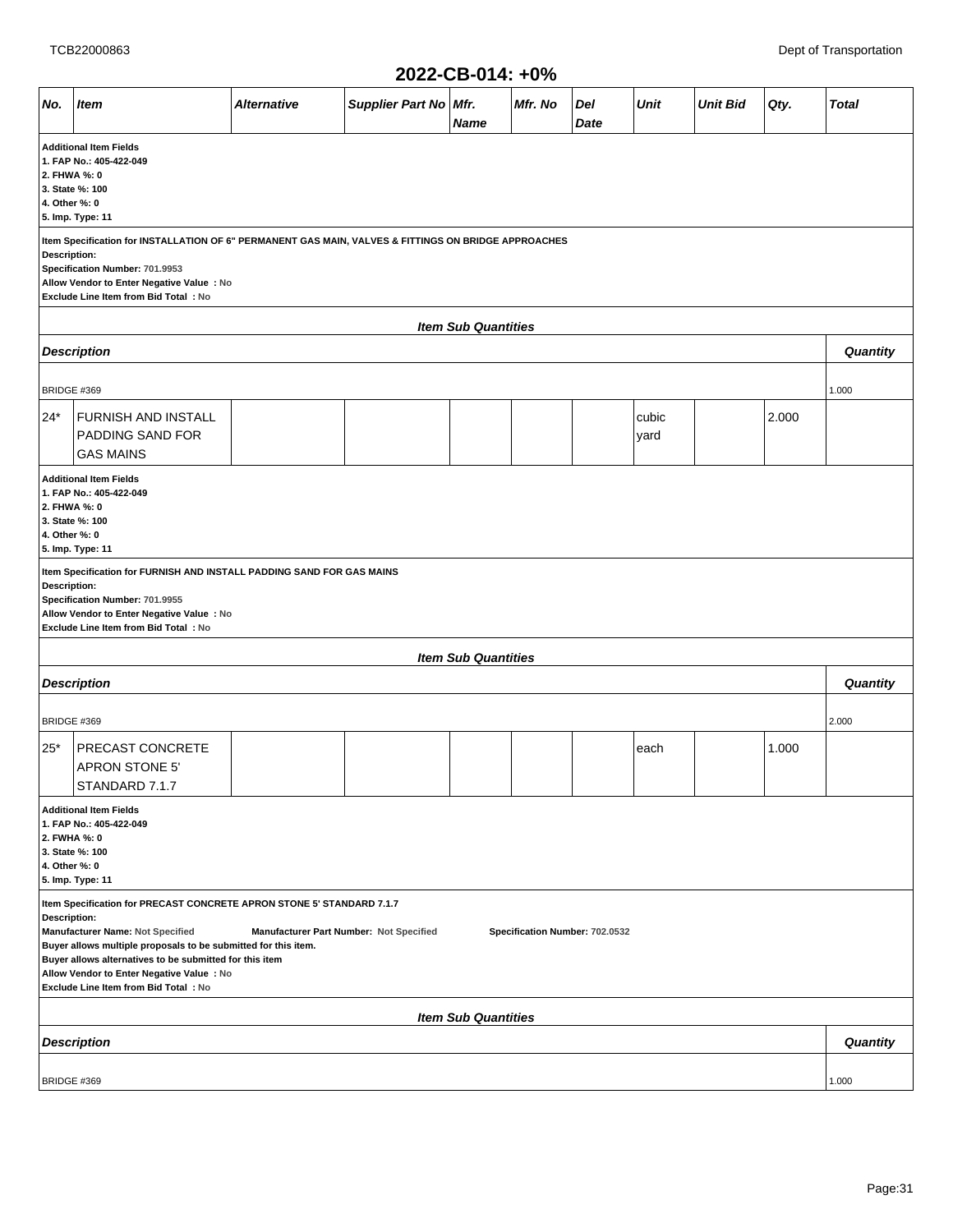| No.<br>Supplier Part No Mfr.<br>Mfr. No<br>Del<br><b>Unit</b><br><b>Unit Bid</b><br>Qty.<br><b>Total</b><br><b>Item</b><br>Alternative<br>Date<br><b>Name</b><br>1.000<br>$26*$<br>ADJUST FRAME AND<br>each<br><b>GRATE TO GRADE</b><br><b>Additional Item Fields</b><br>1. FAP No.: 405-422-049<br>2. FWHA %: 0<br>3. State %: 100<br>4. Other %: 0<br>5. Imp. Type: 11<br>Item Specification for ADJUST FRAME AND GRATE TO GRADE<br>Description:<br>Manufacturer Name: Not Specified<br>Manufacturer Part Number: Not Specified<br>Specification Number: 707.2000<br>Buyer allows multiple proposals to be submitted for this item.<br>Buyer allows alternatives to be submitted for this item<br>Allow Vendor to Enter Negative Value : No<br>Exclude Line Item from Bid Total: No<br><b>Item Sub Quantities</b><br>Quantity<br><b>Description</b><br>BRIDGE #369<br>1.000<br>$27*$<br>473.000<br><b>CLEANING AND</b><br>linear foot<br>FLUSHING PIPE ALL<br><b>SIZES</b><br><b>Additional Item Fields</b><br>1. FAP No.: 405-422-049<br>2. FWHA %: 0<br>3. State %: 100<br>4. Other %: 0<br>5. Imp. Type: 11<br>Item Specification for CLEANING AND FLUSHING PIPE ALL SIZES<br>Description:<br>Manufacturer Name: Not Specified<br>Manufacturer Part Number: Not Specified<br>Specification Number: 708.9040<br>Buyer allows multiple proposals to be submitted for this item.<br>Buyer allows alternatives to be submitted for this item<br>Allow Vendor to Enter Negative Value : No<br>Exclude Line Item from Bid Total: No<br><b>Item Sub Quantities</b><br><b>Description</b><br>Quantity<br>BRIDGE #369<br>473.000<br>$28*$<br>6.000<br><b>CLEANING CATCH</b><br>each<br><b>BASINS ALL TYPES AND</b><br><b>SIZES</b><br><b>Additional Item Fields</b><br>1. FAP No.: 405-422-049<br>2. FWHA %: 0<br>3. State %: 100<br>4. Other %: 0<br>5. Imp. Type: 11<br>Item Specification for CLEANING CATCH BASINS ALL TYPES AND SIZES<br>Description:<br>Manufacturer Name: Not Specified<br>Manufacturer Part Number: Not Specified<br>Specification Number: 708.9041<br>Buyer allows multiple proposals to be submitted for this item.<br>Buyer allows alternatives to be submitted for this item<br>Allow Vendor to Enter Negative Value : No<br>Exclude Line Item from Bid Total: No |  | ZUZZ-CB-014: +0% |  |  |  |  |  |  |  |  |  |  |  |  |
|-------------------------------------------------------------------------------------------------------------------------------------------------------------------------------------------------------------------------------------------------------------------------------------------------------------------------------------------------------------------------------------------------------------------------------------------------------------------------------------------------------------------------------------------------------------------------------------------------------------------------------------------------------------------------------------------------------------------------------------------------------------------------------------------------------------------------------------------------------------------------------------------------------------------------------------------------------------------------------------------------------------------------------------------------------------------------------------------------------------------------------------------------------------------------------------------------------------------------------------------------------------------------------------------------------------------------------------------------------------------------------------------------------------------------------------------------------------------------------------------------------------------------------------------------------------------------------------------------------------------------------------------------------------------------------------------------------------------------------------------------------------------------------------------------------------------------------------------------------------------------------------------------------------------------------------------------------------------------------------------------------------------------------------------------------------------------------------------------------------------------------------------------------------------------------------------------------------------------------------------------------------------------------------------|--|------------------|--|--|--|--|--|--|--|--|--|--|--|--|
|                                                                                                                                                                                                                                                                                                                                                                                                                                                                                                                                                                                                                                                                                                                                                                                                                                                                                                                                                                                                                                                                                                                                                                                                                                                                                                                                                                                                                                                                                                                                                                                                                                                                                                                                                                                                                                                                                                                                                                                                                                                                                                                                                                                                                                                                                           |  |                  |  |  |  |  |  |  |  |  |  |  |  |  |
|                                                                                                                                                                                                                                                                                                                                                                                                                                                                                                                                                                                                                                                                                                                                                                                                                                                                                                                                                                                                                                                                                                                                                                                                                                                                                                                                                                                                                                                                                                                                                                                                                                                                                                                                                                                                                                                                                                                                                                                                                                                                                                                                                                                                                                                                                           |  |                  |  |  |  |  |  |  |  |  |  |  |  |  |
|                                                                                                                                                                                                                                                                                                                                                                                                                                                                                                                                                                                                                                                                                                                                                                                                                                                                                                                                                                                                                                                                                                                                                                                                                                                                                                                                                                                                                                                                                                                                                                                                                                                                                                                                                                                                                                                                                                                                                                                                                                                                                                                                                                                                                                                                                           |  |                  |  |  |  |  |  |  |  |  |  |  |  |  |
|                                                                                                                                                                                                                                                                                                                                                                                                                                                                                                                                                                                                                                                                                                                                                                                                                                                                                                                                                                                                                                                                                                                                                                                                                                                                                                                                                                                                                                                                                                                                                                                                                                                                                                                                                                                                                                                                                                                                                                                                                                                                                                                                                                                                                                                                                           |  |                  |  |  |  |  |  |  |  |  |  |  |  |  |
|                                                                                                                                                                                                                                                                                                                                                                                                                                                                                                                                                                                                                                                                                                                                                                                                                                                                                                                                                                                                                                                                                                                                                                                                                                                                                                                                                                                                                                                                                                                                                                                                                                                                                                                                                                                                                                                                                                                                                                                                                                                                                                                                                                                                                                                                                           |  |                  |  |  |  |  |  |  |  |  |  |  |  |  |
|                                                                                                                                                                                                                                                                                                                                                                                                                                                                                                                                                                                                                                                                                                                                                                                                                                                                                                                                                                                                                                                                                                                                                                                                                                                                                                                                                                                                                                                                                                                                                                                                                                                                                                                                                                                                                                                                                                                                                                                                                                                                                                                                                                                                                                                                                           |  |                  |  |  |  |  |  |  |  |  |  |  |  |  |
|                                                                                                                                                                                                                                                                                                                                                                                                                                                                                                                                                                                                                                                                                                                                                                                                                                                                                                                                                                                                                                                                                                                                                                                                                                                                                                                                                                                                                                                                                                                                                                                                                                                                                                                                                                                                                                                                                                                                                                                                                                                                                                                                                                                                                                                                                           |  |                  |  |  |  |  |  |  |  |  |  |  |  |  |
|                                                                                                                                                                                                                                                                                                                                                                                                                                                                                                                                                                                                                                                                                                                                                                                                                                                                                                                                                                                                                                                                                                                                                                                                                                                                                                                                                                                                                                                                                                                                                                                                                                                                                                                                                                                                                                                                                                                                                                                                                                                                                                                                                                                                                                                                                           |  |                  |  |  |  |  |  |  |  |  |  |  |  |  |
|                                                                                                                                                                                                                                                                                                                                                                                                                                                                                                                                                                                                                                                                                                                                                                                                                                                                                                                                                                                                                                                                                                                                                                                                                                                                                                                                                                                                                                                                                                                                                                                                                                                                                                                                                                                                                                                                                                                                                                                                                                                                                                                                                                                                                                                                                           |  |                  |  |  |  |  |  |  |  |  |  |  |  |  |
|                                                                                                                                                                                                                                                                                                                                                                                                                                                                                                                                                                                                                                                                                                                                                                                                                                                                                                                                                                                                                                                                                                                                                                                                                                                                                                                                                                                                                                                                                                                                                                                                                                                                                                                                                                                                                                                                                                                                                                                                                                                                                                                                                                                                                                                                                           |  |                  |  |  |  |  |  |  |  |  |  |  |  |  |
|                                                                                                                                                                                                                                                                                                                                                                                                                                                                                                                                                                                                                                                                                                                                                                                                                                                                                                                                                                                                                                                                                                                                                                                                                                                                                                                                                                                                                                                                                                                                                                                                                                                                                                                                                                                                                                                                                                                                                                                                                                                                                                                                                                                                                                                                                           |  |                  |  |  |  |  |  |  |  |  |  |  |  |  |
|                                                                                                                                                                                                                                                                                                                                                                                                                                                                                                                                                                                                                                                                                                                                                                                                                                                                                                                                                                                                                                                                                                                                                                                                                                                                                                                                                                                                                                                                                                                                                                                                                                                                                                                                                                                                                                                                                                                                                                                                                                                                                                                                                                                                                                                                                           |  |                  |  |  |  |  |  |  |  |  |  |  |  |  |
|                                                                                                                                                                                                                                                                                                                                                                                                                                                                                                                                                                                                                                                                                                                                                                                                                                                                                                                                                                                                                                                                                                                                                                                                                                                                                                                                                                                                                                                                                                                                                                                                                                                                                                                                                                                                                                                                                                                                                                                                                                                                                                                                                                                                                                                                                           |  |                  |  |  |  |  |  |  |  |  |  |  |  |  |
|                                                                                                                                                                                                                                                                                                                                                                                                                                                                                                                                                                                                                                                                                                                                                                                                                                                                                                                                                                                                                                                                                                                                                                                                                                                                                                                                                                                                                                                                                                                                                                                                                                                                                                                                                                                                                                                                                                                                                                                                                                                                                                                                                                                                                                                                                           |  |                  |  |  |  |  |  |  |  |  |  |  |  |  |
| <b>Item Sub Quantities</b>                                                                                                                                                                                                                                                                                                                                                                                                                                                                                                                                                                                                                                                                                                                                                                                                                                                                                                                                                                                                                                                                                                                                                                                                                                                                                                                                                                                                                                                                                                                                                                                                                                                                                                                                                                                                                                                                                                                                                                                                                                                                                                                                                                                                                                                                |  |                  |  |  |  |  |  |  |  |  |  |  |  |  |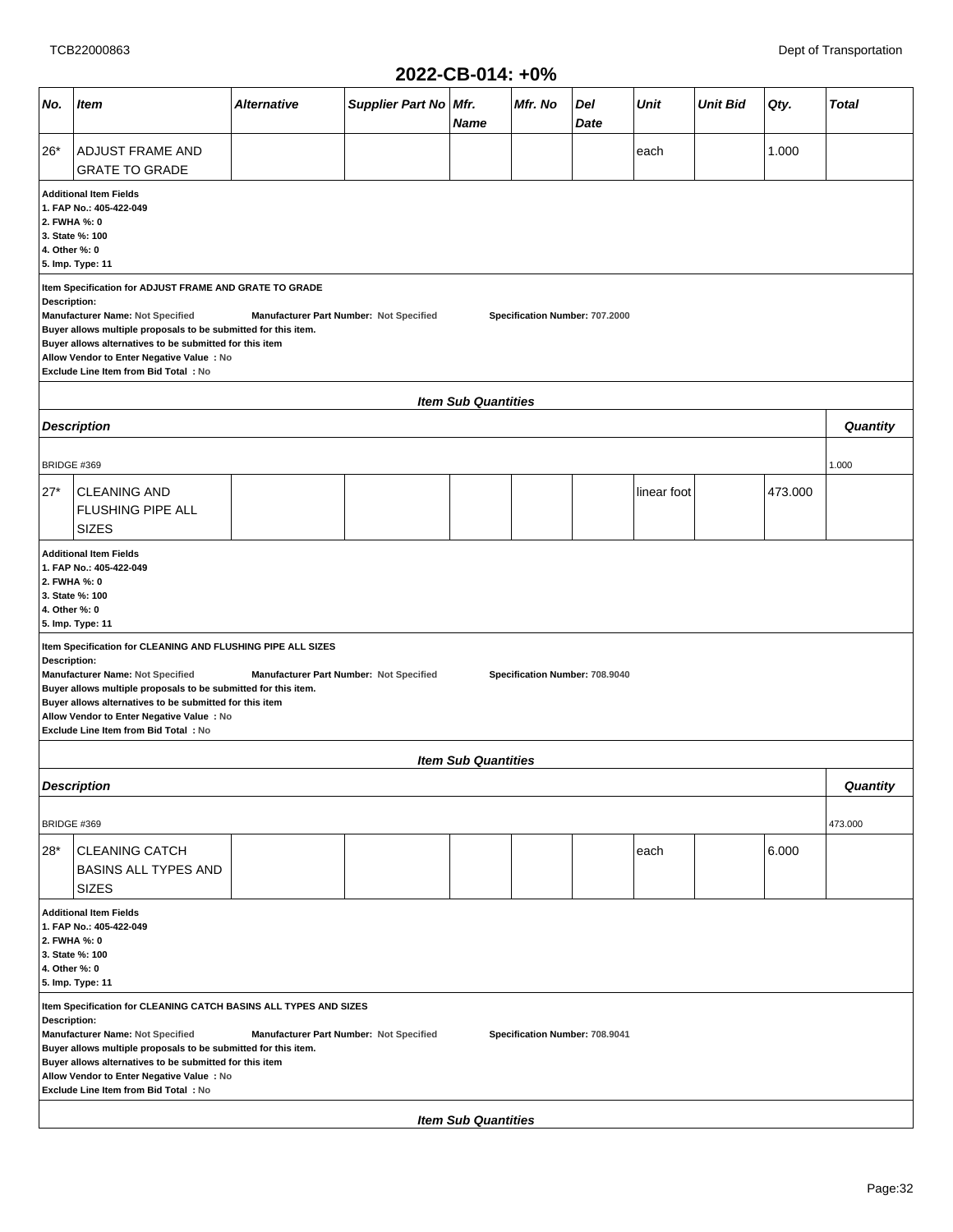| 2022-CB-014: +0% |  |  |
|------------------|--|--|
|------------------|--|--|

| ZUZZ "UD"U 14. TU /0                                                                                                                                                                 |                                                                                                                                                                                                                                           |             |                       |                            |         |             |             |                 |       |              |  |  |  |
|--------------------------------------------------------------------------------------------------------------------------------------------------------------------------------------|-------------------------------------------------------------------------------------------------------------------------------------------------------------------------------------------------------------------------------------------|-------------|-----------------------|----------------------------|---------|-------------|-------------|-----------------|-------|--------------|--|--|--|
| No.                                                                                                                                                                                  | <b>Item</b>                                                                                                                                                                                                                               | Alternative | Supplier Part No Mfr. | <b>Name</b>                | Mfr. No | Del<br>Date | <b>Unit</b> | <b>Unit Bid</b> | Qty.  | <b>Total</b> |  |  |  |
|                                                                                                                                                                                      | <b>Description</b>                                                                                                                                                                                                                        |             |                       |                            |         |             |             |                 |       | Quantity     |  |  |  |
| BRIDGE #369                                                                                                                                                                          |                                                                                                                                                                                                                                           |             |                       |                            |         |             |             |                 |       | 6.000        |  |  |  |
| $29*$                                                                                                                                                                                | DAVISVILLE RR BRIDGE<br>#369                                                                                                                                                                                                              |             |                       |                            |         |             | lump sum    |                 | 1.000 |              |  |  |  |
| <b>Additional Item Fields</b><br>1. FAP No.: 405-422-049<br>2. FHWA %: 0<br>3. State %: 100<br>4. Other %: 0<br>5. Imp. Type: 11<br>Item Specification for DAVISVILLE RR BRIDGE #369 |                                                                                                                                                                                                                                           |             |                       |                            |         |             |             |                 |       |              |  |  |  |
|                                                                                                                                                                                      | Description:<br>Specification Number: 800.9901<br>Allow Vendor to Enter Negative Value : No<br>Exclude Line Item from Bid Total : No                                                                                                      |             |                       |                            |         |             |             |                 |       |              |  |  |  |
|                                                                                                                                                                                      |                                                                                                                                                                                                                                           |             |                       | <b>Item Sub Quantities</b> |         |             |             |                 |       |              |  |  |  |
|                                                                                                                                                                                      | <b>Description</b>                                                                                                                                                                                                                        |             |                       |                            |         |             |             |                 |       | Quantity     |  |  |  |
| BRIDGE #369                                                                                                                                                                          |                                                                                                                                                                                                                                           |             |                       |                            |         |             |             |                 |       | 1.000        |  |  |  |
| $30*$                                                                                                                                                                                | <b>TEMPORARY UTILITY</b><br><b>BRIDGE</b>                                                                                                                                                                                                 |             |                       |                            |         |             | lump sum    |                 | 1.000 |              |  |  |  |
| 2. FHWA %: 0<br>4. Other %: 0<br>Description:                                                                                                                                        | <b>Additional Item Fields</b><br>1. FAP No.: 405-422-049<br>3. State %: 100<br>5. Imp. Type: 11<br>Item Specification for TEMPORARY UTILITY BRIDGE                                                                                        |             |                       |                            |         |             |             |                 |       |              |  |  |  |
|                                                                                                                                                                                      | Specification Number: 802.9901<br>Allow Vendor to Enter Negative Value : No<br>Exclude Line Item from Bid Total : No                                                                                                                      |             |                       |                            |         |             |             |                 |       |              |  |  |  |
|                                                                                                                                                                                      |                                                                                                                                                                                                                                           |             |                       | <b>Item Sub Quantities</b> |         |             |             |                 |       |              |  |  |  |
|                                                                                                                                                                                      | <b>Description</b>                                                                                                                                                                                                                        |             |                       |                            |         |             |             |                 |       | Quantity     |  |  |  |
| BRIDGE #369                                                                                                                                                                          |                                                                                                                                                                                                                                           |             |                       |                            |         |             |             |                 |       | 1.000        |  |  |  |
| $31*$                                                                                                                                                                                | REMOVE AND DISPOSE<br><b>EXISTING BRIDGE</b><br><b>SUPERSTRUCTURE</b><br>DAVISVILLE RR BRIDGE<br>#369                                                                                                                                     |             |                       |                            |         |             | lump sum    |                 | 1.000 |              |  |  |  |
| 2. FHWA %: 0<br>4. Other %: 0                                                                                                                                                        | <b>Additional Item Fields</b><br>1. FAP No.: 405-422-049<br>3. State %: 100<br>5. Imp. Type: 11                                                                                                                                           |             |                       |                            |         |             |             |                 |       |              |  |  |  |
|                                                                                                                                                                                      | Item Specification for REMOVE AND DISPOSE EXISTING BRIDGE SUPERSTRUCTURE DAVISVILLE RR BRIDGE #369<br>Description:<br>Specification Number: 803.9901<br>Allow Vendor to Enter Negative Value : No<br>Exclude Line Item from Bid Total: No |             |                       |                            |         |             |             |                 |       |              |  |  |  |
|                                                                                                                                                                                      |                                                                                                                                                                                                                                           |             |                       | <b>Item Sub Quantities</b> |         |             |             |                 |       |              |  |  |  |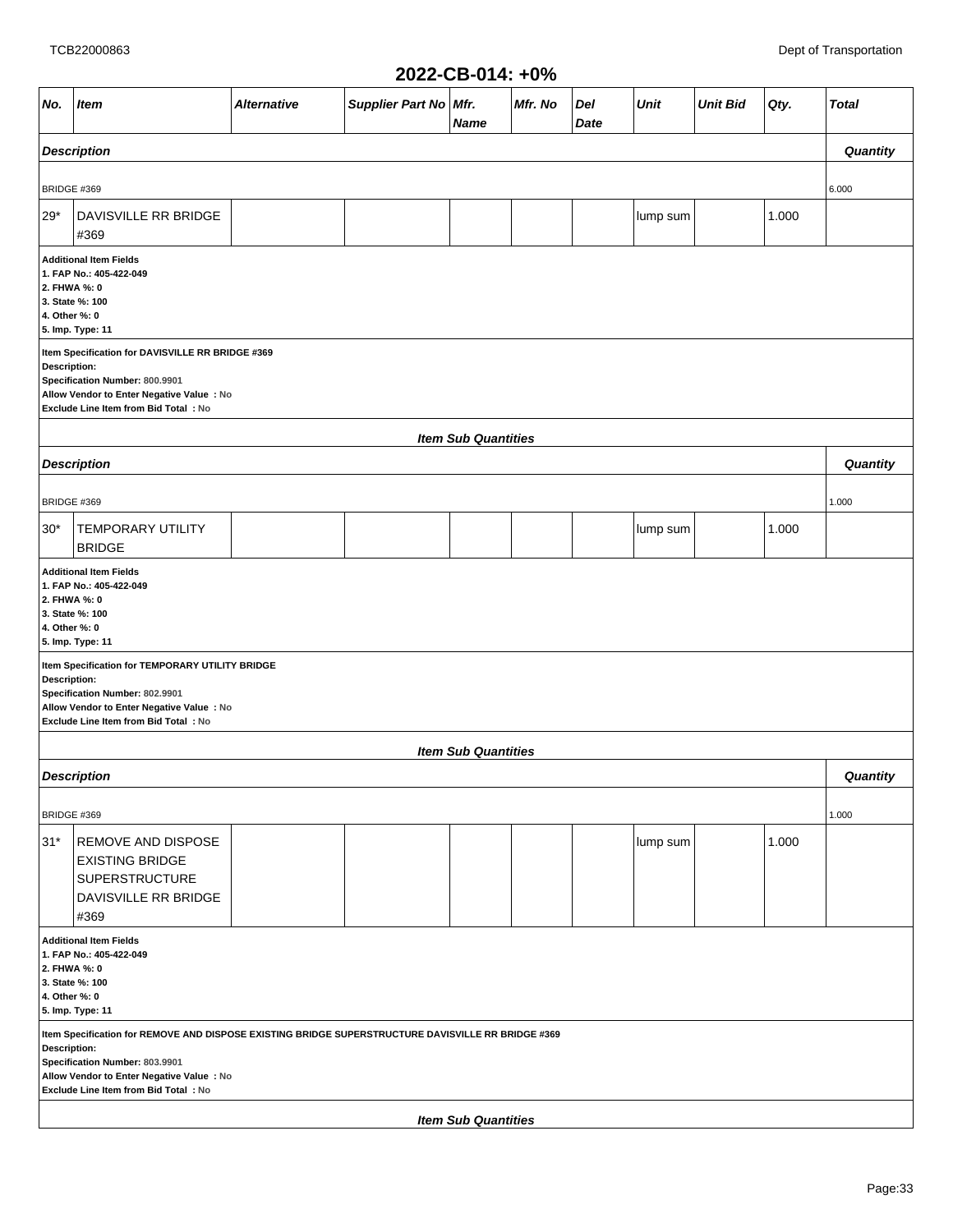|                                                                                                                                                                                                                                                                                                                                                                                                                               |                                                                                                                                                                                      |             |                       | ZUZZ-VD-VIT. TV/0          |         |             |             |                 |         |              |
|-------------------------------------------------------------------------------------------------------------------------------------------------------------------------------------------------------------------------------------------------------------------------------------------------------------------------------------------------------------------------------------------------------------------------------|--------------------------------------------------------------------------------------------------------------------------------------------------------------------------------------|-------------|-----------------------|----------------------------|---------|-------------|-------------|-----------------|---------|--------------|
| No.                                                                                                                                                                                                                                                                                                                                                                                                                           | <b>Item</b>                                                                                                                                                                          | Alternative | Supplier Part No Mfr. | <b>Name</b>                | Mfr. No | Del<br>Date | Unit        | <b>Unit Bid</b> | Qty.    | <b>Total</b> |
|                                                                                                                                                                                                                                                                                                                                                                                                                               | <b>Description</b>                                                                                                                                                                   |             |                       |                            |         |             |             |                 |         | Quantity     |
|                                                                                                                                                                                                                                                                                                                                                                                                                               |                                                                                                                                                                                      |             |                       |                            |         |             |             |                 |         |              |
| BRIDGE #369                                                                                                                                                                                                                                                                                                                                                                                                                   |                                                                                                                                                                                      |             |                       |                            |         |             |             |                 |         | 1.000        |
| 32*                                                                                                                                                                                                                                                                                                                                                                                                                           | <b>GUARDRAIL STEEL</b><br><b>BEAM SINGLE FACE</b><br><b>EARTH AND ASPHALT</b>                                                                                                        |             |                       |                            |         |             | linear foot |                 | 376.000 |              |
| <b>Additional Item Fields</b><br>1. FAP No.: 405-422-049<br>2. FWHA %: 0<br>3. State %: 100<br>4. Other %: 0<br>5. Imp. Type: 11                                                                                                                                                                                                                                                                                              |                                                                                                                                                                                      |             |                       |                            |         |             |             |                 |         |              |
| Item Specification for GUARDRAIL STEEL BEAM SINGLE FACE EARTH AND ASPHALT<br>Description:<br>Manufacturer Name: Not Specified<br>Manufacturer Part Number: Not Specified<br>Specification Number: 901.0101<br>Buyer allows multiple proposals to be submitted for this item.<br>Buyer allows alternatives to be submitted for this item<br>Allow Vendor to Enter Negative Value : No<br>Exclude Line Item from Bid Total : No |                                                                                                                                                                                      |             |                       |                            |         |             |             |                 |         |              |
|                                                                                                                                                                                                                                                                                                                                                                                                                               |                                                                                                                                                                                      |             |                       | <b>Item Sub Quantities</b> |         |             |             |                 |         |              |
|                                                                                                                                                                                                                                                                                                                                                                                                                               | <b>Description</b>                                                                                                                                                                   |             |                       |                            |         |             |             |                 |         | Quantity     |
| BRIDGE #369                                                                                                                                                                                                                                                                                                                                                                                                                   |                                                                                                                                                                                      |             |                       |                            |         |             |             |                 |         | 376.000      |
| 33*                                                                                                                                                                                                                                                                                                                                                                                                                           | <b>STEEL BEAM BRIDGE</b><br><b>GUARDRAIL</b><br><b>TRANSITION</b>                                                                                                                    |             |                       |                            |         |             | each        |                 | 2.000   |              |
| 2. FHWA %: 0<br>4. Other %: 0                                                                                                                                                                                                                                                                                                                                                                                                 | <b>Additional Item Fields</b><br>1. FAP No.: 405-422-049<br>3. State %: 100<br>5. Imp. Type: 11                                                                                      |             |                       |                            |         |             |             |                 |         |              |
| Description:                                                                                                                                                                                                                                                                                                                                                                                                                  | Item Specification for STEEL BEAM BRIDGE GUARDRAIL TRANSITION<br>Specification Number: 901.9901<br>Allow Vendor to Enter Negative Value : No<br>Exclude Line Item from Bid Total: No |             |                       |                            |         |             |             |                 |         |              |
|                                                                                                                                                                                                                                                                                                                                                                                                                               |                                                                                                                                                                                      |             |                       | <b>Item Sub Quantities</b> |         |             |             |                 |         |              |
|                                                                                                                                                                                                                                                                                                                                                                                                                               | <b>Description</b>                                                                                                                                                                   |             |                       |                            |         |             |             |                 |         | Quantity     |
| BRIDGE #369                                                                                                                                                                                                                                                                                                                                                                                                                   |                                                                                                                                                                                      |             |                       |                            |         |             |             |                 |         | 2.000        |
| 34*                                                                                                                                                                                                                                                                                                                                                                                                                           | <b>TRANSITION TO NCHRP</b><br>350 GUARDRAIL                                                                                                                                          |             |                       |                            |         |             | each        |                 | 2.000   |              |
| <b>Additional Item Fields</b><br>1. FAP No.: 405-422-049<br>2. FHWA %: 0<br>3. State %: 100<br>4. Other %: 0<br>5. Imp. Type: 11                                                                                                                                                                                                                                                                                              |                                                                                                                                                                                      |             |                       |                            |         |             |             |                 |         |              |
| Description:                                                                                                                                                                                                                                                                                                                                                                                                                  | Item Specification for TRANSITION TO NCHRP 350 GUARDRAIL<br>Specification Number: 901.9902<br>Allow Vendor to Enter Negative Value : No<br>Exclude Line Item from Bid Total : No     |             |                       |                            |         |             |             |                 |         |              |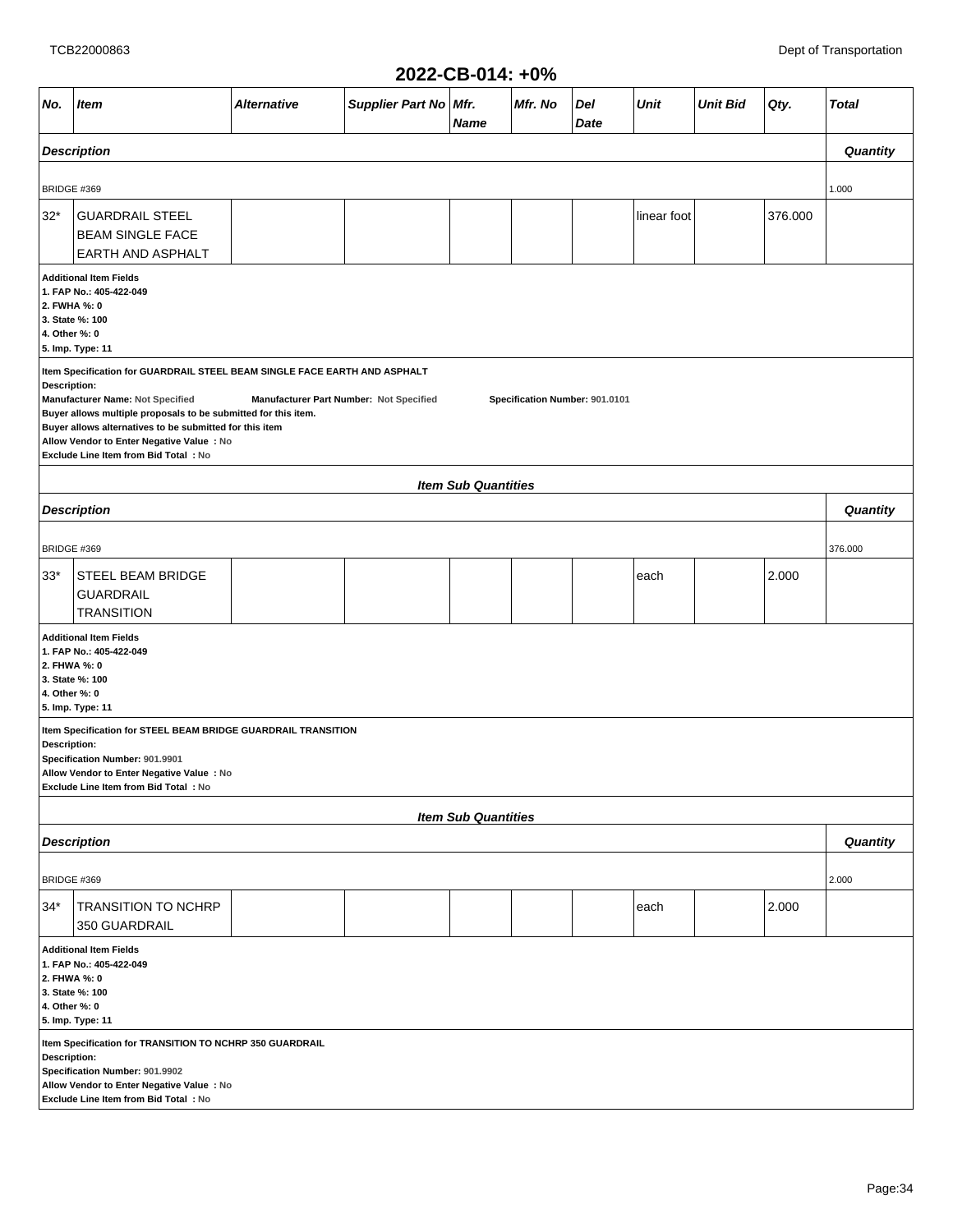|                                                                                                                                  | 2022-CB-014: +0%                                                                                                                                                                                                                                                                                                                                                                                     |             |                                         |                            |                                |             |               |                 |         |              |  |
|----------------------------------------------------------------------------------------------------------------------------------|------------------------------------------------------------------------------------------------------------------------------------------------------------------------------------------------------------------------------------------------------------------------------------------------------------------------------------------------------------------------------------------------------|-------------|-----------------------------------------|----------------------------|--------------------------------|-------------|---------------|-----------------|---------|--------------|--|
| No.                                                                                                                              | Item                                                                                                                                                                                                                                                                                                                                                                                                 | Alternative | Supplier Part No   Mfr.                 | Name                       | Mfr. No                        | Del<br>Date | Unit          | <b>Unit Bid</b> | Qty.    | <b>Total</b> |  |
|                                                                                                                                  |                                                                                                                                                                                                                                                                                                                                                                                                      |             |                                         | <b>Item Sub Quantities</b> |                                |             |               |                 |         |              |  |
|                                                                                                                                  | <b>Description</b>                                                                                                                                                                                                                                                                                                                                                                                   |             |                                         |                            |                                |             |               |                 |         | Quantity     |  |
| <b>BRIDGE #369</b>                                                                                                               |                                                                                                                                                                                                                                                                                                                                                                                                      |             |                                         |                            |                                |             |               |                 |         | 2.000        |  |
| $35*$                                                                                                                            | <b>TEMPORARY CHAIN</b><br><b>LINK FENCE</b>                                                                                                                                                                                                                                                                                                                                                          |             |                                         |                            |                                |             | linear foot   |                 | 126.000 |              |  |
|                                                                                                                                  | <b>Additional Item Fields</b><br>1. FAP No.: 405-422-049<br>2. FWHA %: 0<br>3. State %: 100<br>4. Other %: 0<br>5. Imp. Type: 11                                                                                                                                                                                                                                                                     |             |                                         |                            |                                |             |               |                 |         |              |  |
|                                                                                                                                  | Item Specification for TEMPORARY CHAIN LINK FENCE<br>Description:<br>Manufacturer Name: Not Specified<br>Manufacturer Part Number: Not Specified<br>Specification Number: 903.0410<br>Buyer allows multiple proposals to be submitted for this item.<br>Buyer allows alternatives to be submitted for this item<br>Allow Vendor to Enter Negative Value : No<br>Exclude Line Item from Bid Total: No |             |                                         |                            |                                |             |               |                 |         |              |  |
|                                                                                                                                  |                                                                                                                                                                                                                                                                                                                                                                                                      |             |                                         | <b>Item Sub Quantities</b> |                                |             |               |                 |         |              |  |
|                                                                                                                                  | <b>Description</b>                                                                                                                                                                                                                                                                                                                                                                                   |             |                                         |                            |                                |             |               |                 |         | Quantity     |  |
| <b>BRIDGE #369</b>                                                                                                               |                                                                                                                                                                                                                                                                                                                                                                                                      |             |                                         |                            |                                |             |               |                 | 126.000 |              |  |
| $36*$                                                                                                                            | TEMPORARY CHAIN<br><b>LINK GATE</b>                                                                                                                                                                                                                                                                                                                                                                  |             |                                         |                            |                                |             | each          |                 | 2.000   |              |  |
| 2. FWHA %: 0<br>4. Other %: 0                                                                                                    | <b>Additional Item Fields</b><br>1. FAP No.: 405-422-049<br>3. State %: 100<br>5. Imp. Type: 11                                                                                                                                                                                                                                                                                                      |             |                                         |                            |                                |             |               |                 |         |              |  |
| Description:                                                                                                                     | Item Specification for TEMPORARY CHAIN LINK GATE<br>Manufacturer Name: Not Specified<br>Buyer allows multiple proposals to be submitted for this item.<br>Buyer allows alternatives to be submitted for this item<br>Allow Vendor to Enter Negative Value : No<br>Exclude Line Item from Bid Total: No                                                                                               |             | Manufacturer Part Number: Not Specified |                            | Specification Number: 903.0411 |             |               |                 |         |              |  |
|                                                                                                                                  |                                                                                                                                                                                                                                                                                                                                                                                                      |             |                                         | <b>Item Sub Quantities</b> |                                |             |               |                 |         |              |  |
|                                                                                                                                  | <b>Description</b>                                                                                                                                                                                                                                                                                                                                                                                   |             |                                         |                            |                                |             |               |                 |         | Quantity     |  |
| BRIDGE #369                                                                                                                      |                                                                                                                                                                                                                                                                                                                                                                                                      |             |                                         |                            |                                |             |               |                 |         | 2.000        |  |
| $37*$                                                                                                                            | PORTLAND CEMENT<br>SIDEWALK MONOLITHIC<br>STANDARD 43.1.0                                                                                                                                                                                                                                                                                                                                            |             |                                         |                            |                                |             | cubic<br>yard |                 | 22.000  |              |  |
| <b>Additional Item Fields</b><br>1. FAP No.: 405-422-049<br>2. FWHA %: 0<br>3. State %: 100<br>4. Other %: 0<br>5. Imp. Type: 11 |                                                                                                                                                                                                                                                                                                                                                                                                      |             |                                         |                            |                                |             |               |                 |         |              |  |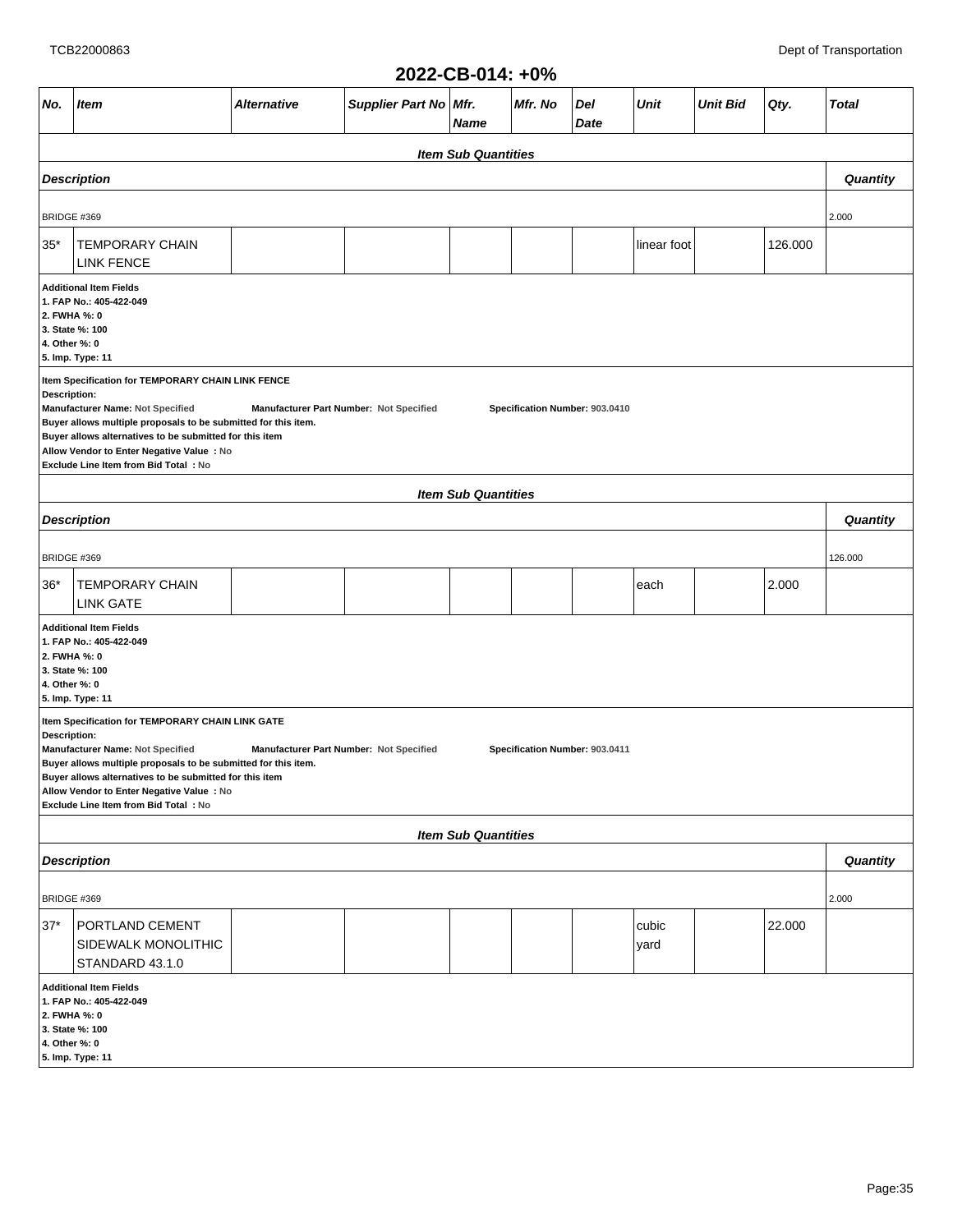|                                                                                                                                                                                                                                                                                                                                                                                                                                       |                                                                                                                                                                                                                                                                                           |                    |                                         | ZUZZ-VD-VI4. TV/0          |                                |             |                      |                 |               |              |
|---------------------------------------------------------------------------------------------------------------------------------------------------------------------------------------------------------------------------------------------------------------------------------------------------------------------------------------------------------------------------------------------------------------------------------------|-------------------------------------------------------------------------------------------------------------------------------------------------------------------------------------------------------------------------------------------------------------------------------------------|--------------------|-----------------------------------------|----------------------------|--------------------------------|-------------|----------------------|-----------------|---------------|--------------|
| No.                                                                                                                                                                                                                                                                                                                                                                                                                                   | <b>Item</b>                                                                                                                                                                                                                                                                               | <b>Alternative</b> | Supplier Part No Mfr.                   | <b>Name</b>                | Mfr. No                        | Del<br>Date | Unit                 | <b>Unit Bid</b> | Qty.          | <b>Total</b> |
| Item Specification for PORTLAND CEMENT SIDEWALK MONOLITHIC STANDARD 43.1.0<br>Description:<br>Manufacturer Name: Not Specified<br>Manufacturer Part Number: Not Specified<br>Specification Number: 905.0110<br>Buyer allows multiple proposals to be submitted for this item.<br>Buyer allows alternatives to be submitted for this item<br>Allow Vendor to Enter Negative Value : No<br>Exclude Line Item from Bid Total : No        |                                                                                                                                                                                                                                                                                           |                    |                                         |                            |                                |             |                      |                 |               |              |
|                                                                                                                                                                                                                                                                                                                                                                                                                                       |                                                                                                                                                                                                                                                                                           |                    |                                         | <b>Item Sub Quantities</b> |                                |             |                      |                 |               |              |
|                                                                                                                                                                                                                                                                                                                                                                                                                                       | <b>Description</b>                                                                                                                                                                                                                                                                        |                    |                                         |                            |                                |             |                      |                 |               | Quantity     |
| BRIDGE #369                                                                                                                                                                                                                                                                                                                                                                                                                           |                                                                                                                                                                                                                                                                                           |                    |                                         |                            |                                |             |                      |                 |               | 22.000       |
| $38*$                                                                                                                                                                                                                                                                                                                                                                                                                                 | <b>CEMENT CONCRETE</b><br><b>CURB PRECAST</b><br><b>STRAIGHT STANDARD</b><br>7.1.0                                                                                                                                                                                                        |                    |                                         |                            |                                |             | linear foot          |                 | 370.000       |              |
|                                                                                                                                                                                                                                                                                                                                                                                                                                       | <b>Additional Item Fields</b><br>1. FAP No.: 405-422-049<br>2. FWHA %: 0<br>3. State %: 100<br>4. Other %: 0<br>5. Imp. Type: 11                                                                                                                                                          |                    |                                         |                            |                                |             |                      |                 |               |              |
| Item Specification for CEMENT CONCRETE CURB PRECAST STRAIGHT STANDARD 7.1.0<br><b>Description:</b><br>Manufacturer Name: Not Specified<br>Manufacturer Part Number: Not Specified<br>Specification Number: 906.0210<br>Buyer allows multiple proposals to be submitted for this item.<br>Buyer allows alternatives to be submitted for this item<br>Allow Vendor to Enter Negative Value : No<br>Exclude Line Item from Bid Total: No |                                                                                                                                                                                                                                                                                           |                    |                                         |                            |                                |             |                      |                 |               |              |
|                                                                                                                                                                                                                                                                                                                                                                                                                                       |                                                                                                                                                                                                                                                                                           |                    |                                         | <b>Item Sub Quantities</b> |                                |             |                      |                 |               |              |
|                                                                                                                                                                                                                                                                                                                                                                                                                                       | <b>Description</b>                                                                                                                                                                                                                                                                        |                    |                                         |                            |                                |             |                      |                 |               | Quantity     |
| BRIDGE #369                                                                                                                                                                                                                                                                                                                                                                                                                           |                                                                                                                                                                                                                                                                                           |                    |                                         |                            |                                |             |                      |                 |               | 370.000      |
| $39*$                                                                                                                                                                                                                                                                                                                                                                                                                                 | <b>FLAGPERSONS</b>                                                                                                                                                                                                                                                                        |                    |                                         |                            |                                |             | labour<br>hour       |                 | 1,600.00<br>0 |              |
| 2. FWHA %: 0<br>4. Other %: 0                                                                                                                                                                                                                                                                                                                                                                                                         | <b>Additional Item Fields</b><br>1. FAP No.: 405-422-049<br>3. State %: 100<br>5. Imp. Type: 11                                                                                                                                                                                           |                    |                                         |                            |                                |             |                      |                 |               |              |
| <b>Description:</b>                                                                                                                                                                                                                                                                                                                                                                                                                   | Item Specification for FLAGPERSONS<br>Manufacturer Name: Not Specified<br>Buyer allows multiple proposals to be submitted for this item.<br>Buyer allows alternatives to be submitted for this item<br>Allow Vendor to Enter Negative Value : No<br>Exclude Line Item from Bid Total : No |                    | Manufacturer Part Number: Not Specified |                            | Specification Number: 914.5010 |             |                      |                 |               |              |
|                                                                                                                                                                                                                                                                                                                                                                                                                                       | Minimum Bid Price: 49,500000                                                                                                                                                                                                                                                              |                    |                                         | Maximum Bid Price: N/A     |                                |             | Fixed Bid Price: N/A |                 |               |              |
|                                                                                                                                                                                                                                                                                                                                                                                                                                       |                                                                                                                                                                                                                                                                                           |                    |                                         | <b>Item Sub Quantities</b> |                                |             |                      |                 |               |              |
|                                                                                                                                                                                                                                                                                                                                                                                                                                       | <b>Description</b>                                                                                                                                                                                                                                                                        |                    |                                         |                            |                                |             |                      |                 |               | Quantity     |
| BRIDGE #369                                                                                                                                                                                                                                                                                                                                                                                                                           |                                                                                                                                                                                                                                                                                           |                    |                                         |                            |                                |             |                      |                 |               | 1,600.000    |
| 40*                                                                                                                                                                                                                                                                                                                                                                                                                                   | <b>FLAGPERSONS -</b><br><b>OVERTIME</b>                                                                                                                                                                                                                                                   |                    |                                         |                            |                                |             | labour<br>hour       |                 | 160.000       |              |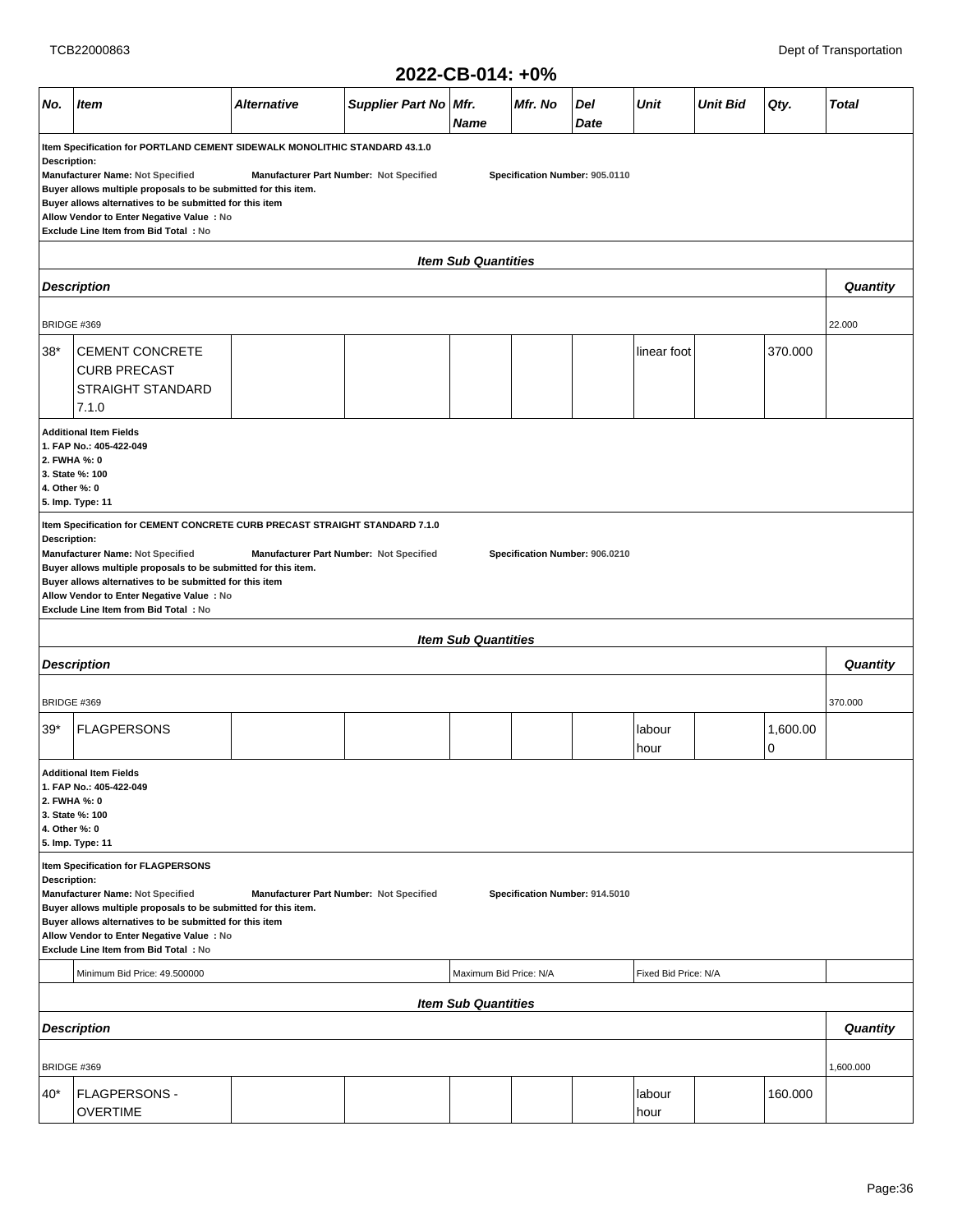|                                                                                                                                                                                                                                                                                                                                                                                                   |                                                                                                                                                                                                                                                                                                              |                    |                                         | ∠V∠∠~V⊔~V I T. TV /U       |                                |             |             |                 |        |              |  |
|---------------------------------------------------------------------------------------------------------------------------------------------------------------------------------------------------------------------------------------------------------------------------------------------------------------------------------------------------------------------------------------------------|--------------------------------------------------------------------------------------------------------------------------------------------------------------------------------------------------------------------------------------------------------------------------------------------------------------|--------------------|-----------------------------------------|----------------------------|--------------------------------|-------------|-------------|-----------------|--------|--------------|--|
| No.                                                                                                                                                                                                                                                                                                                                                                                               | <b>Item</b>                                                                                                                                                                                                                                                                                                  | <b>Alternative</b> | Supplier Part No Mfr.                   | <b>Name</b>                | Mfr. No                        | Del<br>Date | <b>Unit</b> | <b>Unit Bid</b> | Qty.   | <b>Total</b> |  |
| <b>Additional Item Fields</b><br>1. FAP No.: 405-422-049<br>2. FWHA %: 0<br>3. State %: 100<br>4. Other %: 0<br>5. Imp. Type: 11                                                                                                                                                                                                                                                                  |                                                                                                                                                                                                                                                                                                              |                    |                                         |                            |                                |             |             |                 |        |              |  |
| Item Specification for FLAGPERSONS - OVERTIME<br>Description:<br>Manufacturer Name: Not Specified<br>Manufacturer Part Number: Not Specified<br>Specification Number: 914.5020<br>Buyer allows multiple proposals to be submitted for this item.<br>Buyer allows alternatives to be submitted for this item<br>Allow Vendor to Enter Negative Value : No<br>Exclude Line Item from Bid Total : No |                                                                                                                                                                                                                                                                                                              |                    |                                         |                            |                                |             |             |                 |        |              |  |
| Minimum Bid Price: 63.500000<br>Maximum Bid Price: N/A<br>Fixed Bid Price: N/A                                                                                                                                                                                                                                                                                                                    |                                                                                                                                                                                                                                                                                                              |                    |                                         |                            |                                |             |             |                 |        |              |  |
|                                                                                                                                                                                                                                                                                                                                                                                                   |                                                                                                                                                                                                                                                                                                              |                    |                                         |                            |                                |             |             |                 |        |              |  |
| <b>Item Sub Quantities</b><br><b>Description</b>                                                                                                                                                                                                                                                                                                                                                  |                                                                                                                                                                                                                                                                                                              |                    |                                         |                            |                                |             |             |                 |        |              |  |
| BRIDGE #369                                                                                                                                                                                                                                                                                                                                                                                       |                                                                                                                                                                                                                                                                                                              |                    |                                         |                            |                                |             |             |                 |        | 160.000      |  |
| 41*                                                                                                                                                                                                                                                                                                                                                                                               | <b>SHOCK ABSORBING</b><br><b>BARRIER MODULES</b>                                                                                                                                                                                                                                                             |                    |                                         |                            |                                |             | group       |                 | 1.000  |              |  |
| <b>Additional Item Fields</b><br>1. FAP No.: 405-422-049<br>2. FWHA %: 0<br>3. State %: 100<br>4. Other %: 0<br>5. Imp. Type: 11                                                                                                                                                                                                                                                                  |                                                                                                                                                                                                                                                                                                              |                    |                                         |                            |                                |             |             |                 |        |              |  |
| Description:                                                                                                                                                                                                                                                                                                                                                                                      | Item Specification for SHOCK ABSORBING BARRIER MODULES<br>Manufacturer Name: Not Specified<br>Buyer allows multiple proposals to be submitted for this item.<br>Buyer allows alternatives to be submitted for this item<br>Allow Vendor to Enter Negative Value : No<br>Exclude Line Item from Bid Total: No |                    | Manufacturer Part Number: Not Specified |                            | Specification Number: 916.0600 |             |             |                 |        |              |  |
|                                                                                                                                                                                                                                                                                                                                                                                                   |                                                                                                                                                                                                                                                                                                              |                    |                                         | <b>Item Sub Quantities</b> |                                |             |             |                 |        |              |  |
|                                                                                                                                                                                                                                                                                                                                                                                                   | <b>Description</b>                                                                                                                                                                                                                                                                                           |                    |                                         |                            |                                |             |             |                 |        | Quantity     |  |
| BRIDGE #369                                                                                                                                                                                                                                                                                                                                                                                       |                                                                                                                                                                                                                                                                                                              |                    |                                         |                            |                                |             |             |                 |        | 1.000        |  |
| 42*                                                                                                                                                                                                                                                                                                                                                                                               | <b>TEST PITS</b>                                                                                                                                                                                                                                                                                             |                    |                                         |                            |                                |             | each        |                 | 10.000 |              |  |
| 2. FWHA %: 0<br>4. Other %: 0                                                                                                                                                                                                                                                                                                                                                                     | <b>Additional Item Fields</b><br>1. FAP No.: 405-422-049<br>3. State %: 100<br>5. Imp. Type: 11                                                                                                                                                                                                              |                    |                                         |                            |                                |             |             |                 |        |              |  |
| Item Specification for TEST PITS<br>Description:<br>Manufacturer Name: Not Specified<br>Manufacturer Part Number: Not Specified<br>Specification Number: 919.0101<br>Buyer allows multiple proposals to be submitted for this item.<br>Buyer allows alternatives to be submitted for this item<br>Allow Vendor to Enter Negative Value : No<br>Exclude Line Item from Bid Total : No              |                                                                                                                                                                                                                                                                                                              |                    |                                         |                            |                                |             |             |                 |        |              |  |
|                                                                                                                                                                                                                                                                                                                                                                                                   |                                                                                                                                                                                                                                                                                                              |                    |                                         | <b>Item Sub Quantities</b> |                                |             |             |                 |        |              |  |
|                                                                                                                                                                                                                                                                                                                                                                                                   | <b>Description</b>                                                                                                                                                                                                                                                                                           |                    |                                         |                            |                                |             |             |                 |        | Quantity     |  |
| BRIDGE #369                                                                                                                                                                                                                                                                                                                                                                                       |                                                                                                                                                                                                                                                                                                              |                    |                                         |                            |                                |             |             |                 |        | 10.000       |  |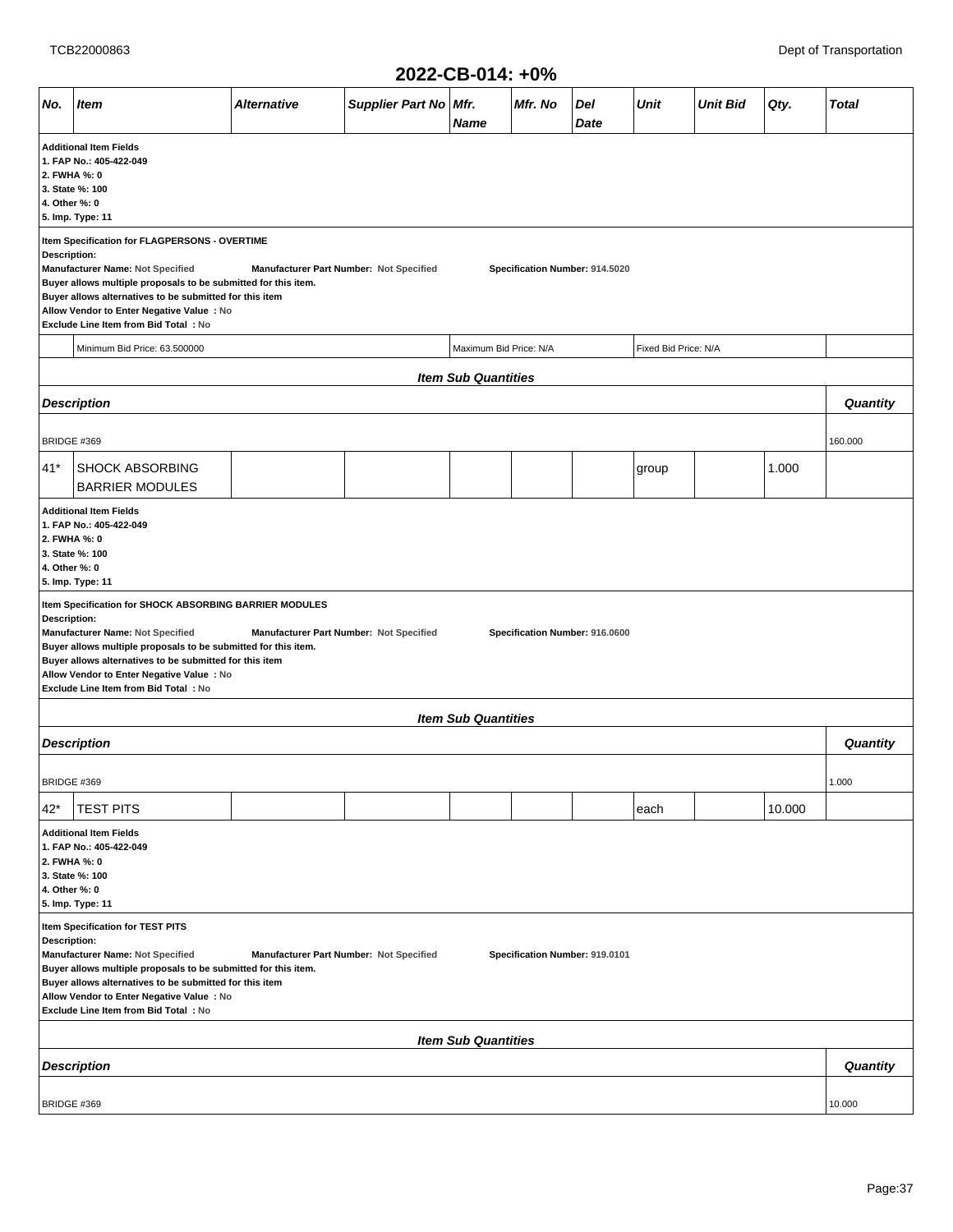|                    | ZUZZ-VD-VIT. TV /0                                                                                                                                                                                                                                                                                                                                                                                                                 |                                         |                       |                            |                                |             |                            |                 |               |              |  |  |
|--------------------|------------------------------------------------------------------------------------------------------------------------------------------------------------------------------------------------------------------------------------------------------------------------------------------------------------------------------------------------------------------------------------------------------------------------------------|-----------------------------------------|-----------------------|----------------------------|--------------------------------|-------------|----------------------------|-----------------|---------------|--------------|--|--|
| No.                | Item                                                                                                                                                                                                                                                                                                                                                                                                                               | Alternative                             | Supplier Part No Mfr. | Name                       | Mfr. No                        | Del<br>Date | Unit                       | <b>Unit Bid</b> | Qty.          | <b>Total</b> |  |  |
| $43*$              | <b>TEMPORARY</b><br><b>CONSTRUCTION SIGNS</b><br>STANDARD 29.1.0 AND<br>27.1.1                                                                                                                                                                                                                                                                                                                                                     |                                         |                       |                            |                                |             | square<br>foot             |                 | 600.000       |              |  |  |
|                    | <b>Additional Item Fields</b><br>1. FAP No.: 405-422-049<br>2. FWHA %: 0<br>3. State %: 100<br>4. Other %: 0<br>5. Imp. Type: 11                                                                                                                                                                                                                                                                                                   |                                         |                       |                            |                                |             |                            |                 |               |              |  |  |
|                    | Item Specification for TEMPORARY CONSTRUCTION SIGNS STANDARD 29.1.0 AND 27.1.1<br>Description:<br>Manufacturer Name: Not Specified<br>Manufacturer Part Number: Not Specified<br>Specification Number: 922.0100<br>Buyer allows multiple proposals to be submitted for this item.<br>Buyer allows alternatives to be submitted for this item<br>Allow Vendor to Enter Negative Value : No<br>Exclude Line Item from Bid Total : No |                                         |                       |                            |                                |             |                            |                 |               |              |  |  |
|                    |                                                                                                                                                                                                                                                                                                                                                                                                                                    |                                         |                       | <b>Item Sub Quantities</b> |                                |             |                            |                 |               |              |  |  |
|                    | <b>Description</b>                                                                                                                                                                                                                                                                                                                                                                                                                 |                                         |                       |                            |                                |             |                            |                 |               | Quantity     |  |  |
| <b>BRIDGE #369</b> |                                                                                                                                                                                                                                                                                                                                                                                                                                    |                                         |                       |                            |                                |             |                            |                 |               | 600.000      |  |  |
| 44*                | <b>DRUM BARRICADE</b><br>STANDARD 26.2.0                                                                                                                                                                                                                                                                                                                                                                                           |                                         |                       |                            |                                |             | barrel<br>(us); per<br>day |                 | 3,780.00<br>0 |              |  |  |
|                    | <b>Additional Item Fields</b><br>1. FAP No.: 405-422-049<br>2. FWHA %: 0<br>3. State %: 100<br>4. Other %: 0<br>5. Imp. Type: 11                                                                                                                                                                                                                                                                                                   |                                         |                       |                            |                                |             |                            |                 |               |              |  |  |
| Description:       | Item Specification for DRUM BARRICADE STANDARD 26.2.0<br>Manufacturer Name: Not Specified<br>Buyer allows multiple proposals to be submitted for this item.<br>Buyer allows alternatives to be submitted for this item<br>Allow Vendor to Enter Negative Value: No<br>Exclude Line Item from Bid Total : No                                                                                                                        | Manufacturer Part Number: Not Specified |                       |                            | Specification Number: 923.0105 |             |                            |                 |               |              |  |  |
|                    |                                                                                                                                                                                                                                                                                                                                                                                                                                    |                                         |                       | <b>Item Sub Quantities</b> |                                |             |                            |                 |               |              |  |  |
|                    | <b>Description</b>                                                                                                                                                                                                                                                                                                                                                                                                                 |                                         |                       |                            |                                |             |                            |                 |               | Quantity     |  |  |
| BRIDGE #369        |                                                                                                                                                                                                                                                                                                                                                                                                                                    |                                         |                       |                            |                                |             |                            |                 |               | 3,780.000    |  |  |
| 45*                | PLASTIC PIPE TYPE III<br>BARRICADE STANDARD<br>26.3.1                                                                                                                                                                                                                                                                                                                                                                              |                                         |                       |                            |                                |             | each                       |                 | 42.000        |              |  |  |
|                    | <b>Additional Item Fields</b><br>1. FAP No.: 405-422-049<br>2. FWHA %: 0<br>3. State %: 100<br>4. Other %: 0<br>5. Imp. Type: 11                                                                                                                                                                                                                                                                                                   |                                         |                       |                            |                                |             |                            |                 |               |              |  |  |
|                    | Item Specification for PLASTIC PIPE TYPE III BARRICADE STANDARD 26.3.1<br>Description:<br>Manufacturer Name: Not Specified<br>Manufacturer Part Number: Not Specified<br>Specification Number: 923.0125<br>Buyer allows multiple proposals to be submitted for this item.<br>Buyer allows alternatives to be submitted for this item<br>Allow Vendor to Enter Negative Value : No<br>Exclude Line Item from Bid Total: No          |                                         |                       |                            |                                |             |                            |                 |               |              |  |  |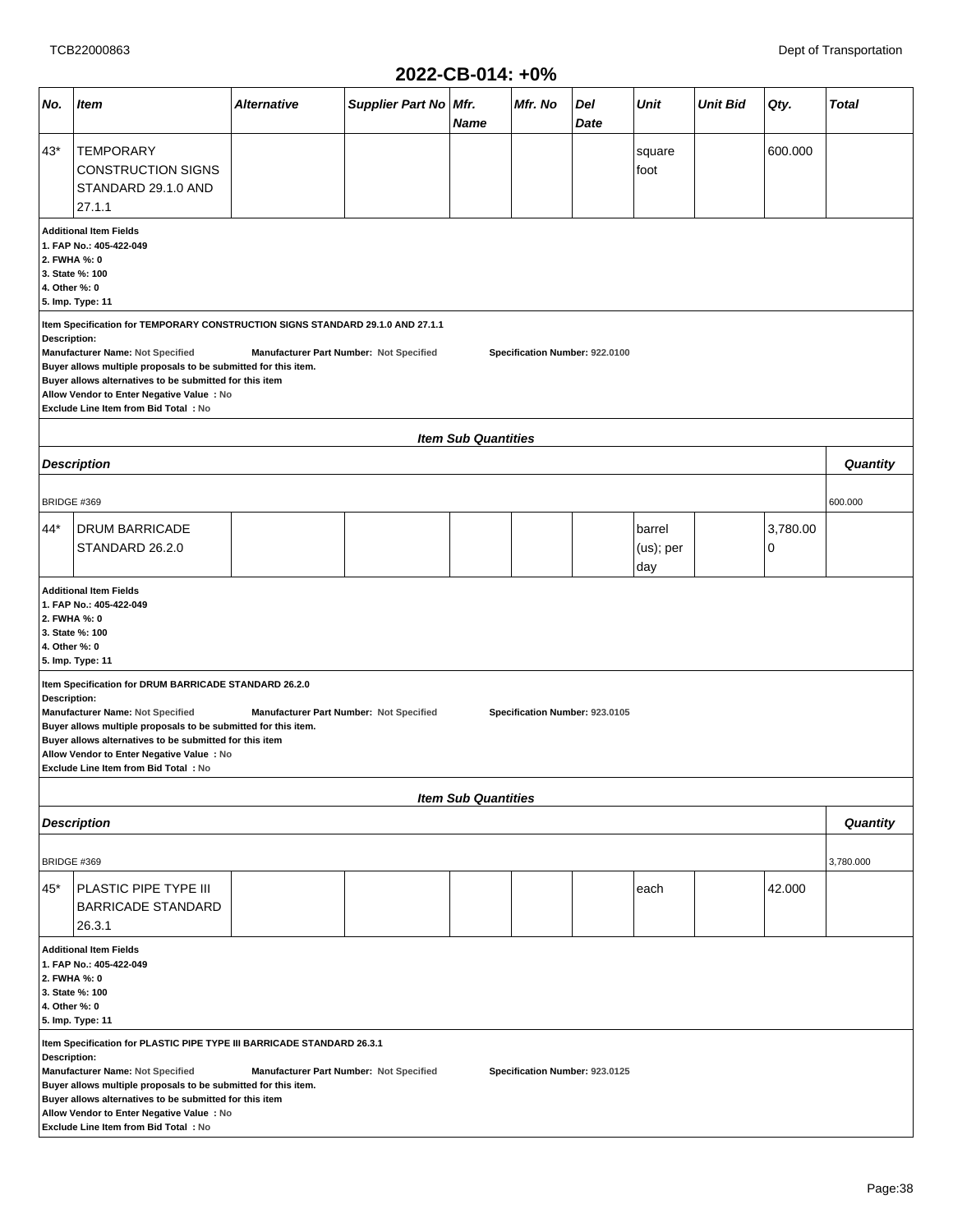#### **2022-CB-014: +0% No. Item Alternative Supplier Part No Mfr. Name Mfr. No Del Date Unit Unit Bid Qty. Total Item Sub Quantities Description Quantity** BRIDGE #369 42.000 46\* FLUORESCENT TRAFFIC CONES STANDARD 26.1.0 each  $|$  420.000 **Additional Item Fields 1. FAP No.: 405-422-049 2. FWHA %: 0 3. State %: 100 4. Other %: 0 5. Imp. Type: 11 Item Specification for FLUORESCENT TRAFFIC CONES STANDARD 26.1.0 Description: Manufacturer Name: Not Specified Manufacturer Part Number: Not Specified Specification Number: 923.0200 Buyer allows multiple proposals to be submitted for this item. Buyer allows alternatives to be submitted for this item Allow Vendor to Enter Negative Value : No Exclude Line Item from Bid Total : No Item Sub Quantities Description Quantity** BRIDGE #369 420.000 47\* ADVANCE WARNING ARROW PANEL day 42.000 **Additional Item Fields 1. FAP No.: 405-422-049 2. FWHA %: 0 3. State %: 100 4. Other %: 0 5. Imp. Type: 11 Item Specification for ADVANCE WARNING ARROW PANEL Description: Manufacturer Name: Not Specified Manufacturer Part Number: Not Specified Specification Number: 924.0113 Buyer allows multiple proposals to be submitted for this item. Buyer allows alternatives to be submitted for this item Allow Vendor to Enter Negative Value : No Exclude Line Item from Bid Total : No Item Sub Quantities Description Quantity** BRIDGE #369 42.000 48\* PORTABLE CHANGEABLE MESSAGE SIGN day | 600.000 **Additional Item Fields 1. FAP No.: 405-422-049 2. FWHA %: 0 3. State %: 100 4. Other %: 0 5. Imp. Type: 11**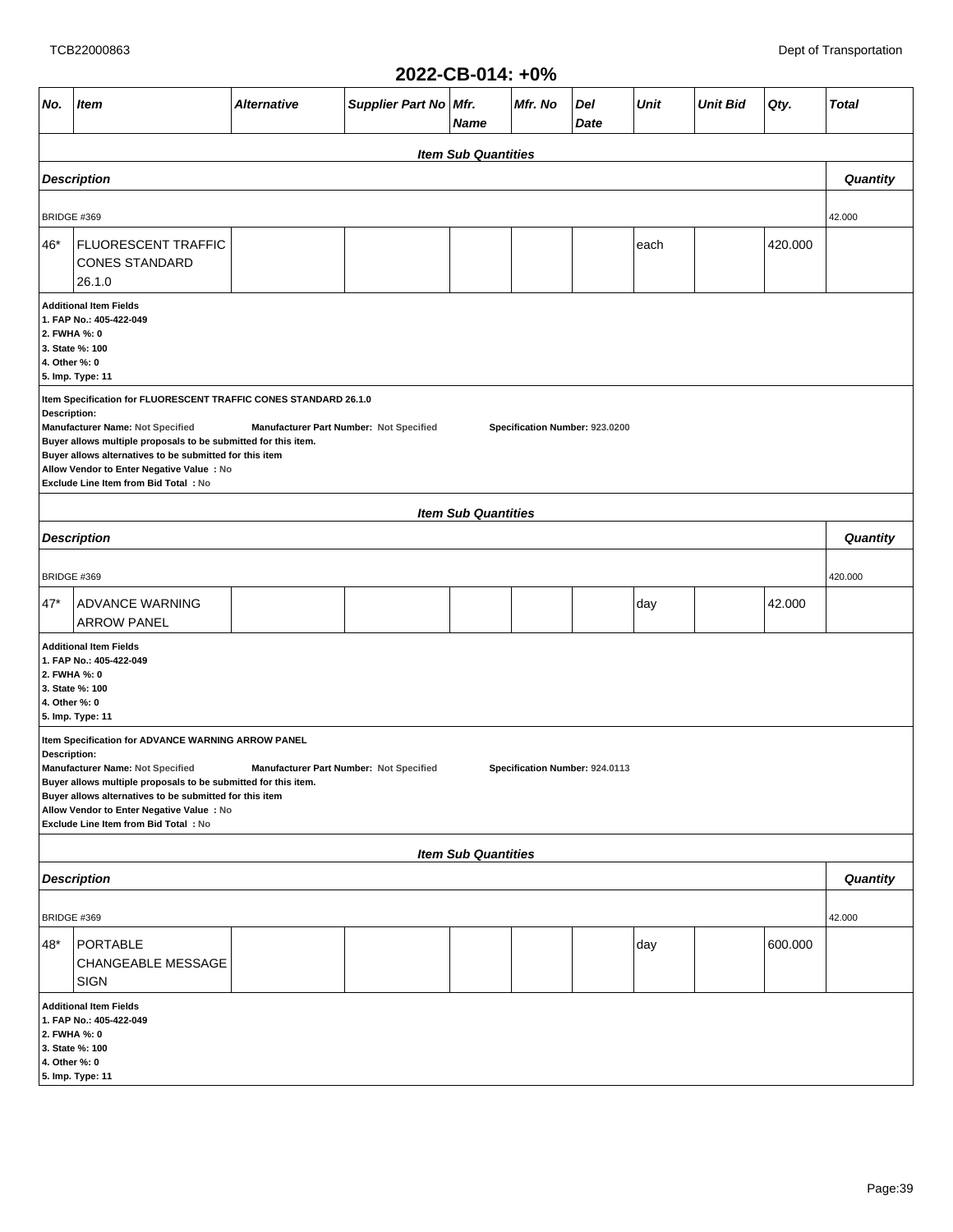|                                                                                                                                                                                                                                                                                                                                                                                                                                                                     |                                                                                                                                     |             |                         | ZUZZ-VD-VIT. TV/0 |         |             |             |                 |         |                 |  |
|---------------------------------------------------------------------------------------------------------------------------------------------------------------------------------------------------------------------------------------------------------------------------------------------------------------------------------------------------------------------------------------------------------------------------------------------------------------------|-------------------------------------------------------------------------------------------------------------------------------------|-------------|-------------------------|-------------------|---------|-------------|-------------|-----------------|---------|-----------------|--|
| No.                                                                                                                                                                                                                                                                                                                                                                                                                                                                 | <b>Item</b>                                                                                                                         | Alternative | Supplier Part No   Mfr. | <b>Name</b>       | Mfr. No | Del<br>Date | Unit        | <b>Unit Bid</b> | Qty.    | <b>Total</b>    |  |
| Item Specification for PORTABLE CHANGEABLE MESSAGE SIGN<br><b>Description:</b><br>Manufacturer Name: Not Specified<br>Manufacturer Part Number: Not Specified<br>Specification Number: 925.0112<br>Buyer allows multiple proposals to be submitted for this item.<br>Buyer allows alternatives to be submitted for this item<br>Allow Vendor to Enter Negative Value : No<br>Exclude Line Item from Bid Total : No                                                  |                                                                                                                                     |             |                         |                   |         |             |             |                 |         |                 |  |
| <b>Item Sub Quantities</b>                                                                                                                                                                                                                                                                                                                                                                                                                                          |                                                                                                                                     |             |                         |                   |         |             |             |                 |         |                 |  |
| <b>Description</b>                                                                                                                                                                                                                                                                                                                                                                                                                                                  |                                                                                                                                     |             |                         |                   |         |             |             |                 |         |                 |  |
| BRIDGE #369                                                                                                                                                                                                                                                                                                                                                                                                                                                         |                                                                                                                                     |             |                         |                   |         |             |             |                 |         |                 |  |
| 49*                                                                                                                                                                                                                                                                                                                                                                                                                                                                 | <b>UNANCHORED</b><br>TEMPORARY MASH TL-3<br><b>BARRIER</b>                                                                          |             |                         |                   |         |             | linear foot |                 | 315.000 |                 |  |
| <b>Additional Item Fields</b><br>1. FAP No.: 405-422-049<br>2. FHWA %: 0<br>3. State %: 100<br>4. Other %: 0<br>5. Imp. Type: 11                                                                                                                                                                                                                                                                                                                                    |                                                                                                                                     |             |                         |                   |         |             |             |                 |         |                 |  |
| Item Specification for UNANCHORED TEMPORARY MASH TL-3 BARRIER<br><b>Description:</b><br>Specification Number: 926.9901<br>Allow Vendor to Enter Negative Value : No<br>Exclude Line Item from Bid Total: No                                                                                                                                                                                                                                                         |                                                                                                                                     |             |                         |                   |         |             |             |                 |         |                 |  |
| <b>Item Sub Quantities</b>                                                                                                                                                                                                                                                                                                                                                                                                                                          |                                                                                                                                     |             |                         |                   |         |             |             |                 |         |                 |  |
|                                                                                                                                                                                                                                                                                                                                                                                                                                                                     | <b>Description</b>                                                                                                                  |             |                         |                   |         |             |             |                 |         | Quantity        |  |
| BRIDGE #369                                                                                                                                                                                                                                                                                                                                                                                                                                                         |                                                                                                                                     |             |                         |                   |         |             |             |                 |         | 315.000         |  |
| $50*$                                                                                                                                                                                                                                                                                                                                                                                                                                                               | SHADOW OR ADVANCE<br><b>WARNING VEHICLE</b><br><b>WITH IMPACT</b><br><b>ATTENUATOR AND</b><br><b>FLASHING ARROW</b><br><b>BOARD</b> |             |                         |                   |         |             | hour        |                 | 320.000 |                 |  |
| 2. FWHA %: 0<br>4. Other %: 0                                                                                                                                                                                                                                                                                                                                                                                                                                       | <b>Additional Item Fields</b><br>1. FAP No.: 405-422-049<br>3. State %: 100<br>5. Imp. Type: 11                                     |             |                         |                   |         |             |             |                 |         |                 |  |
| Item Specification for SHADOW OR ADVANCE WARNING VEHICLE WITH IMPACT ATTENUATOR AND FLASHING ARROW BOARD<br><b>Description:</b><br>Manufacturer Name: Not Specified<br>Manufacturer Part Number: Not Specified<br>Specification Number: 928.0500<br>Buyer allows multiple proposals to be submitted for this item.<br>Buyer allows alternatives to be submitted for this item<br>Allow Vendor to Enter Negative Value : No<br>Exclude Line Item from Bid Total : No |                                                                                                                                     |             |                         |                   |         |             |             |                 |         |                 |  |
| Minimum Bid Price: 75.000000<br>Maximum Bid Price: N/A<br>Fixed Bid Price: N/A                                                                                                                                                                                                                                                                                                                                                                                      |                                                                                                                                     |             |                         |                   |         |             |             |                 |         |                 |  |
| <b>Item Sub Quantities</b>                                                                                                                                                                                                                                                                                                                                                                                                                                          |                                                                                                                                     |             |                         |                   |         |             |             |                 |         | <b>Quantity</b> |  |
| <b>Description</b>                                                                                                                                                                                                                                                                                                                                                                                                                                                  |                                                                                                                                     |             |                         |                   |         |             |             |                 |         |                 |  |
| BRIDGE #369                                                                                                                                                                                                                                                                                                                                                                                                                                                         |                                                                                                                                     |             |                         |                   |         |             |             |                 |         | 320.000         |  |
| $51*$                                                                                                                                                                                                                                                                                                                                                                                                                                                               | <b>FIELD OFFICE</b>                                                                                                                 |             |                         |                   |         |             | month       |                 | 24.000  |                 |  |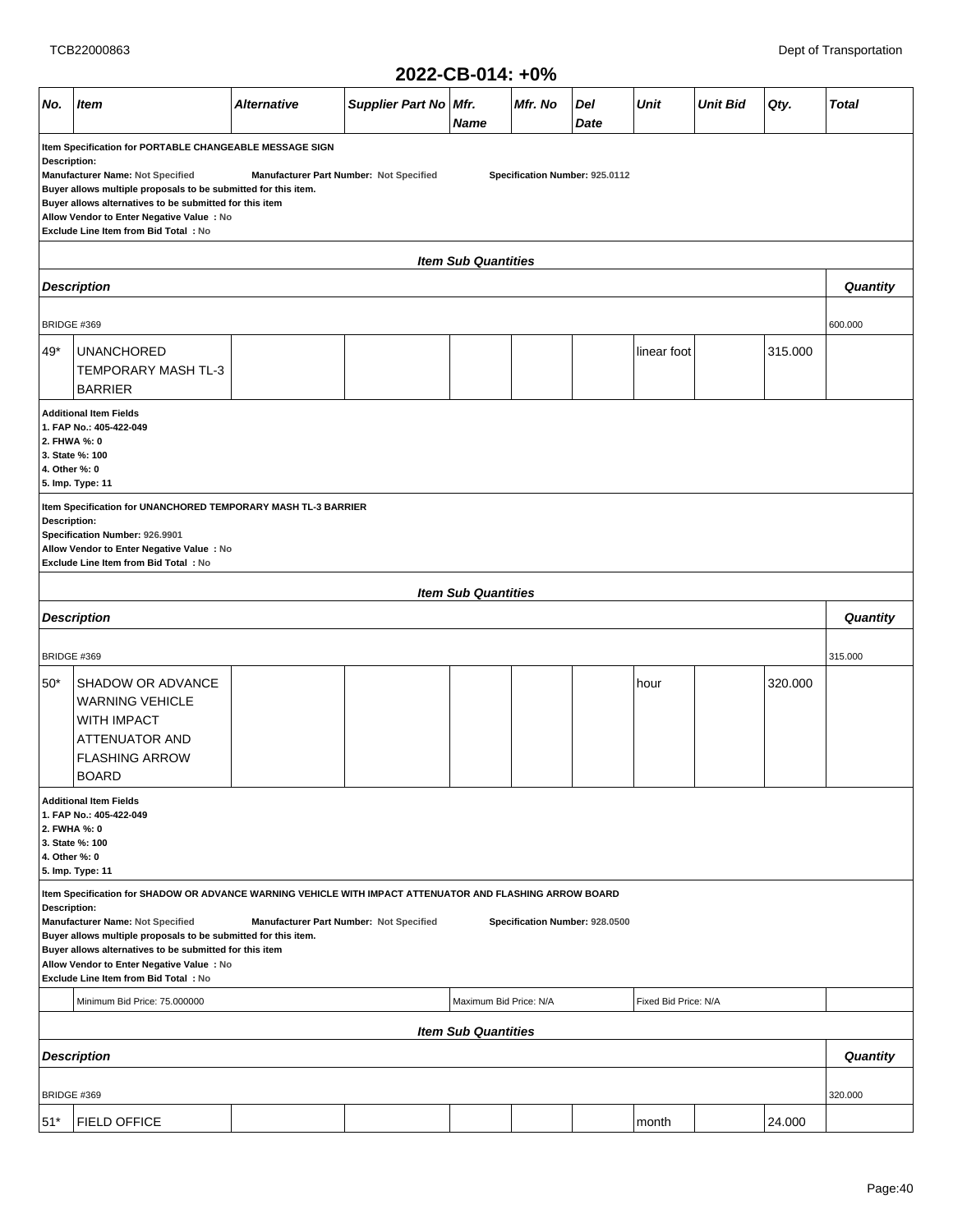|                                                                                                                                                                                                                                                                                                                                                                                                                     |                                                 |                    |                       | ZUZZ-UB-U14: +U%           |         |             |                |                 |         |              |  |
|---------------------------------------------------------------------------------------------------------------------------------------------------------------------------------------------------------------------------------------------------------------------------------------------------------------------------------------------------------------------------------------------------------------------|-------------------------------------------------|--------------------|-----------------------|----------------------------|---------|-------------|----------------|-----------------|---------|--------------|--|
| No.                                                                                                                                                                                                                                                                                                                                                                                                                 | <b>Item</b>                                     | <b>Alternative</b> | Supplier Part No Mfr. | <b>Name</b>                | Mfr. No | Del<br>Date | <b>Unit</b>    | <b>Unit Bid</b> | Qty.    | <b>Total</b> |  |
| <b>Additional Item Fields</b><br>1. FAP No.: 405-422-049<br>2. FHWA %: 0<br>3. State %: 100<br>4. Other %: 0<br>5. Imp. Type: 11                                                                                                                                                                                                                                                                                    |                                                 |                    |                       |                            |         |             |                |                 |         |              |  |
| Item Specification for FIELD OFFICE<br>Description:<br>Specification Number: 929.0110<br>Allow Vendor to Enter Negative Value : No<br>Exclude Line Item from Bid Total : No                                                                                                                                                                                                                                         |                                                 |                    |                       |                            |         |             |                |                 |         |              |  |
| <b>Item Sub Quantities</b>                                                                                                                                                                                                                                                                                                                                                                                          |                                                 |                    |                       |                            |         |             |                |                 |         |              |  |
|                                                                                                                                                                                                                                                                                                                                                                                                                     | <b>Description</b>                              |                    |                       |                            |         |             |                |                 |         | Quantity     |  |
| BRIDGE #369                                                                                                                                                                                                                                                                                                                                                                                                         |                                                 |                    |                       |                            |         |             |                |                 |         | 24.000       |  |
| $52*$                                                                                                                                                                                                                                                                                                                                                                                                               | <b>CLEANING AND</b><br><b>SWEEPING PAVEMENT</b> |                    |                       |                            |         |             | square<br>yard |                 | 10.000  |              |  |
| <b>Additional Item Fields</b><br>1. FAP No.: 405-422-049<br>2. FWHA %: 0<br>3. State %: 100<br>4. Other %: 0<br>5. Imp. Type: 11                                                                                                                                                                                                                                                                                    |                                                 |                    |                       |                            |         |             |                |                 |         |              |  |
| Item Specification for CLEANING AND SWEEPING PAVEMENT<br>Description:<br>Manufacturer Name: Not Specified<br>Manufacturer Part Number: Not Specified<br>Specification Number: 931.0110<br>Buyer allows multiple proposals to be submitted for this item.<br>Buyer allows alternatives to be submitted for this item<br>Allow Vendor to Enter Negative Value : No<br>Exclude Line Item from Bid Total : No           |                                                 |                    |                       |                            |         |             |                |                 |         |              |  |
|                                                                                                                                                                                                                                                                                                                                                                                                                     |                                                 |                    |                       | <b>Item Sub Quantities</b> |         |             |                |                 |         |              |  |
|                                                                                                                                                                                                                                                                                                                                                                                                                     | <b>Description</b>                              |                    |                       |                            |         |             |                |                 |         | Quantity     |  |
| BRIDGE #369                                                                                                                                                                                                                                                                                                                                                                                                         |                                                 |                    |                       |                            |         |             |                |                 |         | 10.000       |  |
| $53*$                                                                                                                                                                                                                                                                                                                                                                                                               | FULL-DEPTH SAWCUT<br>OF BITUMINOUS<br>PAVEMENT  |                    |                       |                            |         |             | linear foot    |                 | 542.000 |              |  |
| <b>Additional Item Fields</b><br>1. FAP No.: 405-422-049<br>2. FWHA %: 0<br>3. State %: 100<br>4. Other %: 0<br>5. Imp. Type: 11                                                                                                                                                                                                                                                                                    |                                                 |                    |                       |                            |         |             |                |                 |         |              |  |
| Item Specification for FULL-DEPTH SAWCUT OF BITUMINOUS PAVEMENT<br>Description:<br>Manufacturer Name: Not Specified<br>Manufacturer Part Number: Not Specified<br>Specification Number: 932.0200<br>Buyer allows multiple proposals to be submitted for this item.<br>Buyer allows alternatives to be submitted for this item<br>Allow Vendor to Enter Negative Value : No<br>Exclude Line Item from Bid Total : No |                                                 |                    |                       |                            |         |             |                |                 |         |              |  |
| <b>Item Sub Quantities</b>                                                                                                                                                                                                                                                                                                                                                                                          |                                                 |                    |                       |                            |         |             |                |                 |         |              |  |
|                                                                                                                                                                                                                                                                                                                                                                                                                     | <b>Description</b>                              |                    |                       |                            |         |             |                |                 |         | Quantity     |  |
| <b>BRIDGE #369</b>                                                                                                                                                                                                                                                                                                                                                                                                  |                                                 |                    |                       |                            |         |             |                |                 |         | 542.000      |  |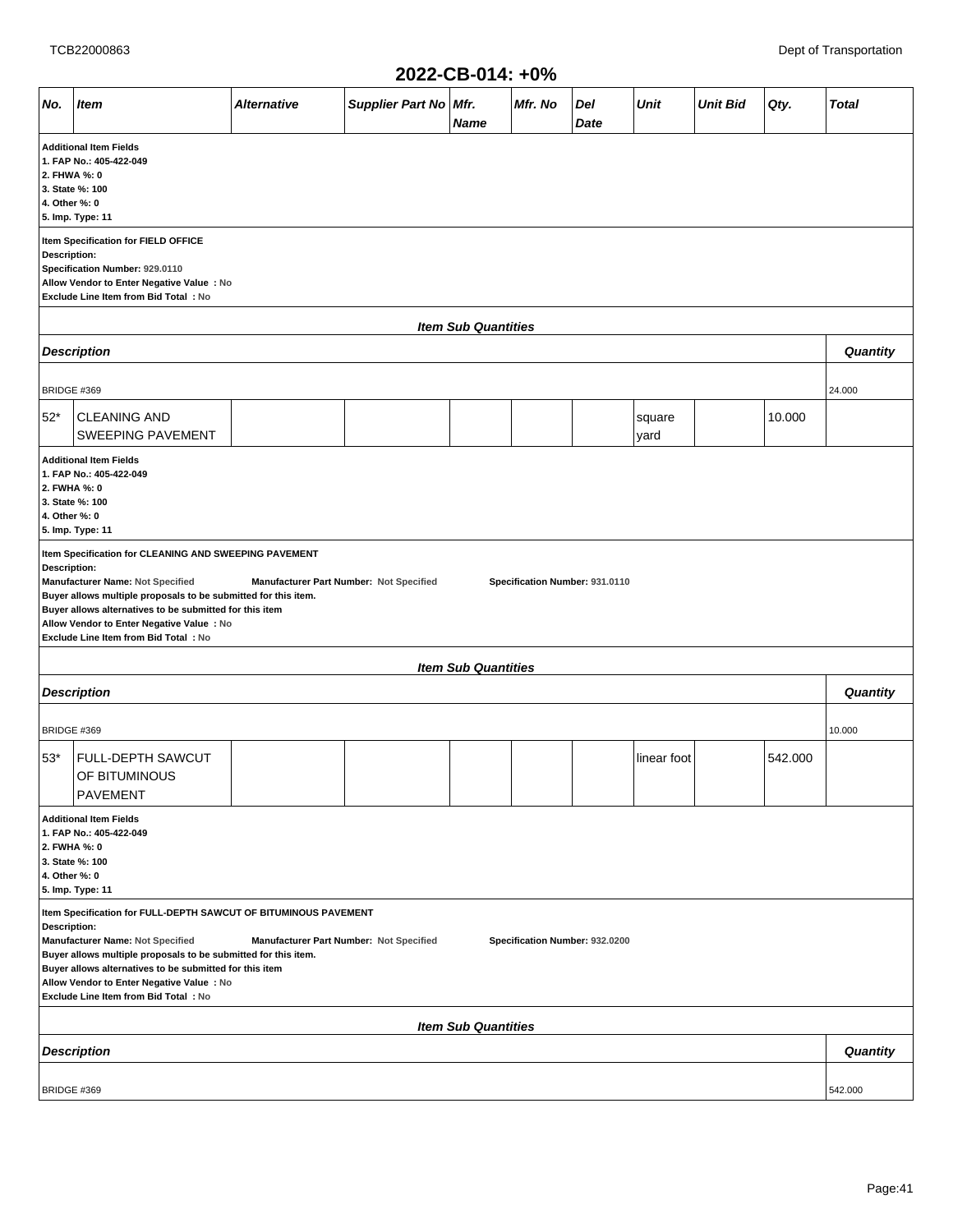|                                                                                                       |                                                                                                                                                                                                                                                                                                                                                                                                                                                  |                                         |                  | ZUZZ-VD-VIT. TV /0         |                                |             |             |                 |        |              |  |  |
|-------------------------------------------------------------------------------------------------------|--------------------------------------------------------------------------------------------------------------------------------------------------------------------------------------------------------------------------------------------------------------------------------------------------------------------------------------------------------------------------------------------------------------------------------------------------|-----------------------------------------|------------------|----------------------------|--------------------------------|-------------|-------------|-----------------|--------|--------------|--|--|
| No.                                                                                                   | Item                                                                                                                                                                                                                                                                                                                                                                                                                                             | Alternative                             | Supplier Part No | Mfr.<br><b>Name</b>        | Mfr. No                        | Del<br>Date | Unit        | <b>Unit Bid</b> | Qty.   | <b>Total</b> |  |  |
| 54*                                                                                                   | <b>FULL DEPTH SAWCUT</b><br>OF PORTLAND CEMENT<br><b>CONCRETE</b><br>SIDEWALK/DRIVEWAY                                                                                                                                                                                                                                                                                                                                                           |                                         |                  |                            |                                |             | linear foot |                 | 21.000 |              |  |  |
|                                                                                                       | <b>Additional Item Fields</b><br>1. FAP No.: 405-422-049<br>2. FWHA %: 0<br>3. State %: 100<br>4. Other %: 0<br>5. Imp. Type: 11                                                                                                                                                                                                                                                                                                                 |                                         |                  |                            |                                |             |             |                 |        |              |  |  |
|                                                                                                       | Item Specification for FULL DEPTH SAWCUT OF PORTLAND CEMENT CONCRETE SIDEWALK/DRIVEWAY<br><b>Description:</b><br>Manufacturer Name: Not Specified<br>Manufacturer Part Number: Not Specified<br>Specification Number: 932.0230<br>Buyer allows multiple proposals to be submitted for this item.<br>Buyer allows alternatives to be submitted for this item<br>Allow Vendor to Enter Negative Value : No<br>Exclude Line Item from Bid Total: No |                                         |                  |                            |                                |             |             |                 |        |              |  |  |
| <b>Item Sub Quantities</b>                                                                            |                                                                                                                                                                                                                                                                                                                                                                                                                                                  |                                         |                  |                            |                                |             |             |                 |        |              |  |  |
| <b>Description</b>                                                                                    |                                                                                                                                                                                                                                                                                                                                                                                                                                                  |                                         |                  |                            |                                |             |             |                 |        | Quantity     |  |  |
| BRIDGE #369                                                                                           |                                                                                                                                                                                                                                                                                                                                                                                                                                                  |                                         |                  |                            |                                |             |             |                 |        | 21.000       |  |  |
| 55*<br><b>REMOVING BITUMINOUS</b><br>943.000<br>square<br>PAVEMENT BY MICRO<br>yard<br><b>MILLING</b> |                                                                                                                                                                                                                                                                                                                                                                                                                                                  |                                         |                  |                            |                                |             |             |                 |        |              |  |  |
|                                                                                                       | <b>Additional Item Fields</b><br>1. FAP No.: 405-422-049<br>2. FWHA %: 0<br>3. State %: 100<br>4. Other %: 0<br>5. Imp. Type: 11                                                                                                                                                                                                                                                                                                                 |                                         |                  |                            |                                |             |             |                 |        |              |  |  |
| Description:                                                                                          | Item Specification for REMOVING BITUMINOUS PAVEMENT BY MICRO MILLING<br>Manufacturer Name: Not Specified<br>Buyer allows multiple proposals to be submitted for this item.<br>Buyer allows alternatives to be submitted for this item<br>Allow Vendor to Enter Negative Value : No<br>Exclude Line Item from Bid Total: No                                                                                                                       | Manufacturer Part Number: Not Specified |                  |                            | Specification Number: 935.0400 |             |             |                 |        |              |  |  |
|                                                                                                       |                                                                                                                                                                                                                                                                                                                                                                                                                                                  |                                         |                  | <b>Item Sub Quantities</b> |                                |             |             |                 |        |              |  |  |
|                                                                                                       | <b>Description</b>                                                                                                                                                                                                                                                                                                                                                                                                                               |                                         |                  |                            |                                |             |             |                 |        | Quantity     |  |  |
| BRIDGE #369                                                                                           |                                                                                                                                                                                                                                                                                                                                                                                                                                                  |                                         |                  |                            |                                |             |             |                 |        | 943.000      |  |  |
| $56*$                                                                                                 | <b>MOBILIZATION</b>                                                                                                                                                                                                                                                                                                                                                                                                                              |                                         |                  |                            |                                |             | lump sum    |                 | 1.000  |              |  |  |
|                                                                                                       | <b>Additional Item Fields</b><br>1. FAP No.: 405-422-049<br>2. FWHA %: 0<br>3. State %: 100<br>4. Other %: 0<br>5. Imp. Type: 11                                                                                                                                                                                                                                                                                                                 |                                         |                  |                            |                                |             |             |                 |        |              |  |  |
|                                                                                                       | Item Specification for MOBILIZATION<br><b>Description:</b><br>Manufacturer Name: Not Specified<br>Manufacturer Part Number: Not Specified<br>Specification Number: 936.0110<br>Buyer allows multiple proposals to be submitted for this item.<br>Buyer allows alternatives to be submitted for this item<br>Allow Vendor to Enter Negative Value : No<br>Exclude Line Item from Bid Total : No<br><b>Item Sub Quantities</b>                     |                                         |                  |                            |                                |             |             |                 |        |              |  |  |
|                                                                                                       |                                                                                                                                                                                                                                                                                                                                                                                                                                                  |                                         |                  |                            |                                |             |             |                 |        |              |  |  |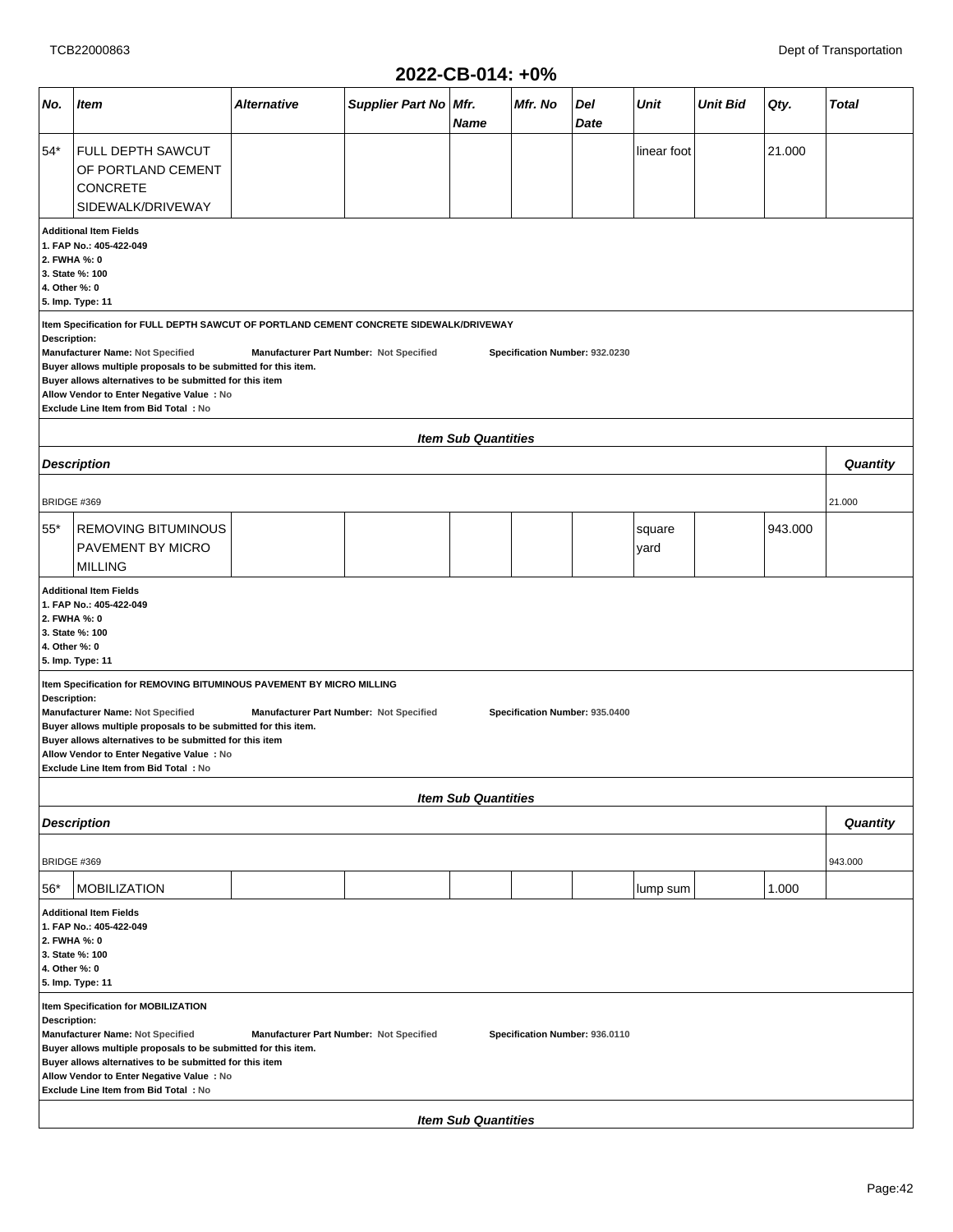|                                                                                                                                                                                                                         |                                                                                                                                                                                                  |                    |                       |                            | . <i>.</i> . |             |             |                 |                 |              |  |
|-------------------------------------------------------------------------------------------------------------------------------------------------------------------------------------------------------------------------|--------------------------------------------------------------------------------------------------------------------------------------------------------------------------------------------------|--------------------|-----------------------|----------------------------|--------------|-------------|-------------|-----------------|-----------------|--------------|--|
| No.                                                                                                                                                                                                                     | <b>Item</b>                                                                                                                                                                                      | <b>Alternative</b> | Supplier Part No Mfr. | Name                       | Mfr. No      | Del<br>Date | <b>Unit</b> | <b>Unit Bid</b> | Qty.            | <b>Total</b> |  |
|                                                                                                                                                                                                                         | <b>Description</b>                                                                                                                                                                               |                    |                       |                            |              |             |             |                 |                 | Quantity     |  |
|                                                                                                                                                                                                                         |                                                                                                                                                                                                  |                    |                       |                            |              |             |             |                 |                 |              |  |
| BRIDGE #369                                                                                                                                                                                                             |                                                                                                                                                                                                  |                    |                       |                            |              |             |             |                 |                 | 1.000        |  |
| $57*$                                                                                                                                                                                                                   | <b>FORCE ACCOUNT BANK</b><br>- UNEXPECTED AMTRAK<br><b>DOWNTIME</b>                                                                                                                              |                    |                       |                            |              |             | each        |                 | 100,000.<br>000 |              |  |
| <b>Additional Item Fields</b><br>1. FAP No.: 405-422-049<br>2. FHWA %: 0<br>3. State %: 100<br>4. Other %: 0<br>5. Imp. Type: 11                                                                                        |                                                                                                                                                                                                  |                    |                       |                            |              |             |             |                 |                 |              |  |
| Item Specification for FORCE ACCOUNT BANK - UNEXPECTED AMTRAK DOWNTIME<br>Description:<br>Specification Number: 936.9901<br>Allow Vendor to Enter Negative Value : No<br>Exclude Line Item from Bid Total: No           |                                                                                                                                                                                                  |                    |                       |                            |              |             |             |                 |                 |              |  |
|                                                                                                                                                                                                                         | <b>Item Sub Quantities</b>                                                                                                                                                                       |                    |                       |                            |              |             |             |                 |                 |              |  |
|                                                                                                                                                                                                                         | <b>Description</b>                                                                                                                                                                               |                    |                       |                            |              |             |             |                 |                 | Quantity     |  |
| BRIDGE #369                                                                                                                                                                                                             |                                                                                                                                                                                                  |                    |                       |                            |              |             |             |                 |                 | 100,000.000  |  |
| 58*                                                                                                                                                                                                                     | <b>AMTRAK SYSTEMWIDE</b><br><b>GROUNDING (AMTRAK</b><br><b>SECTION 16392)</b>                                                                                                                    |                    |                       |                            |              |             | each        |                 | 1.000           |              |  |
| 2. FHWA %: 0<br>4. Other %: 0                                                                                                                                                                                           | <b>Additional Item Fields</b><br>1. FAP No.: 405-422-049<br>3. State %: 100<br>5. Imp. Type: 11                                                                                                  |                    |                       |                            |              |             |             |                 |                 |              |  |
| Description:                                                                                                                                                                                                            | Item Specification for AMTRAK SYSTEMWIDE GROUNDING (AMTRAK SECTION 16392)<br>Specification Number: 936.9902<br>Allow Vendor to Enter Negative Value : No<br>Exclude Line Item from Bid Total: No |                    |                       |                            |              |             |             |                 |                 |              |  |
|                                                                                                                                                                                                                         |                                                                                                                                                                                                  |                    |                       | <b>Item Sub Quantities</b> |              |             |             |                 |                 |              |  |
|                                                                                                                                                                                                                         | <b>Description</b>                                                                                                                                                                               |                    |                       |                            |              |             |             |                 |                 | Quantity     |  |
| BRIDGE #369                                                                                                                                                                                                             |                                                                                                                                                                                                  |                    |                       |                            |              |             |             |                 |                 | 1.000        |  |
| $59*$                                                                                                                                                                                                                   | <b>AMTRAK TEMPORARY</b><br><b>PROTECTION SHIELD</b><br>(AMTRAK SECTION<br>05502)                                                                                                                 |                    |                       |                            |              |             | lump sum    |                 | 1.000           |              |  |
| <b>Additional Item Fields</b><br>1. FAP No.: 405-422-049<br>2. FHWA %: 0<br>3. State %: 100<br>4. Other %: 0<br>5. Imp. Type: 11                                                                                        |                                                                                                                                                                                                  |                    |                       |                            |              |             |             |                 |                 |              |  |
| Item Specification for AMTRAK TEMPORARY PROTECTION SHIELD (AMTRAK SECTION 05502)<br>Description:<br>Specification Number: 936.9903<br>Allow Vendor to Enter Negative Value : No<br>Exclude Line Item from Bid Total: No |                                                                                                                                                                                                  |                    |                       |                            |              |             |             |                 |                 |              |  |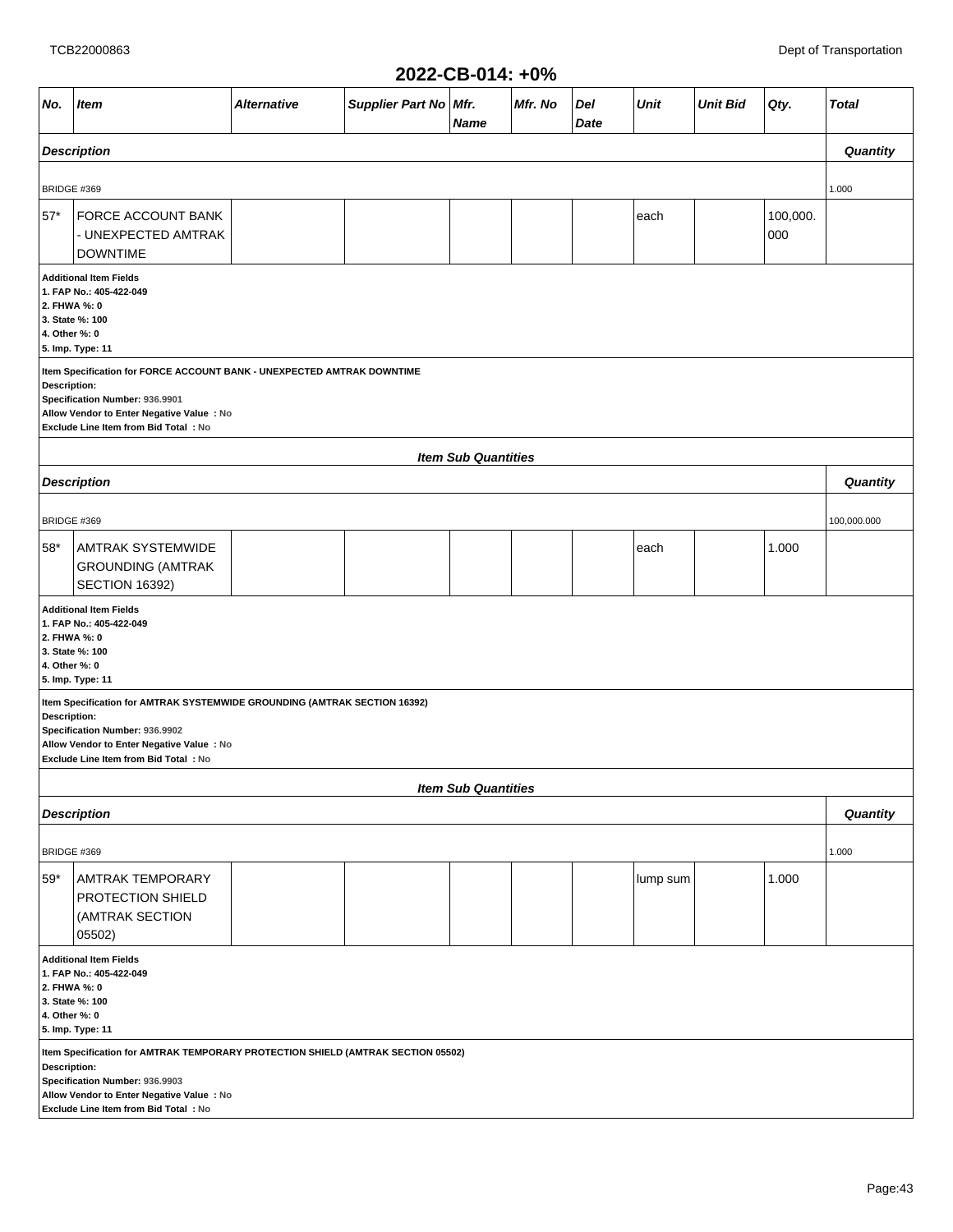#### **2022-CB-014: +0% No. Item Alternative Supplier Part No Mfr. Name Mfr. No Del Date Unit Unit Bid Qty. Total Item Sub Quantities Description Quantity** BRIDGE #369 1.000 60\* AMTRAK METAL FABRICATION (ELECTRIFICATION SYSTEM)  $\vert$  lump sum  $\vert$  1.000 **Additional Item Fields 1. FAP No.: 405-422-049 2. FHWA %: 0 3. State %: 100 4. Other %: 0 5. Imp. Type: 11 Item Specification for AMTRAK METAL FABRICATION (ELECTRIFICATION SYSTEM) Description: Specification Number: 936.9904 Allow Vendor to Enter Negative Value : No Exclude Line Item from Bid Total : No Item Sub Quantities Description Quantity** BRIDGE #369 1.000 61\* MAINTENANCE AND MOVEMENT TRAFFIC PROTECTION  $\lvert \text{lump sum} \rvert$  1.000 **Additional Item Fields 1. FAP No.: 405-422-049 2. FHWA %: 0 3. State %: 100 4. Other %: 0 5. Imp. Type: 11 Item Specification for MAINTENANCE AND MOVEMENT TRAFFIC PROTECTION Description: Specification Number: 937.1000 Allow Vendor to Enter Negative Value : No Exclude Line Item from Bid Total : No** Minimum Bid Price: N/A Fixed Bid Price: N/A Fixed Bid Price: N/A Fixed Bid Price: 260,634.700000 **Item Sub Quantities Description Quantity** BRIDGE #369 1.000 62\* MISCELLANEOUS WORK each 100,000. 000 **Additional Item Fields 1. FAP No.: 405-422-049 2. FHWA %: 0 3. State %: 100 4. Other %: 0 5. Imp. Type: 11**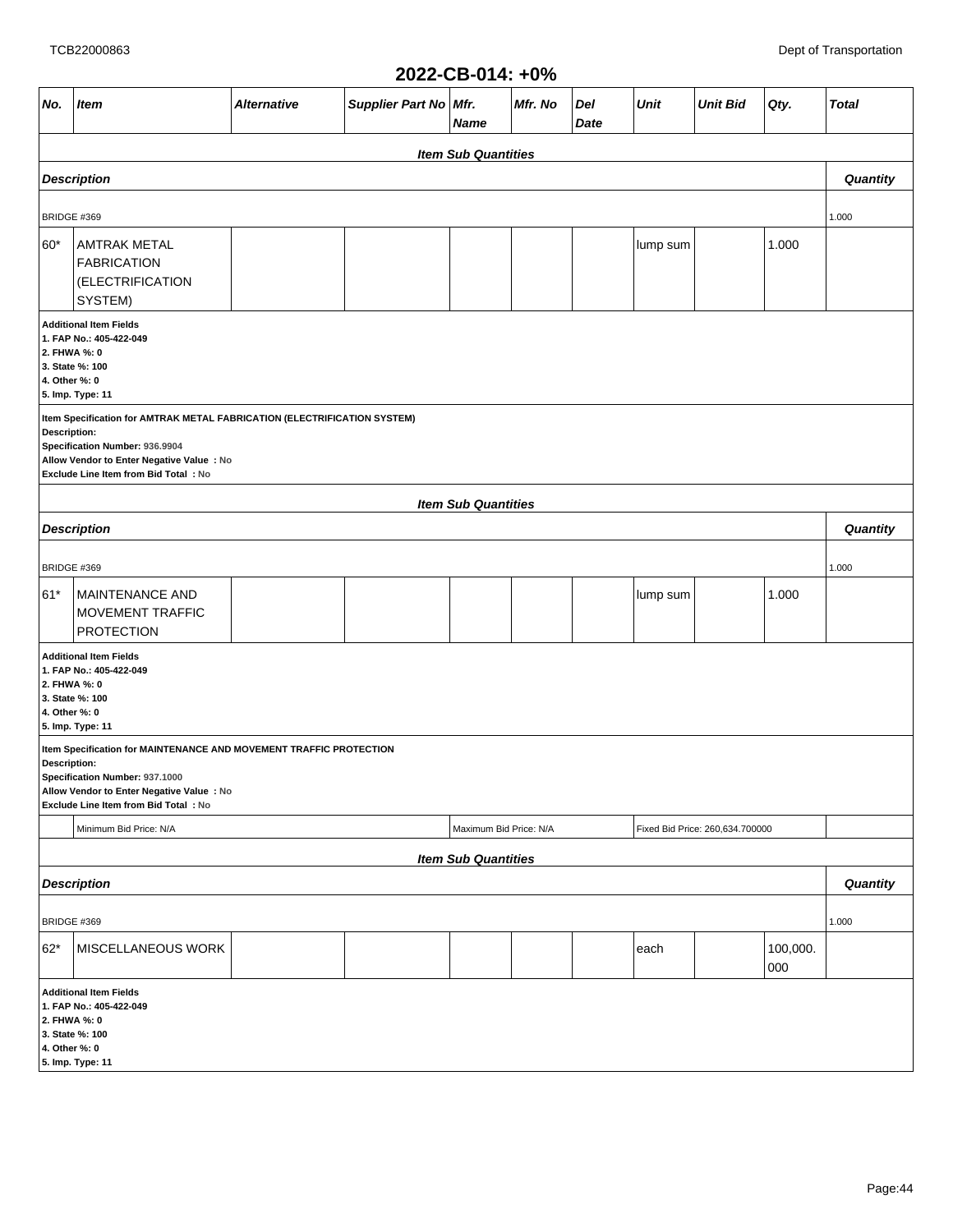|                                                                                                                                                                                                                                                                                                                                                                                                             | 2022-CB-014: +0%                                                                                                                 |                    |                         |             |         |             |                |                 |               |                 |  |  |  |
|-------------------------------------------------------------------------------------------------------------------------------------------------------------------------------------------------------------------------------------------------------------------------------------------------------------------------------------------------------------------------------------------------------------|----------------------------------------------------------------------------------------------------------------------------------|--------------------|-------------------------|-------------|---------|-------------|----------------|-----------------|---------------|-----------------|--|--|--|
| No.                                                                                                                                                                                                                                                                                                                                                                                                         | <b>Item</b>                                                                                                                      | <b>Alternative</b> | Supplier Part No   Mfr. | <b>Name</b> | Mfr. No | Del<br>Date | <b>Unit</b>    | <b>Unit Bid</b> | Qty.          | <b>Total</b>    |  |  |  |
| Item Specification for MISCELLANEOUS WORK<br>Description:<br>Specification Number: 999.9901<br>Allow Vendor to Enter Negative Value : No<br>Exclude Line Item from Bid Total: No                                                                                                                                                                                                                            |                                                                                                                                  |                    |                         |             |         |             |                |                 |               |                 |  |  |  |
| <b>Item Sub Quantities</b>                                                                                                                                                                                                                                                                                                                                                                                  |                                                                                                                                  |                    |                         |             |         |             |                |                 |               |                 |  |  |  |
|                                                                                                                                                                                                                                                                                                                                                                                                             | <b>Description</b>                                                                                                               |                    |                         |             |         |             |                |                 |               | Quantity        |  |  |  |
|                                                                                                                                                                                                                                                                                                                                                                                                             | BRIDGE #369                                                                                                                      |                    |                         |             |         |             |                |                 |               | 100,000.000     |  |  |  |
| $63*$                                                                                                                                                                                                                                                                                                                                                                                                       | PLANTABLE SOIL 4<br><b>INCHES DEEP</b>                                                                                           |                    |                         |             |         |             | square<br>yard |                 | 1,703.00<br>0 |                 |  |  |  |
| <b>Additional Item Fields</b><br>1. FAP No.: 405-422-049<br>2. FWHA %: 0<br>3. State %: 100<br>4. Other %: 0<br>5. Imp. Type: 11                                                                                                                                                                                                                                                                            |                                                                                                                                  |                    |                         |             |         |             |                |                 |               |                 |  |  |  |
| Item Specification for PLANTABLE SOIL 4 INCHES DEEP<br>Description:<br>Manufacturer Name: Not Specified<br>Manufacturer Part Number: Not Specified<br>Specification Number: L01.0104<br>Buyer allows multiple proposals to be submitted for this item.<br>Buyer allows alternatives to be submitted for this item<br>Allow Vendor to Enter Negative Value : No<br>Exclude Line Item from Bid Total: No      |                                                                                                                                  |                    |                         |             |         |             |                |                 |               |                 |  |  |  |
| <b>Item Sub Quantities</b>                                                                                                                                                                                                                                                                                                                                                                                  |                                                                                                                                  |                    |                         |             |         |             |                |                 |               |                 |  |  |  |
|                                                                                                                                                                                                                                                                                                                                                                                                             | <b>Description</b>                                                                                                               |                    |                         |             |         |             |                |                 |               | <b>Quantity</b> |  |  |  |
|                                                                                                                                                                                                                                                                                                                                                                                                             | BRIDGE #369                                                                                                                      |                    |                         |             |         |             |                |                 |               | 1,703.000       |  |  |  |
| 64*                                                                                                                                                                                                                                                                                                                                                                                                         | <b>GENERAL HIGHWAY</b><br>SEEDING (TYPE 1)                                                                                       |                    |                         |             |         |             | square<br>yard |                 | 1,703.00<br>0 |                 |  |  |  |
|                                                                                                                                                                                                                                                                                                                                                                                                             | <b>Additional Item Fields</b><br>1. FAP No.: 405-422-049<br>2. FWHA %: 0<br>3. State %: 100<br>4. Other %: 0<br>5. Imp. Type: 11 |                    |                         |             |         |             |                |                 |               |                 |  |  |  |
| Item Specification for GENERAL HIGHWAY SEEDING (TYPE 1)<br>Description:<br>Manufacturer Name: Not Specified<br>Manufacturer Part Number: Not Specified<br>Specification Number: L02.0101<br>Buyer allows multiple proposals to be submitted for this item.<br>Buyer allows alternatives to be submitted for this item<br>Allow Vendor to Enter Negative Value : No<br>Exclude Line Item from Bid Total : No |                                                                                                                                  |                    |                         |             |         |             |                |                 |               |                 |  |  |  |
| <b>Item Sub Quantities</b>                                                                                                                                                                                                                                                                                                                                                                                  |                                                                                                                                  |                    |                         |             |         |             |                |                 |               |                 |  |  |  |
| <b>Description</b>                                                                                                                                                                                                                                                                                                                                                                                          |                                                                                                                                  |                    |                         |             |         |             |                |                 | Quantity      |                 |  |  |  |
| BRIDGE #369                                                                                                                                                                                                                                                                                                                                                                                                 |                                                                                                                                  |                    |                         |             |         |             |                |                 | 1,703.000     |                 |  |  |  |
| $65*$                                                                                                                                                                                                                                                                                                                                                                                                       | <b>DRIP-LINE TREE</b><br>PROTECTION DEVICE<br>STANDARD 51.1.1                                                                    |                    |                         |             |         |             | linear foot    |                 | 275.000       |                 |  |  |  |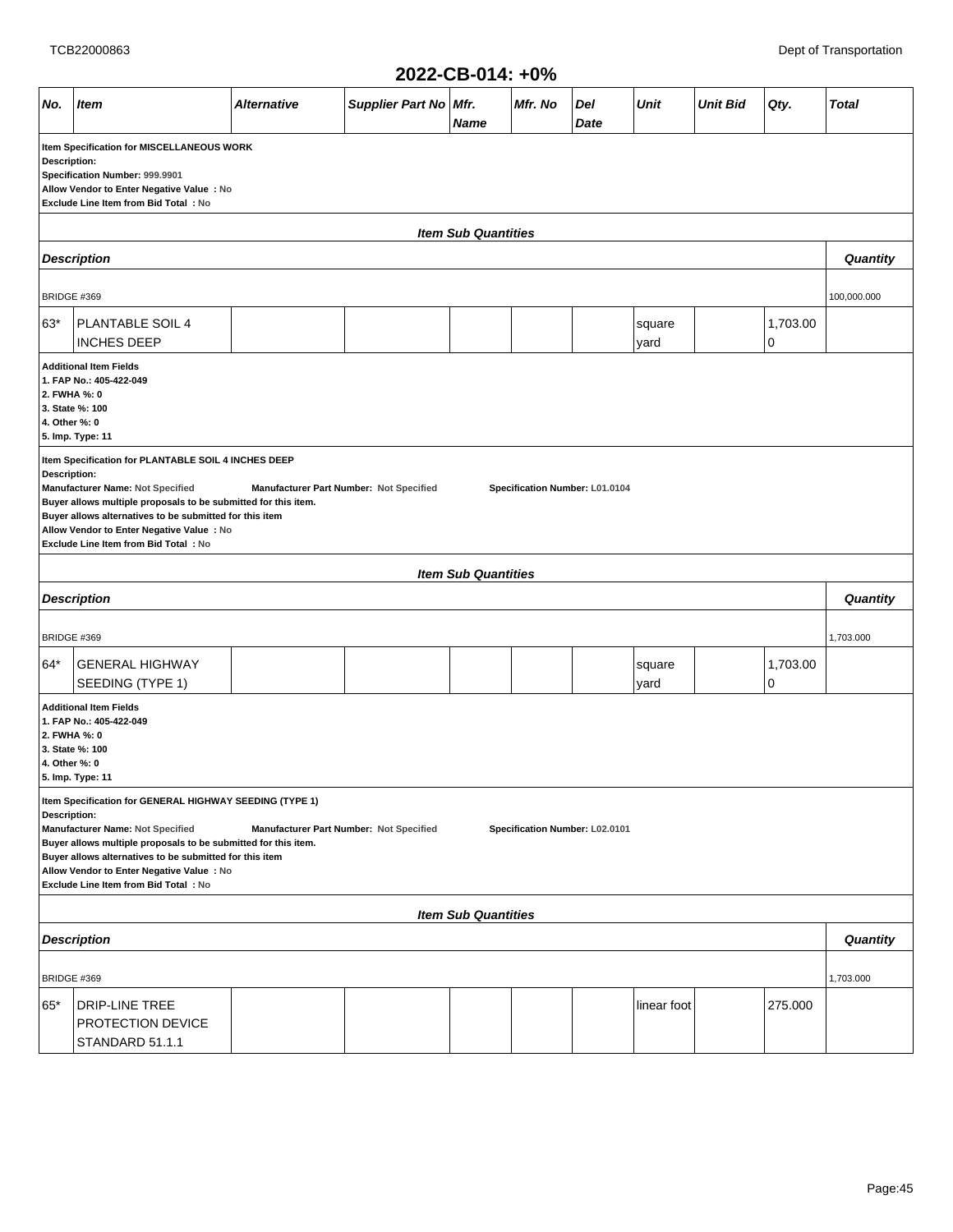|                                                                                                                                                                                                                                                                                                                                                                                                                            | ZUZZ-UD-UT4: +U%                                                                                                                                                                                                                                                                                      |             |                                         |                            |         |                                |      |                 |       |              |  |  |
|----------------------------------------------------------------------------------------------------------------------------------------------------------------------------------------------------------------------------------------------------------------------------------------------------------------------------------------------------------------------------------------------------------------------------|-------------------------------------------------------------------------------------------------------------------------------------------------------------------------------------------------------------------------------------------------------------------------------------------------------|-------------|-----------------------------------------|----------------------------|---------|--------------------------------|------|-----------------|-------|--------------|--|--|
| No.                                                                                                                                                                                                                                                                                                                                                                                                                        | <b>Item</b>                                                                                                                                                                                                                                                                                           | Alternative | Supplier Part No   Mfr.                 | <b>Name</b>                | Mfr. No | Del<br>Date                    | Unit | <b>Unit Bid</b> | Qty.  | <b>Total</b> |  |  |
| <b>Additional Item Fields</b><br>1. FAP No.: 405-422-049<br>2. FWHA %: 0<br>3. State %: 100<br>4. Other %: 0<br>5. Imp. Type: 11                                                                                                                                                                                                                                                                                           |                                                                                                                                                                                                                                                                                                       |             |                                         |                            |         |                                |      |                 |       |              |  |  |
| Item Specification for DRIP-LINE TREE PROTECTION DEVICE STANDARD 51.1.1<br>Description:<br>Manufacturer Name: Not Specified<br>Manufacturer Part Number: Not Specified<br>Specification Number: L11.0104<br>Buyer allows multiple proposals to be submitted for this item.<br>Buyer allows alternatives to be submitted for this item<br>Allow Vendor to Enter Negative Value : No<br>Exclude Line Item from Bid Total: No |                                                                                                                                                                                                                                                                                                       |             |                                         |                            |         |                                |      |                 |       |              |  |  |
| <b>Item Sub Quantities</b>                                                                                                                                                                                                                                                                                                                                                                                                 |                                                                                                                                                                                                                                                                                                       |             |                                         |                            |         |                                |      |                 |       |              |  |  |
|                                                                                                                                                                                                                                                                                                                                                                                                                            | <b>Description</b>                                                                                                                                                                                                                                                                                    |             |                                         |                            |         |                                |      |                 |       | Quantity     |  |  |
| BRIDGE #369                                                                                                                                                                                                                                                                                                                                                                                                                |                                                                                                                                                                                                                                                                                                       |             |                                         |                            |         |                                |      |                 |       | 275.000      |  |  |
| 66*                                                                                                                                                                                                                                                                                                                                                                                                                        | ADJUST HANDHOLE TO<br><b>GRADE</b>                                                                                                                                                                                                                                                                    |             |                                         |                            |         |                                | each |                 | 1.000 |              |  |  |
| <b>Additional Item Fields</b><br>1. FAP No.: 405-422-049<br>2. FWHA %: 0<br>3. State %: 100<br>4. Other %: 0<br>5. Imp. Type: 11                                                                                                                                                                                                                                                                                           |                                                                                                                                                                                                                                                                                                       |             |                                         |                            |         |                                |      |                 |       |              |  |  |
| Description:                                                                                                                                                                                                                                                                                                                                                                                                               | Item Specification for ADJUST HANDHOLE TO GRADE<br>Manufacturer Name: Not Specified<br>Buyer allows multiple proposals to be submitted for this item.<br>Buyer allows alternatives to be submitted for this item<br>Allow Vendor to Enter Negative Value : No<br>Exclude Line Item from Bid Total: No |             | Manufacturer Part Number: Not Specified |                            |         | Specification Number: T05.1030 |      |                 |       |              |  |  |
|                                                                                                                                                                                                                                                                                                                                                                                                                            |                                                                                                                                                                                                                                                                                                       |             |                                         | <b>Item Sub Quantities</b> |         |                                |      |                 |       |              |  |  |
|                                                                                                                                                                                                                                                                                                                                                                                                                            | <b>Description</b>                                                                                                                                                                                                                                                                                    |             |                                         |                            |         |                                |      |                 |       | Quantity     |  |  |
| BRIDGE #369                                                                                                                                                                                                                                                                                                                                                                                                                |                                                                                                                                                                                                                                                                                                       |             |                                         |                            |         |                                |      |                 |       | 1.000        |  |  |
| 67*                                                                                                                                                                                                                                                                                                                                                                                                                        | PULL BOX FOR CABLE                                                                                                                                                                                                                                                                                    |             |                                         |                            |         |                                | each |                 | 4.000 |              |  |  |
| <b>Additional Item Fields</b><br>1. FAP No.: 405-422-049<br>2. FHWA %: 0<br>3. State %: 100<br>4. Other %: 0<br>5. Imp. Type: 11                                                                                                                                                                                                                                                                                           |                                                                                                                                                                                                                                                                                                       |             |                                         |                            |         |                                |      |                 |       |              |  |  |
| Item Specification for PULL BOX FOR CABLE<br>Description:<br>Specification Number: T05.9901<br>Allow Vendor to Enter Negative Value : No<br>Exclude Line Item from Bid Total: No                                                                                                                                                                                                                                           |                                                                                                                                                                                                                                                                                                       |             |                                         |                            |         |                                |      |                 |       |              |  |  |
| <b>Item Sub Quantities</b>                                                                                                                                                                                                                                                                                                                                                                                                 |                                                                                                                                                                                                                                                                                                       |             |                                         |                            |         |                                |      |                 |       |              |  |  |
| <b>Description</b>                                                                                                                                                                                                                                                                                                                                                                                                         |                                                                                                                                                                                                                                                                                                       |             |                                         |                            |         |                                |      |                 |       | Quantity     |  |  |
| BRIDGE #369                                                                                                                                                                                                                                                                                                                                                                                                                |                                                                                                                                                                                                                                                                                                       |             |                                         |                            |         |                                |      |                 |       | 4.000        |  |  |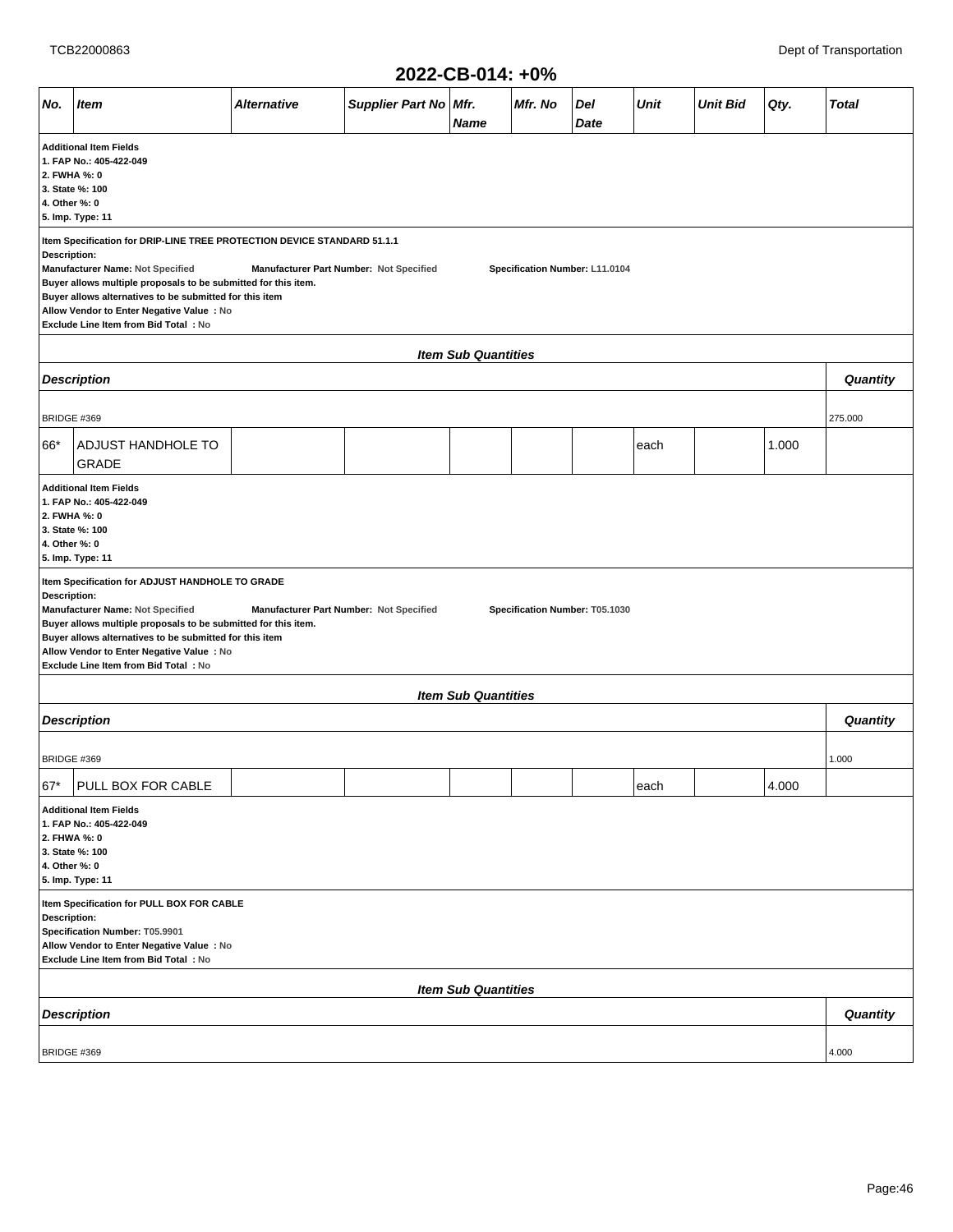|                                                                                                                                  |                                                                                                                                                                                                                                                                                                                                                                                                                                               |                           | ∸∪∸∸                                    | "ט ד. דע-שע                |                                |             |             |                 |         |              |  |
|----------------------------------------------------------------------------------------------------------------------------------|-----------------------------------------------------------------------------------------------------------------------------------------------------------------------------------------------------------------------------------------------------------------------------------------------------------------------------------------------------------------------------------------------------------------------------------------------|---------------------------|-----------------------------------------|----------------------------|--------------------------------|-------------|-------------|-----------------|---------|--------------|--|
| No.                                                                                                                              | <b>Item</b>                                                                                                                                                                                                                                                                                                                                                                                                                                   | <i><b>Alternative</b></i> | Supplier Part No Mfr.                   | <b>Name</b>                | Mfr. No                        | Del<br>Date | <b>Unit</b> | <b>Unit Bid</b> | Qty.    | <b>Total</b> |  |
| 68*                                                                                                                              | 4 INCH SCHEDULE 80<br>POLYVINYL CHLORIDE<br>PLASTIC CONDUIT -<br>UNDERGROUND                                                                                                                                                                                                                                                                                                                                                                  |                           |                                         |                            |                                |             | linear foot |                 | 394.000 |              |  |
| <b>Additional Item Fields</b><br>1. FAP No.: 405-422-049<br>2. FWHA %: 0<br>3. State %: 100<br>4. Other %: 0<br>5. Imp. Type: 11 |                                                                                                                                                                                                                                                                                                                                                                                                                                               |                           |                                         |                            |                                |             |             |                 |         |              |  |
|                                                                                                                                  | Item Specification for 4 INCH SCHEDULE 80 POLYVINYL CHLORIDE PLASTIC CONDUIT - UNDERGROUND<br>Description:<br>Manufacturer Name: Not Specified<br>Manufacturer Part Number: Not Specified<br>Specification Number: T06.5240<br>Buyer allows multiple proposals to be submitted for this item.<br>Buyer allows alternatives to be submitted for this item<br>Allow Vendor to Enter Negative Value : No<br>Exclude Line Item from Bid Total: No |                           |                                         |                            |                                |             |             |                 |         |              |  |
|                                                                                                                                  |                                                                                                                                                                                                                                                                                                                                                                                                                                               |                           |                                         | <b>Item Sub Quantities</b> |                                |             |             |                 |         |              |  |
|                                                                                                                                  | <b>Description</b>                                                                                                                                                                                                                                                                                                                                                                                                                            |                           |                                         |                            |                                |             |             |                 |         | Quantity     |  |
| BRIDGE #369                                                                                                                      |                                                                                                                                                                                                                                                                                                                                                                                                                                               |                           |                                         |                            |                                |             |             |                 |         | 394.000      |  |
| 69*                                                                                                                              | 4 INCH SCHEDULE 80<br>POLYVINYL CHLORIDE<br>PLASTIC CONDUIT -<br><b>UNDER EXISTING</b><br><b>PAVEMENT</b>                                                                                                                                                                                                                                                                                                                                     |                           |                                         |                            |                                |             | linear foot |                 | 263.000 |              |  |
| 2. FWHA %: 0<br>4. Other %: 0                                                                                                    | <b>Additional Item Fields</b><br>1. FAP No.: 405-422-049<br>3. State %: 100<br>5. Imp. Type: 11                                                                                                                                                                                                                                                                                                                                               |                           |                                         |                            |                                |             |             |                 |         |              |  |
| Description:                                                                                                                     | Item Specification for 4 INCH SCHEDULE 80 POLYVINYL CHLORIDE PLASTIC CONDUIT - UNDER EXISTING PAVEMENT<br>Manufacturer Name: Not Specified<br>Buyer allows multiple proposals to be submitted for this item.<br>Buyer allows alternatives to be submitted for this item<br>Allow Vendor to Enter Negative Value : No<br>Exclude Line Item from Bid Total : No                                                                                 |                           | Manufacturer Part Number: Not Specified |                            | Specification Number: T06.5440 |             |             |                 |         |              |  |
|                                                                                                                                  |                                                                                                                                                                                                                                                                                                                                                                                                                                               |                           |                                         | <b>Item Sub Quantities</b> |                                |             |             |                 |         |              |  |
|                                                                                                                                  | <b>Description</b>                                                                                                                                                                                                                                                                                                                                                                                                                            |                           |                                         |                            |                                |             |             |                 |         | Quantity     |  |
| BRIDGE #369                                                                                                                      |                                                                                                                                                                                                                                                                                                                                                                                                                                               |                           |                                         |                            |                                |             |             |                 |         | 263.000      |  |
| 215.000<br>70*<br>4 INCH POLYVINYL<br>linear foot<br><b>CHLORIDE PLASTIC</b><br>CONDUIT-OVERHEAD                                 |                                                                                                                                                                                                                                                                                                                                                                                                                                               |                           |                                         |                            |                                |             |             |                 |         |              |  |
| <b>Additional Item Fields</b><br>1. FAP No.: 405-422-049<br>2. FHWA %: 0<br>3. State %: 100<br>4. Other %: 0<br>5. Imp. Type: 11 |                                                                                                                                                                                                                                                                                                                                                                                                                                               |                           |                                         |                            |                                |             |             |                 |         |              |  |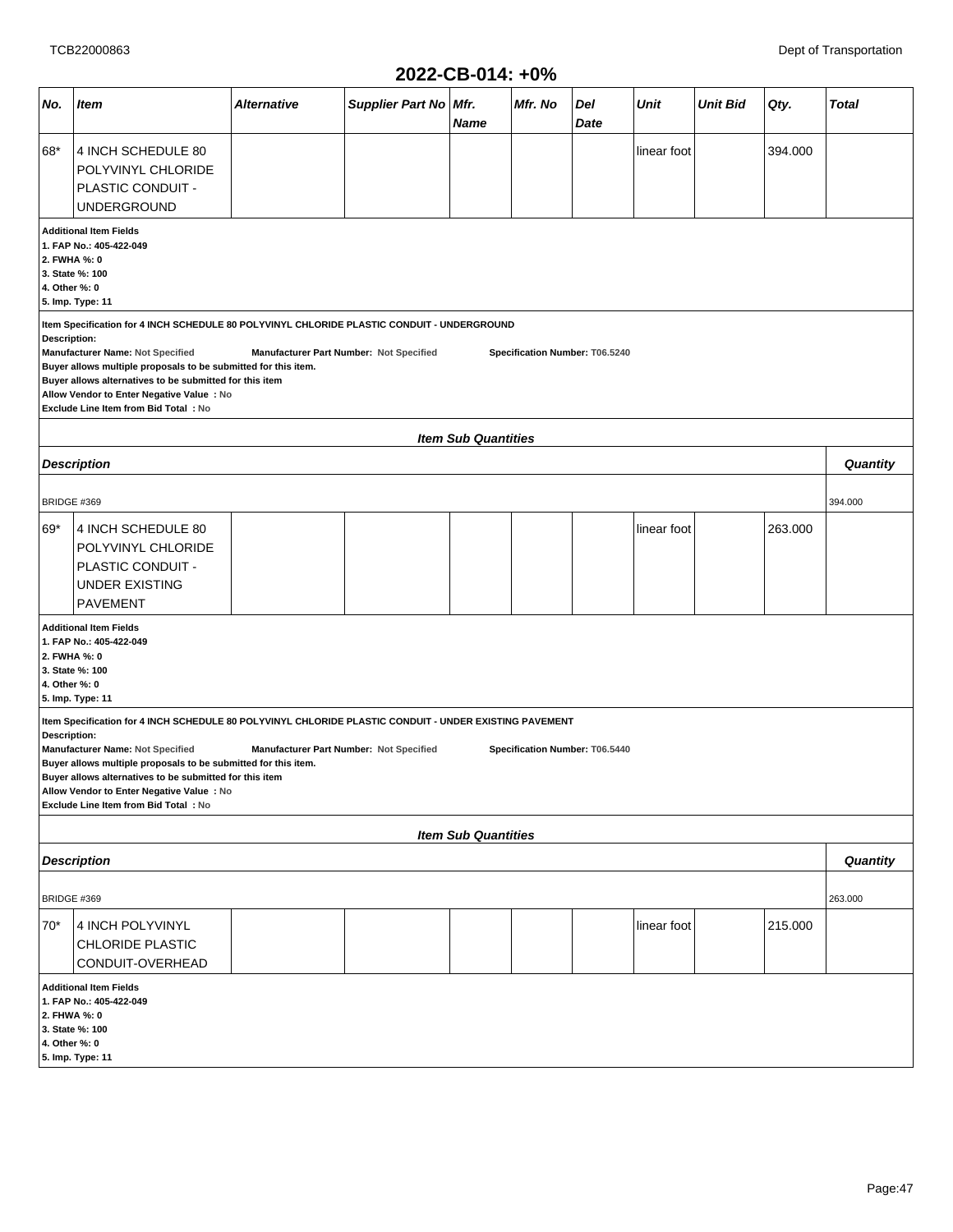|                                                                                                                                                                                                                                                                                                                                                                                                                                                                                                                                                                      | 2022-CB-014: +0%                                                                                                |             |                       |             |         |             |             |                 |               |              |  |  |  |
|----------------------------------------------------------------------------------------------------------------------------------------------------------------------------------------------------------------------------------------------------------------------------------------------------------------------------------------------------------------------------------------------------------------------------------------------------------------------------------------------------------------------------------------------------------------------|-----------------------------------------------------------------------------------------------------------------|-------------|-----------------------|-------------|---------|-------------|-------------|-----------------|---------------|--------------|--|--|--|
| No.                                                                                                                                                                                                                                                                                                                                                                                                                                                                                                                                                                  | <b>Item</b>                                                                                                     | Alternative | Supplier Part No Mfr. | <b>Name</b> | Mfr. No | Del<br>Date | <b>Unit</b> | <b>Unit Bid</b> | Qty.          | <b>Total</b> |  |  |  |
| Item Specification for 4 INCH POLYVINYL CHLORIDE PLASTIC CONDUIT-OVERHEAD<br>Description:<br>Specification Number: T06.6040<br>Allow Vendor to Enter Negative Value : No<br>Exclude Line Item from Bid Total: No                                                                                                                                                                                                                                                                                                                                                     |                                                                                                                 |             |                       |             |         |             |             |                 |               |              |  |  |  |
| <b>Item Sub Quantities</b>                                                                                                                                                                                                                                                                                                                                                                                                                                                                                                                                           |                                                                                                                 |             |                       |             |         |             |             |                 |               |              |  |  |  |
| <b>Description</b>                                                                                                                                                                                                                                                                                                                                                                                                                                                                                                                                                   |                                                                                                                 |             |                       |             |         |             |             |                 |               |              |  |  |  |
| BRIDGE #369                                                                                                                                                                                                                                                                                                                                                                                                                                                                                                                                                          |                                                                                                                 |             |                       |             |         |             |             |                 |               | 215.000      |  |  |  |
| $71*$                                                                                                                                                                                                                                                                                                                                                                                                                                                                                                                                                                | 4 INCH WHITE<br>linear foot<br>1,050.00<br><b>WATERBORNE PAINT</b><br>0<br>PAVEMENT MARKINGS                    |             |                       |             |         |             |             |                 |               |              |  |  |  |
| <b>Additional Item Fields</b><br>1. FAP No.: 405-422-049<br>2. FWHA %: 0<br>3. State %: 100<br>4. Other %: 0<br>5. Imp. Type: 11<br>Item Specification for 4 INCH WHITE WATERBORNE PAINT PAVEMENT MARKINGS<br><b>Description:</b><br>Manufacturer Name: Not Specified<br>Manufacturer Part Number: Not Specified<br>Specification Number: T20.0704<br>Buyer allows multiple proposals to be submitted for this item.<br>Buyer allows alternatives to be submitted for this item<br>Allow Vendor to Enter Negative Value : No<br>Exclude Line Item from Bid Total: No |                                                                                                                 |             |                       |             |         |             |             |                 |               |              |  |  |  |
| <b>Item Sub Quantities</b>                                                                                                                                                                                                                                                                                                                                                                                                                                                                                                                                           |                                                                                                                 |             |                       |             |         |             |             |                 |               |              |  |  |  |
|                                                                                                                                                                                                                                                                                                                                                                                                                                                                                                                                                                      | <b>Description</b>                                                                                              |             |                       |             |         |             |             |                 |               | Quantity     |  |  |  |
| BRIDGE #369                                                                                                                                                                                                                                                                                                                                                                                                                                                                                                                                                          |                                                                                                                 |             |                       |             |         |             |             |                 |               | 1,050.000    |  |  |  |
| $72*$                                                                                                                                                                                                                                                                                                                                                                                                                                                                                                                                                                | 6 INCH WHITE<br><b>WATERBORNE PAINT</b><br>PAVEMENT MARKINGS                                                    |             |                       |             |         |             | linear foot |                 | 1,050.00<br>0 |              |  |  |  |
| 4. Other %: 0                                                                                                                                                                                                                                                                                                                                                                                                                                                                                                                                                        | <b>Additional Item Fields</b><br>1. FAP No.: 405-422-049<br>2. FWHA %: 0<br>3. State %: 100<br>5. Imp. Type: 11 |             |                       |             |         |             |             |                 |               |              |  |  |  |
| Item Specification for 6 INCH WHITE WATERBORNE PAINT PAVEMENT MARKINGS<br><b>Description:</b><br>Manufacturer Name: Not Specified<br>Manufacturer Part Number: Not Specified<br>Specification Number: T20.0706<br>Buyer allows multiple proposals to be submitted for this item.<br>Buyer allows alternatives to be submitted for this item<br>Allow Vendor to Enter Negative Value : No<br>Exclude Line Item from Bid Total: No                                                                                                                                     |                                                                                                                 |             |                       |             |         |             |             |                 |               |              |  |  |  |
| <b>Item Sub Quantities</b>                                                                                                                                                                                                                                                                                                                                                                                                                                                                                                                                           |                                                                                                                 |             |                       |             |         |             |             |                 |               |              |  |  |  |
| <b>Description</b>                                                                                                                                                                                                                                                                                                                                                                                                                                                                                                                                                   |                                                                                                                 |             |                       |             |         |             |             |                 | Quantity      |              |  |  |  |
| BRIDGE #369                                                                                                                                                                                                                                                                                                                                                                                                                                                                                                                                                          |                                                                                                                 |             |                       |             |         |             |             |                 |               | 1,050.000    |  |  |  |
| $73*$                                                                                                                                                                                                                                                                                                                                                                                                                                                                                                                                                                | 6 INCH WHITE FINAL<br><b>EPOXY RESIN</b><br>PAVEMENT MARKINGS                                                   |             |                       |             |         |             | linear foot |                 | 1,050.00<br>0 |              |  |  |  |